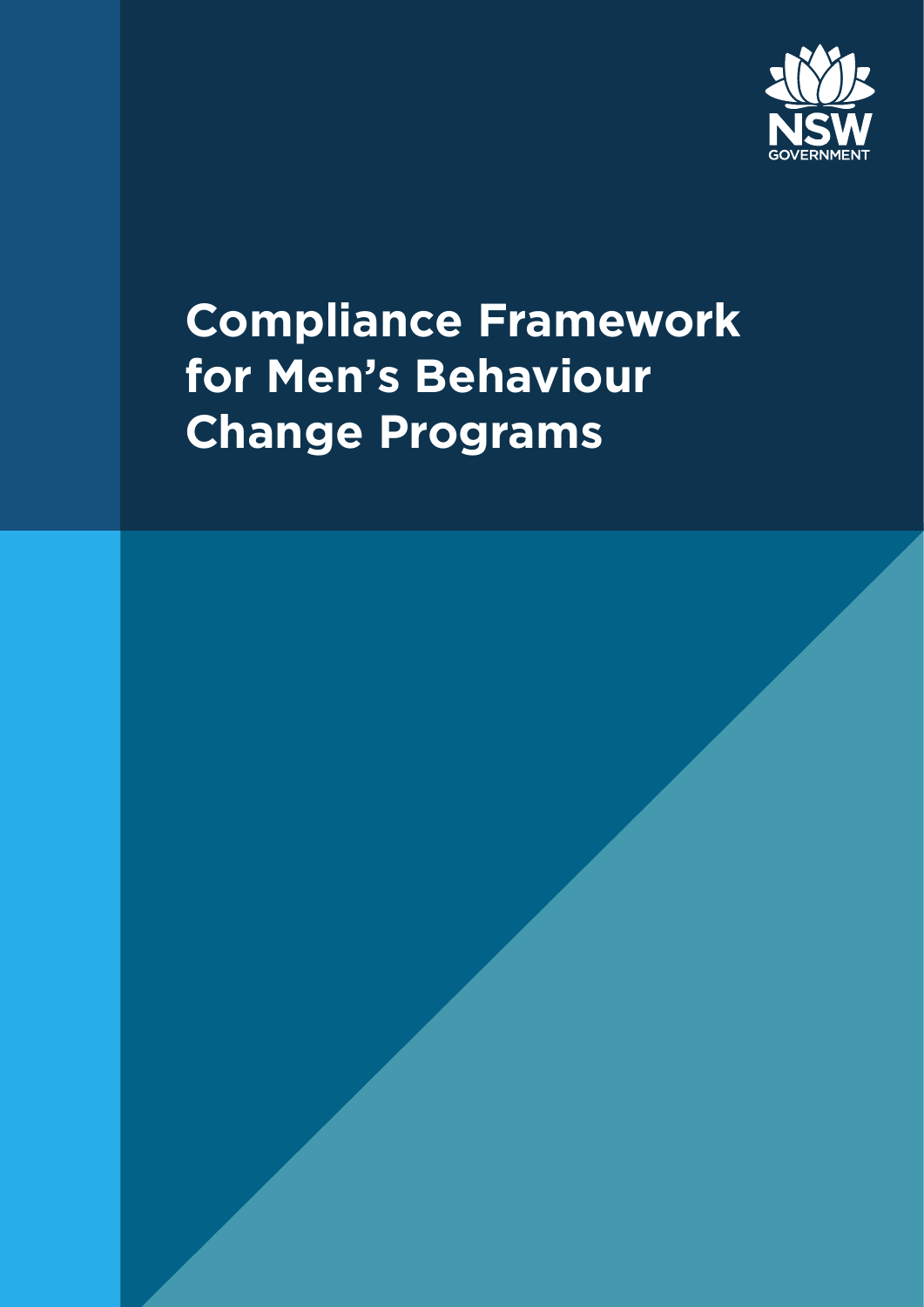

#### Produced by Justice Strategy and Policy

20 Lee Street Chippendale, NSW 2000

dvstandards@justice.nsw.gov.au

http://www.crimeprevention.nsw.gov.au/domesticviolence

© State of New South Wales through Justice Strategy and Policy, Department of Justice, December 2018. This work may be freely reproduced for personal, educational and government purposes. Permission must be received from the Department for all other uses.

Alternative formats of this information are available.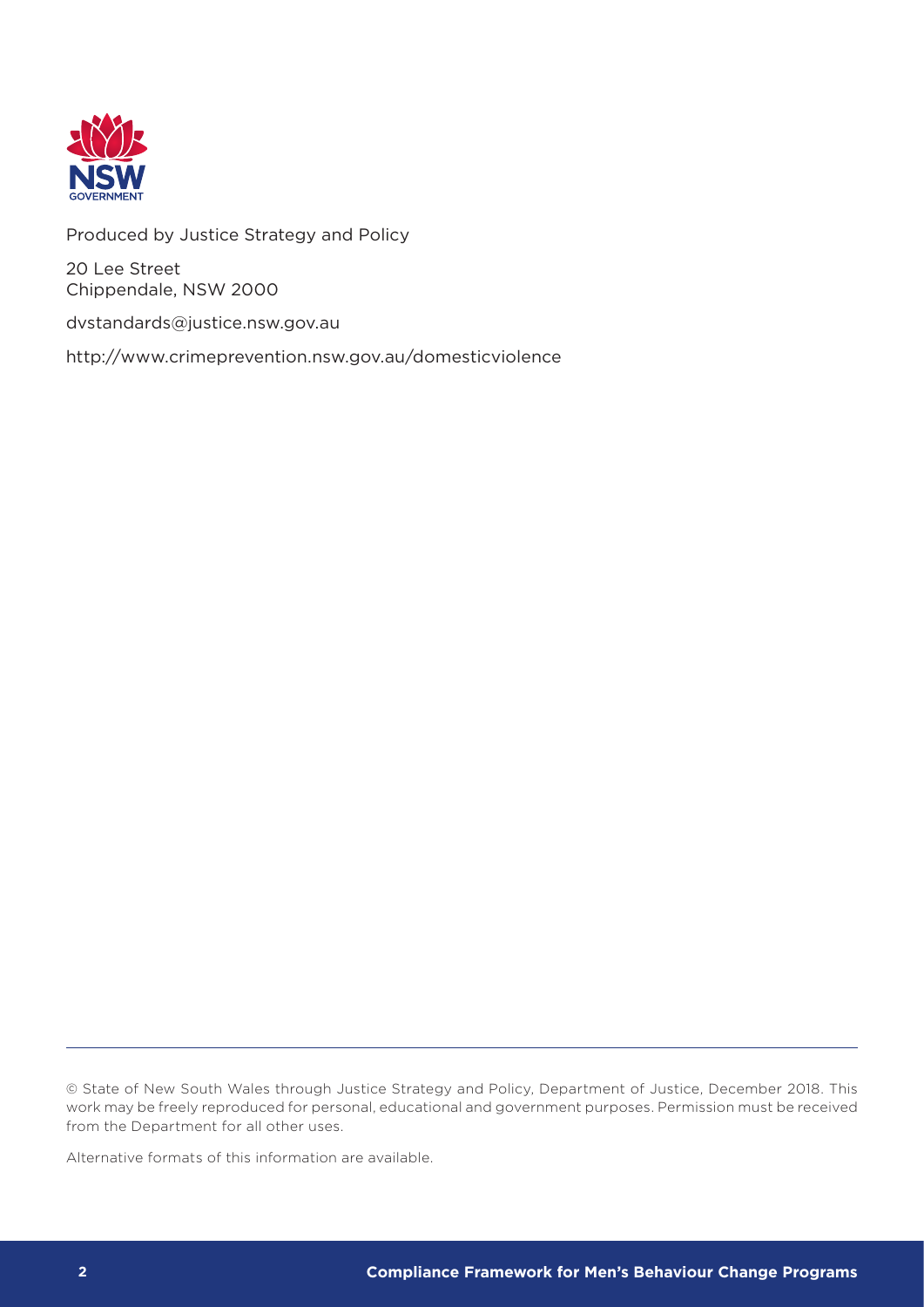# **Contents**

| 1. |                                                                                  |
|----|----------------------------------------------------------------------------------|
| 2. |                                                                                  |
|    |                                                                                  |
|    |                                                                                  |
|    |                                                                                  |
|    |                                                                                  |
| 3. |                                                                                  |
| 4. | <b>APPENDIX A: Application of the Risk, Needs and Responsivity Principles in</b> |
| 5. | APPENDIX B: Significant experience and clinical supervision requirements  50     |
| 6. |                                                                                  |
| 7. |                                                                                  |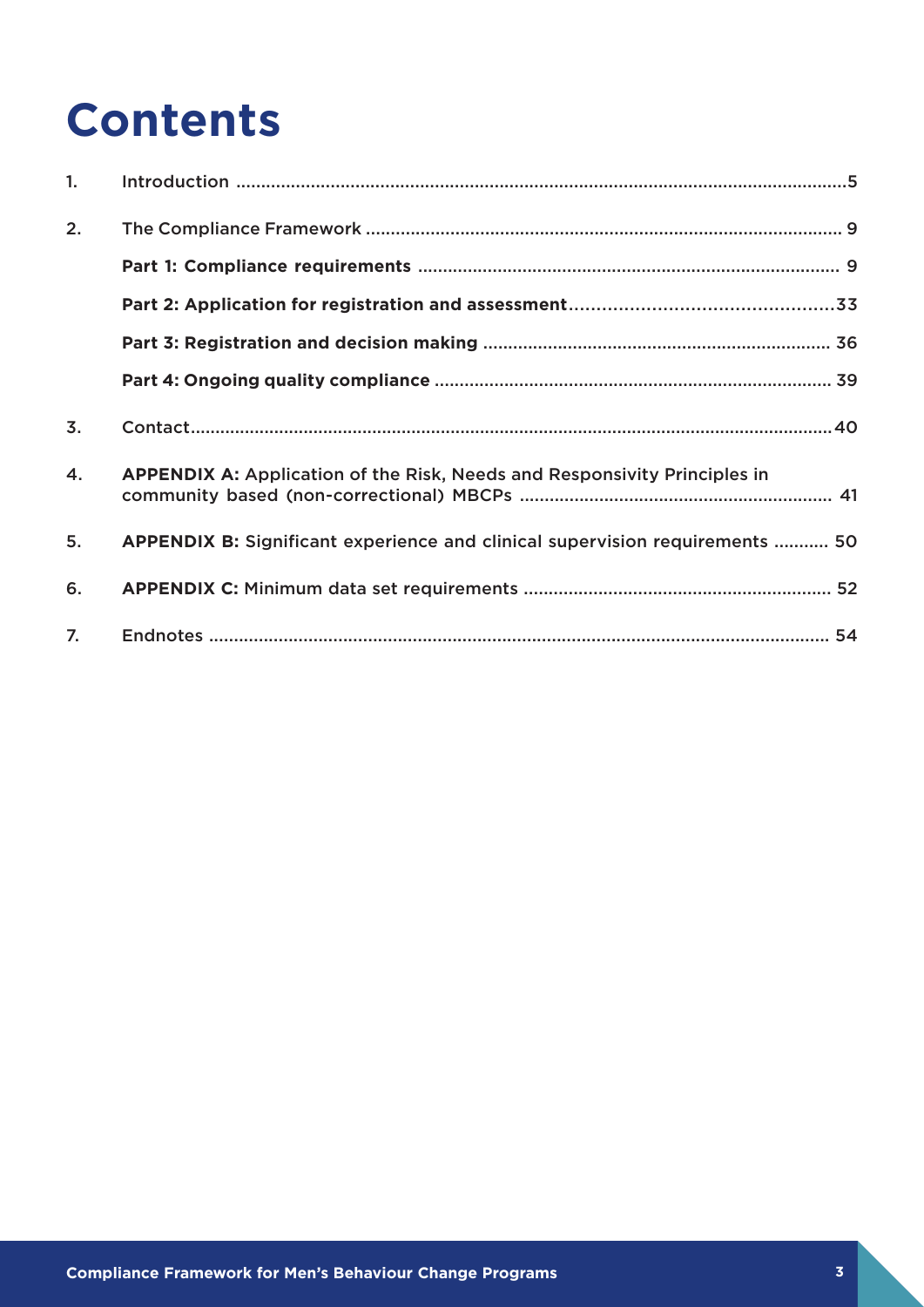This page has been intentionally left blank.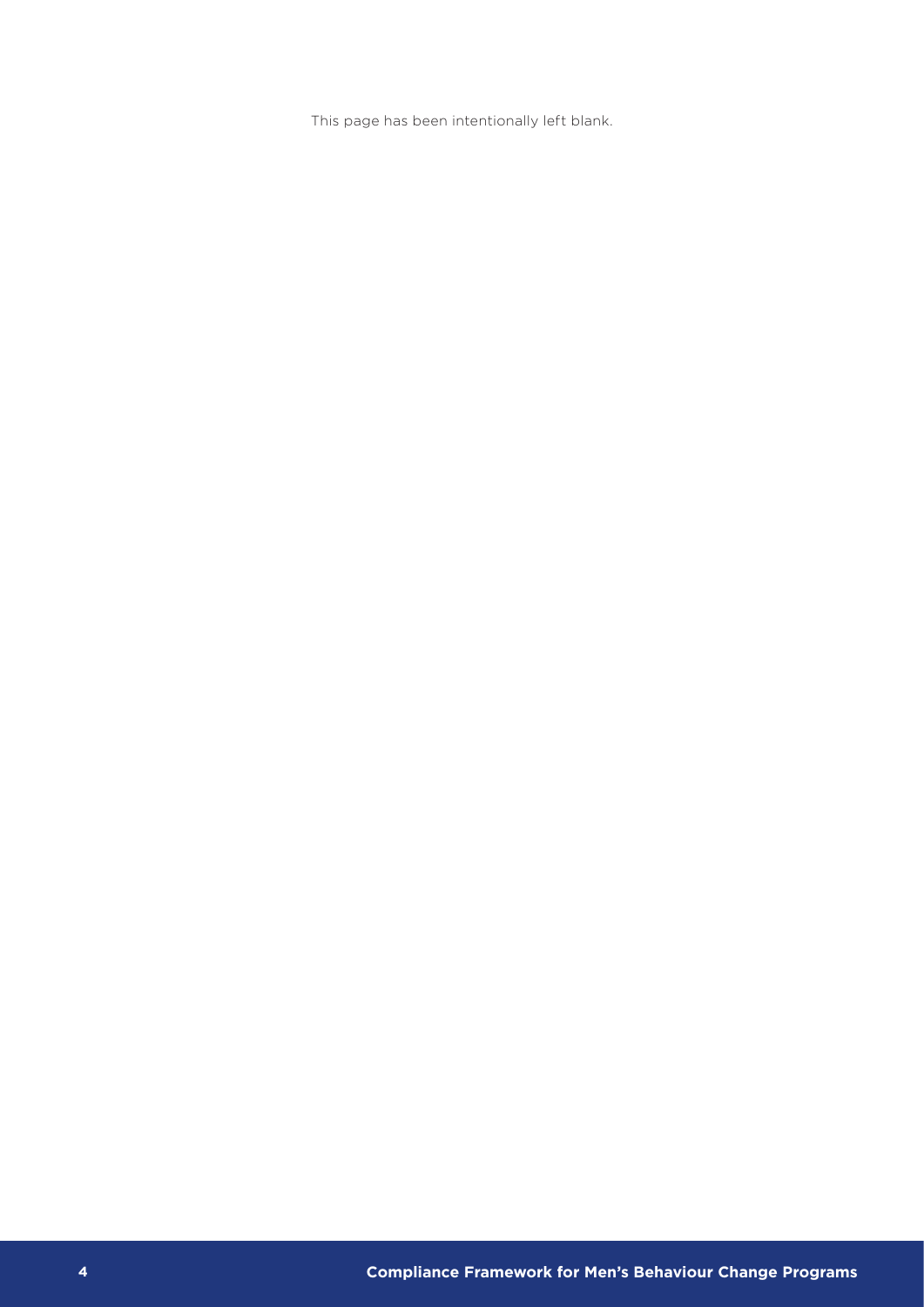## **Introduction**

The Compliance Framework for Men's Behaviour Change Programs (the Compliance Framework) provides guidance to program providers on how they will be assessed and may be registered as compliant with the Practice Standards for Men's Behaviour Change Programs (the Practice Standards).

Men's Behaviour Change Programs (MBCPs) must be registered to receive funding or referrals from the New South Wales (NSW) Government. Memoranda of Understanding (MoU) between the Department of Justice and other government agencies require that funding and referrals to MBCPs are contingent upon program compliance with the standards.

The Compliance Framework should be read in conjunction with the Practice Standards. It has four parts. The Practice Standards and Compliance Framework may be updated.

## **Part 1: Compliance requirements**

This part explains the Practice Standards and their rationale to build MBCP understanding of safe and effective practice. It includes practice and process requirements that MBCPs must address as part of the assessment process outlined in *Part 2: Application for registration and assessment*. Assessment questions are also provided and are designed to prompt reflective practice. The practice and process requirements and assessment questions are aligned to the Practice Standards. This section also indicates what types of evidence should be provided to demonstrate compliance with the standards.

## **Part 2: Application for registration and assessment**

This part explains the application and assessment process that MBCPs are required to undertake in order to demonstrate compliance with the Practice Standards.

The application process has two parts: an initial application to the Department of Justice for informal feedback; and a formal application for registration.

## **Part 3: Decision making and registration**

This part outlines the decision making process the Department of Justice will undertake to register a MBCP as compliant with the standards. This includes information about: processes following successful and unsuccessful registration decisions; the categories of registration (full or provisional); and the review of registration decisions.

## **Part 4: Ongoing quality compliance**

This part provides detailed information about ongoing compliance with the Practice Standards for registered program providers. It includes information on how compliance assessments and concerns about program compliance will be undertaken and responded to.

## **Definition of Men's Behaviour Change Programs**

The Practice Standards apply to all MBCPs in NSW. Men's Behaviour Change Programs are defined as predominantly group based programs with a defined behaviour change model of intervention, which are intended to reduce or prevent recurrence of abusive behaviour by a participant towards a partner or family member.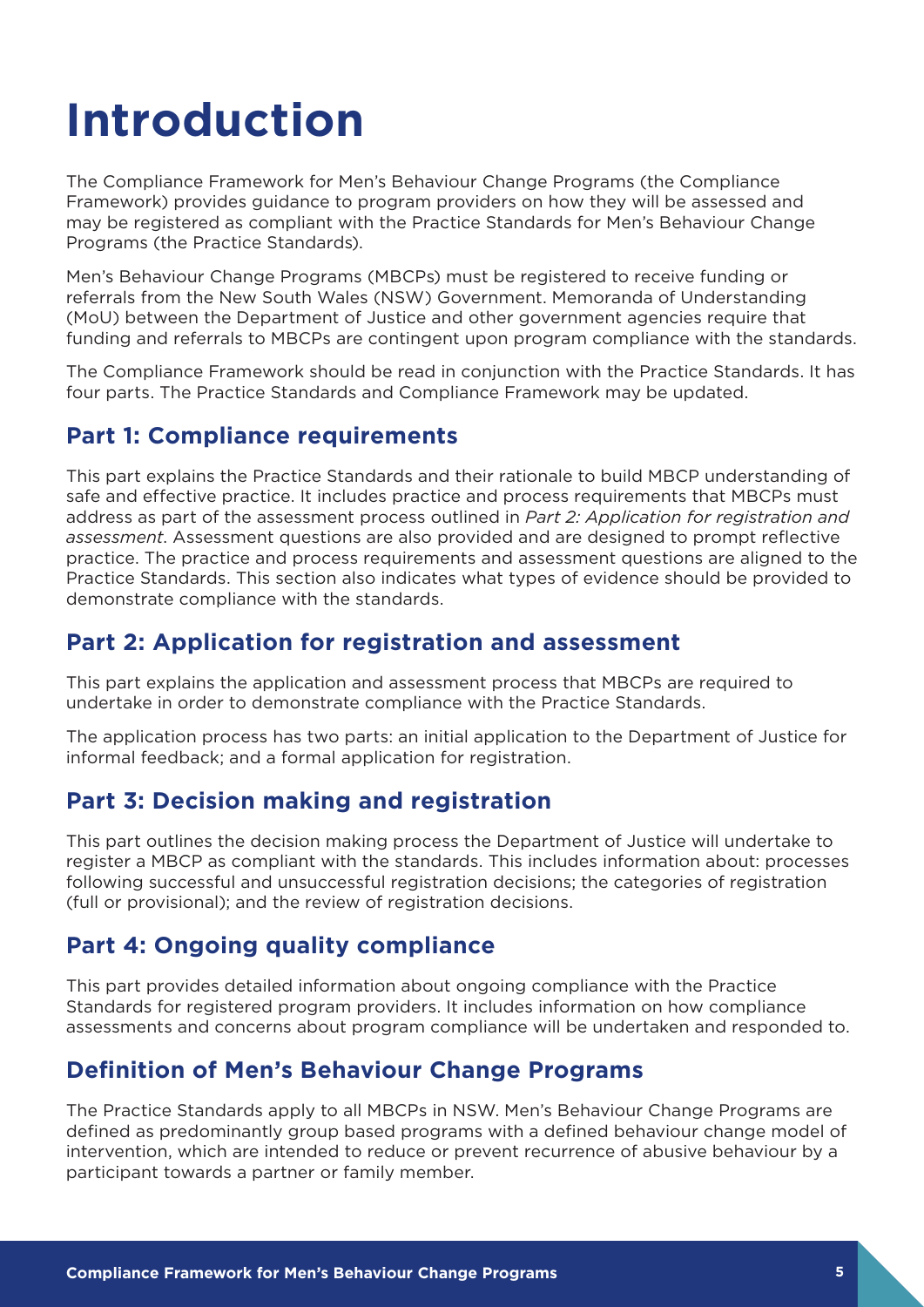Such programs may vary in duration (length of the program over time) and intensity (number of hours per week), depending on the risk and need of the target participants, and may be delivered by individual sessions where there are compelling reasons. The duration and intensity must be evidence-based and fit-for-purpose according to the risk level, needs and circumstances of participants.

## **Other types of behaviour change programs**

Strategies for anger management and improving relationship communication may be elements of interventions that can help change the behaviour of men who perpetrate domestic violence. However, where these elements comprise the sole focus of a program, the NSW Government does not define that program as an intervention to address domestic and family violence.

This is because such a program does not contain the fundamental characteristic of a MBCP, which is to change the behaviour of men who perpetrate domestic violence by addressing the dynamics of power, coercion and control, and the impact that their behaviour can have on victims, children and their family.

This means anger management programs or programs focused solely on relationship communication are not eligible to apply for registration, and will not be eligible for MBCP funding or referrals from the NSW Government.

## **Application of the Practice Standards in different contexts**

MBCPs across New South Wales are delivered in a range of different contexts, including community programs and those delivered in custodial or other settings. The characteristics of MBCPs can be impacted by their size, location, workforce and community.

The Practice Standards and Compliance Framework aim to drive consistency in the safety and quality of practice, while acknowledging that contexts differ. This means MBCPs must be able to implement the standards and tailor their practice in a way that suits their context, while ensuring quality programs and without compromising victim safety. Varying contexts of MBCPs may mean that the standards are implemented in different ways or their implementation is not possible. For example, programs delivered in a custodial setting would implement the standards in a different way to a community based provider.

MBCPs applying for registration will be asked to provide an explanation of the context in which the program will be provided, and the impact of that context on the application of the standards. If any standards are not considered to be relevant or unachievable for a particular program, the MBCP must provide a detailed explanation, for consideration in the application and registration process.

## **Registration of the program provider**

The program provider will be registered with the Department of Justice to operate a program in a specific location. MBCPs applying for registration will be asked to provide their business name and nominate an organisation representative to be registered with the Department. Providers wishing to expand to new locations that are not registered with the Department will be required to vary their registration.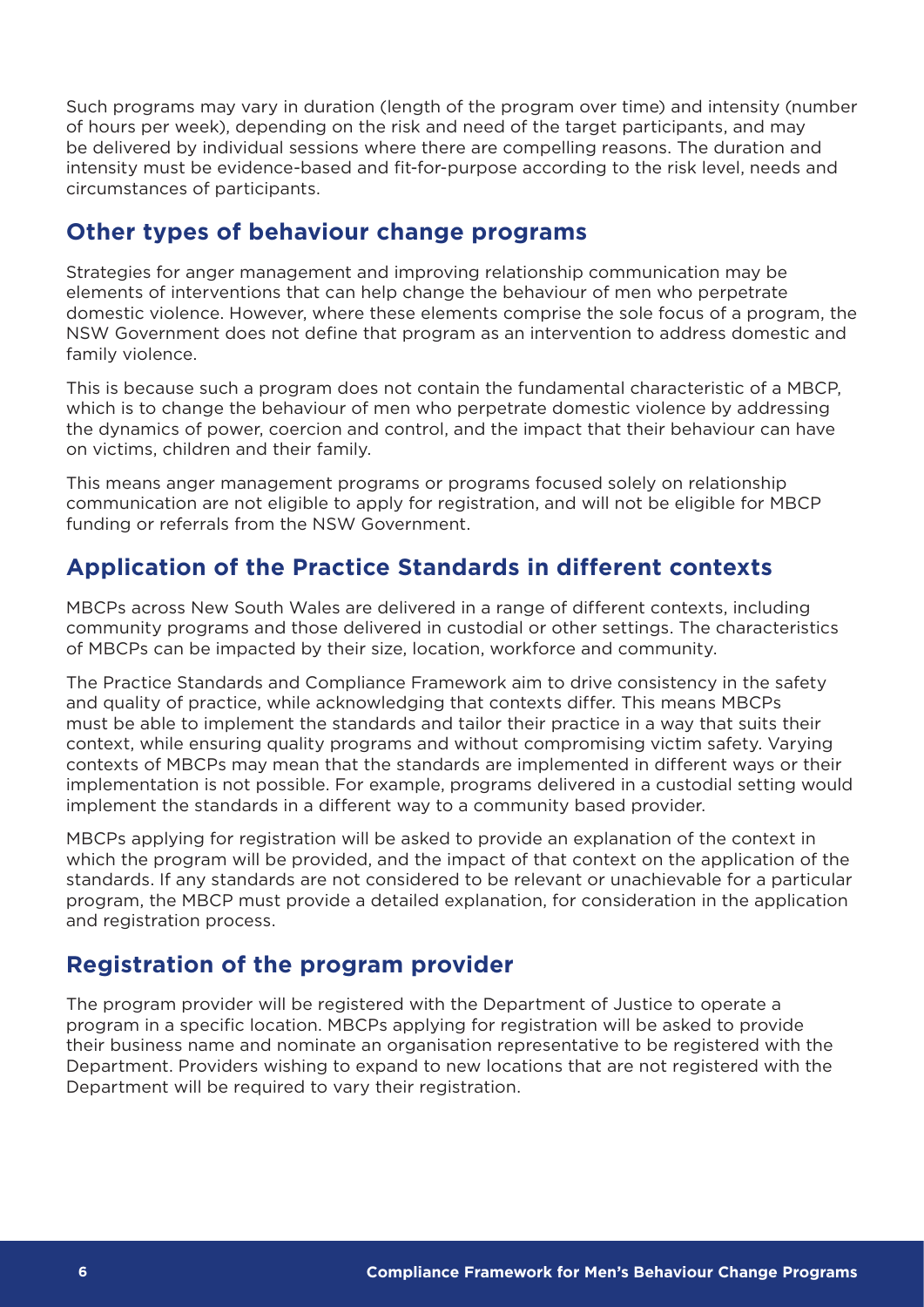## **Information exchange with government agencies and other stakeholders**

Information may be exchanged with other relevant government agencies and other relevant stakeholders to inform:

- the application and assessment process
- the decision making and registration process
- any review of a registration decision
- targeted compliance assessments
- investigation of concerns raised about a program or provider.

## **Appendices – Additional guidance**

The Practice Standards indicate that additional guidance for particular areas is outlined in the Compliance Framework. The Appendices provide this additional guidance:

- Appendix A Application of the Risk, Needs, Responsivity principles in community based MBCPs
- Appendix B Significant experience and clinical supervision
- Appendix C Minimum data set requirements.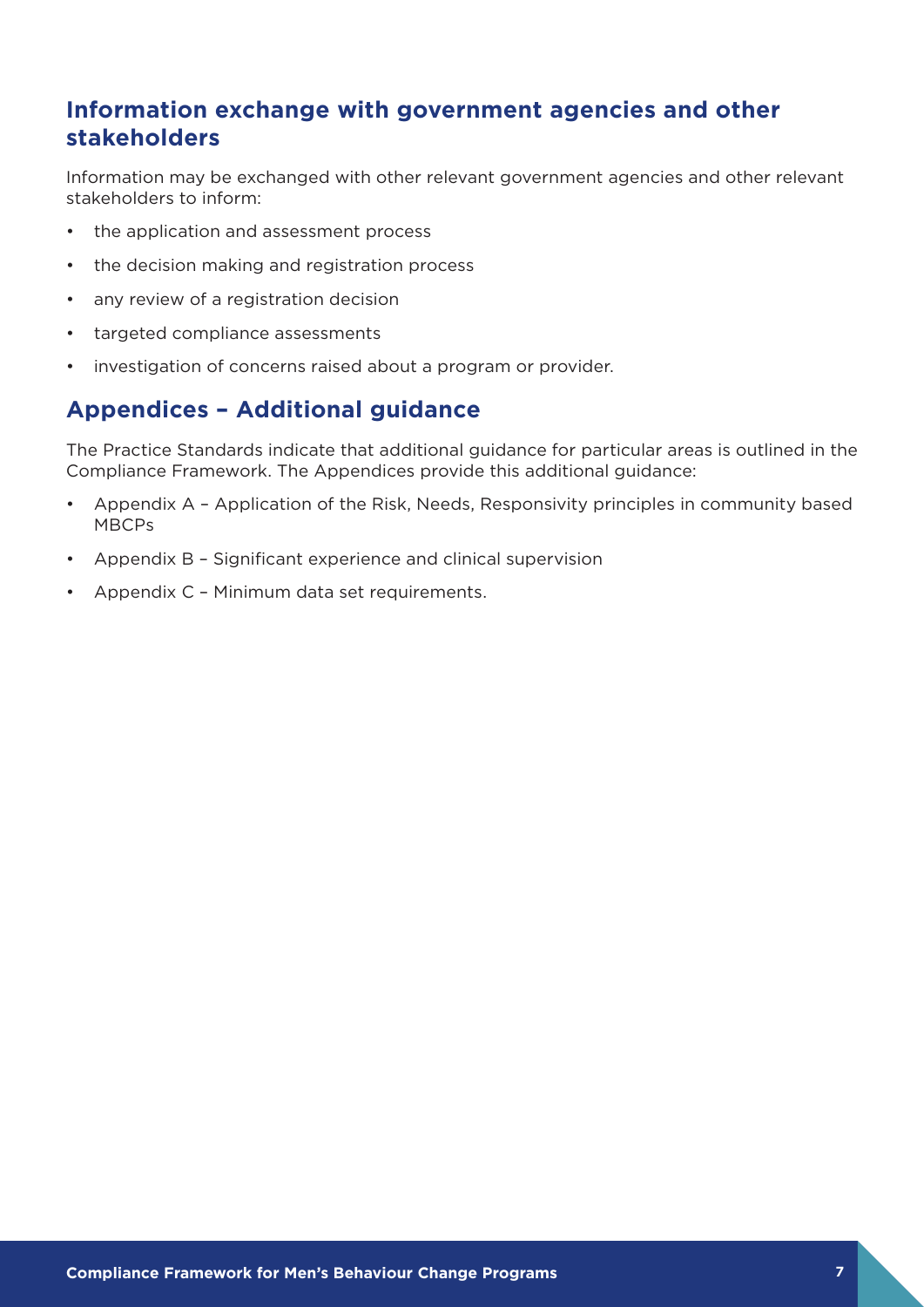This page has been intentionally left blank.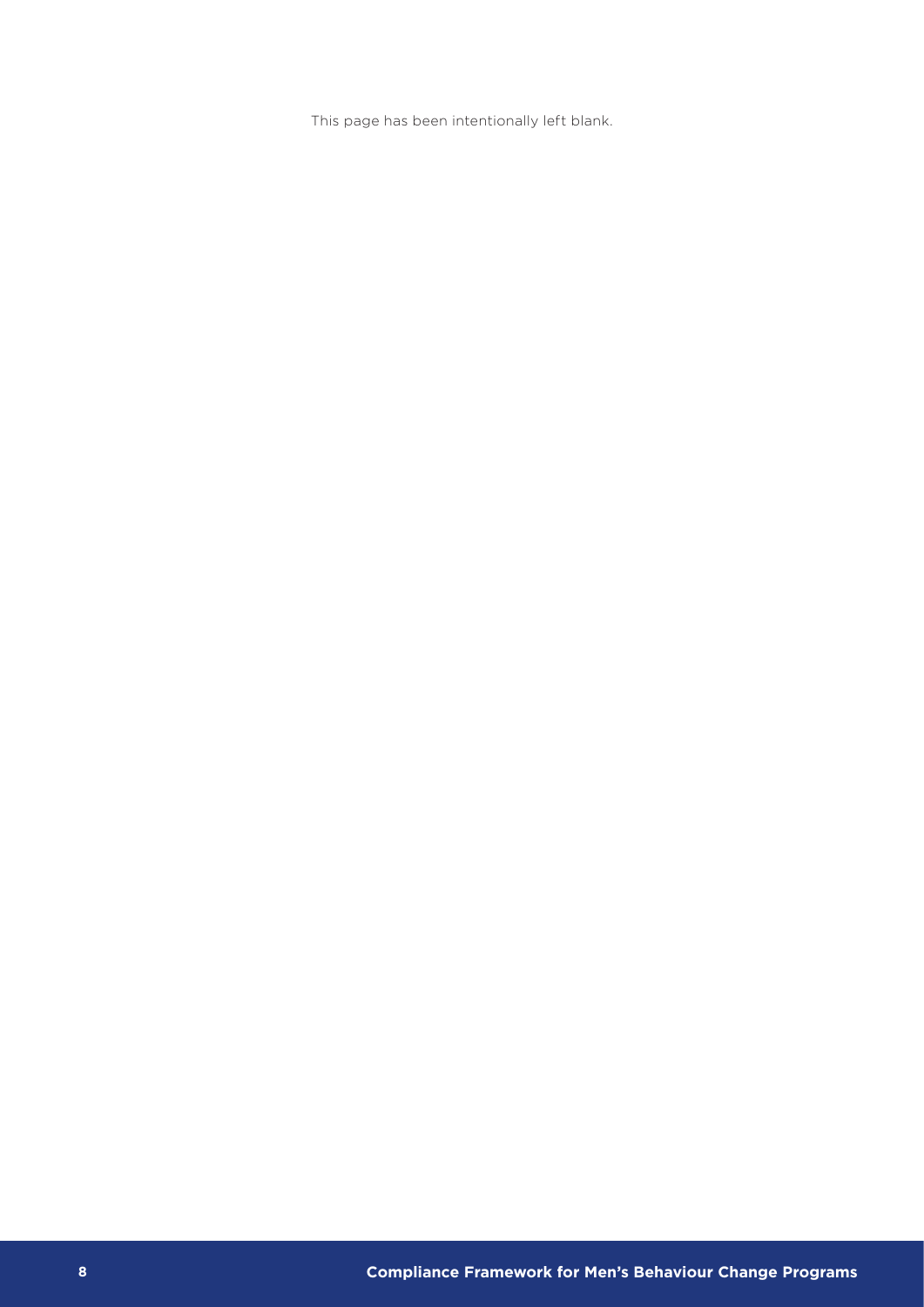# Part 1 Compliance requirements

## **Principle 1:** The safety of victims, including children, must be given the highest priority

*Please note: Reference to 'children' in the phrase 'victims and children' includes children who may be living with violence and/or be the primary victims of violence.*

Leaders and staff of MBCPs play a critical role in creating and maintaining a culture where victim safety is prioritised. This commitment must be supported by all staff and embedded in all aspects of program practice. Victim safety can be significantly improved through proper risk assessment and cross agency management of threats, well targeted referrals, providing adequate support for victims, embedding victim safety in program policies and procedures, and providing adequate training on victim safety.

Men's Behaviour Change Programs must be aware of Safer Pathway, the NSW Government's coordinated approach to supporting domestic violence victims and children. It provides a a state wide network of Local Coordination Points (for female victims) and Local Support Services (for male victims) staffed by specialist workers to provide victims with case coordination and referral to support services.

Victims assessed as being at serious threat of injury or death are also referred to interagency meetings, known as Safety Action Meetings, where government and non-government service providers share information and propose action to reduce the level of threat to victim safety. Safer Pathway assists MBCPs ensure support for victims and their children, and threats to their safety are managed.

## **Victim risk assessment and referrals**

Victim safety is the priority of all MBCP risk assessment. It will have regard to the characteristics of victims that may increase their vulnerability to violence and the safety of children who are living with violence, or may be the primary victims of violence. Characteristics that may increase the vulnerability of a victim may include risks associated with particular population groups such as persons with disability or those from culturally and linguistically diverse backgrounds.

Victim risk assessment is undertaken by MBCP providers and support services in line with their respective roles and responsibilities. Men's Behaviour Change Programs must work collaboratively with support services to undertake victim risk assessment, for example, by sharing relevant information to inform risk. It is particularly important for MBCPs to inform victim support, relevant authorities, or the victim when there is any increased risk to victim safety. Men's Behaviour Change Programs can also work with group facilitators, program staff and other services to assess and respond to risk.

Safe and effective MBCPs develop clear and strong relationships with services to ensure available avenues for victim support, and to reduce the duplication of roles. Support services may be provided internally by a MBCP provider or externally, such as a local domestic and family violence support service (in partnership with the MBCP) or through Safer Pathway. Increased service integration with Safer Pathway can assist in the reduction of risk to victims and their increased safety.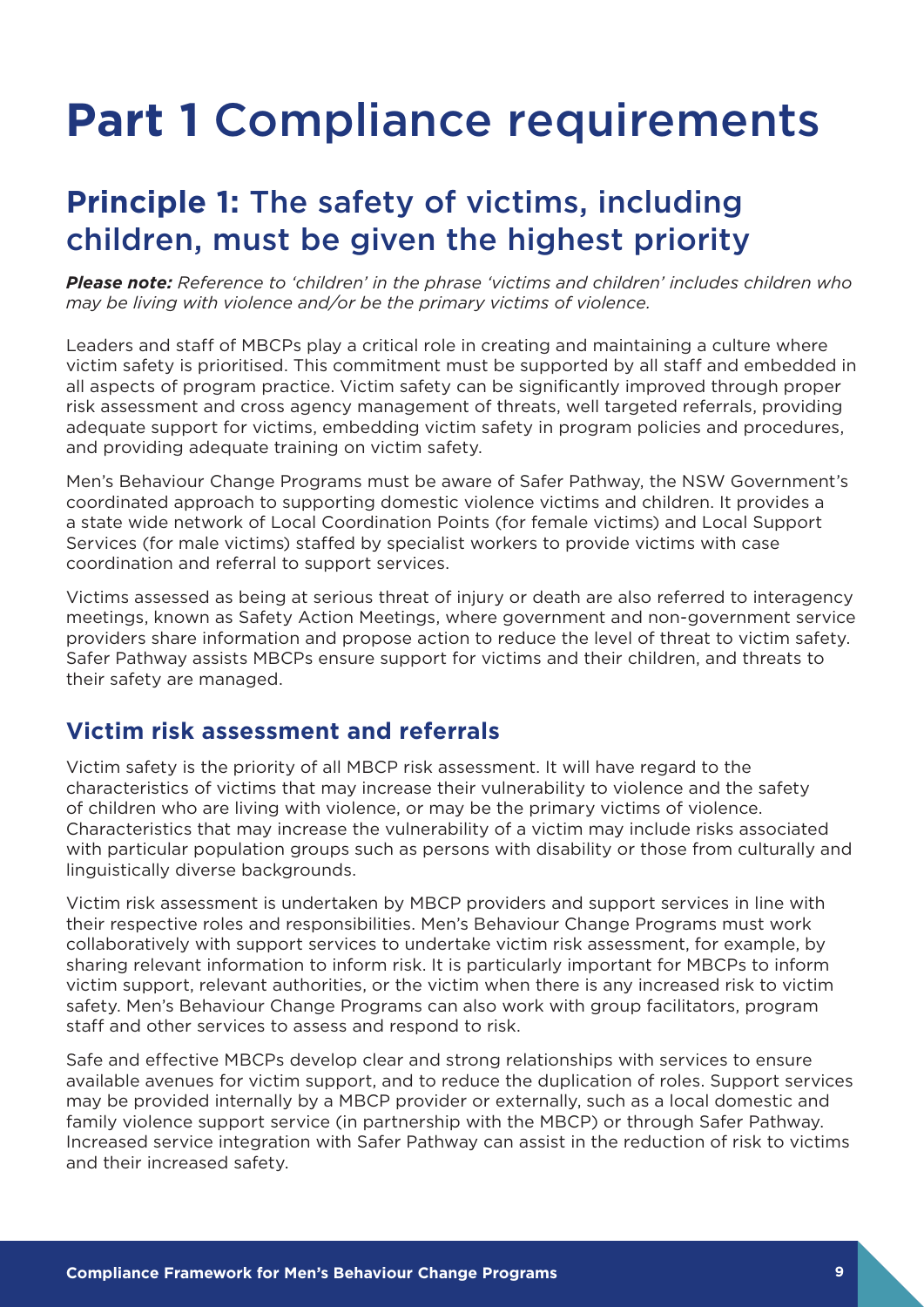Victims and children at high risk or serious threat of violence must be referred by MBCPs to Safer Pathway for specialised threat assessment and support. Victims and children identified as at threat should be referred to Safer Pathway or another appropriate service. The Domestic Violence Safety Assessment Tool can be used to inform whether a victim is at threat.

Children who are identified as primary victims and at risk of violence may be referred to the Child Protection Hotline in line with NSW Government child protection frameworks.

Referrals for support can help manage the impact of domestic and family violence. It can include, for example, support to report violence to the police, or support for legal, education, housing, health, employment and financial issues. Safe and effective MBCPs understand the need for support may also extend to children who may be living with violence, or may be the primary victim.

Risk assessment relating to perpetrators is discussed in **Appendix A**.

## **Relevant standards**

**Standard 1.1:** MBCP providers and support services will undertake risk assessments for victims and children

**Standard 1.2:** MBCP providers will ensure that victims and children have access to appropriate support services that respond to their needs

**Standard 1.3:** MBCP providers must respond immediately to any indications of increased risk to the safety of victims and children

| <b>Practice and process</b><br><b>requirements</b>                                                                                                                                                                                                              | <b>Assessment questions</b>                                                                                                                                                                                                                                                                                                                              | <b>Evidence</b>                                                                                                                                                                                                             |
|-----------------------------------------------------------------------------------------------------------------------------------------------------------------------------------------------------------------------------------------------------------------|----------------------------------------------------------------------------------------------------------------------------------------------------------------------------------------------------------------------------------------------------------------------------------------------------------------------------------------------------------|-----------------------------------------------------------------------------------------------------------------------------------------------------------------------------------------------------------------------------|
| To demonstrate compliance<br>you are required to:                                                                                                                                                                                                               | To demonstrate compliance you are<br>required to document responses to<br>the following questions to ensure<br>your program addresses the Practice<br>Standards:                                                                                                                                                                                         | To demonstrate compliance you are<br>required to provide evidence showing how<br>the standards are or will be implemented,<br>which may include:                                                                            |
| Demonstrate processes<br>are in place to ensure<br>MBCP staff are aware<br>of their roles and<br>responsibilities in<br>keeping victims and<br>children safe, including<br>identifying and<br>responding to indicators<br>of increased risk to<br>victim safety | How does your organisation<br>provide staff information about<br>their roles and responsibilities in<br>keeping victims and children safe<br>(including in relation to victim risk)<br>assessment and support, partner<br>contact, Safer Pathway, and child<br>protection)?<br>How does your organisation<br>ensure they understand this<br>information? | Publications such as staff<br>٠<br>induction and/or orientation<br>kits and training manuals<br>Policies and procedures<br>$\bullet$<br>including those for staff<br>ongoing training requirements<br>and staff supervision |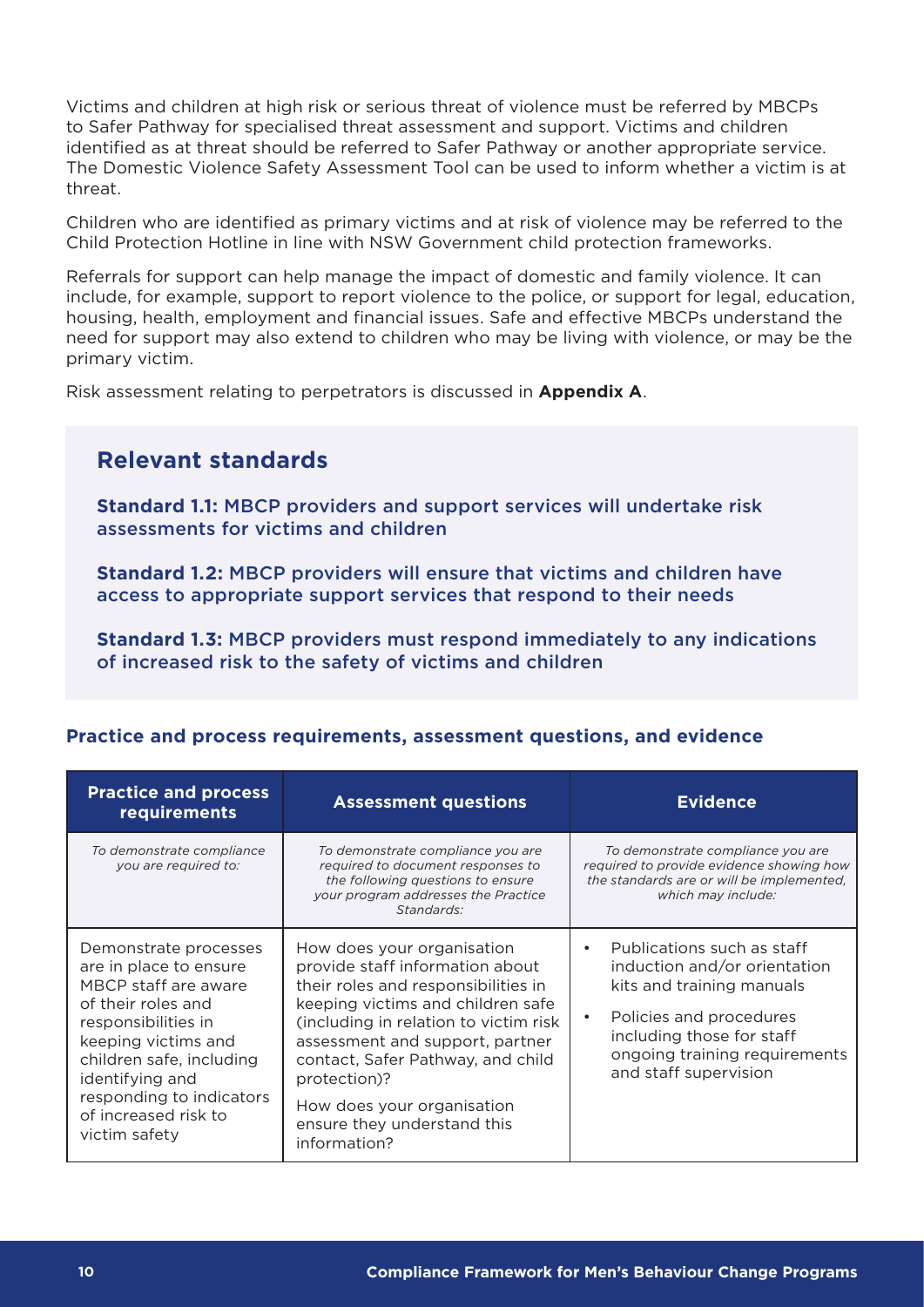| <b>Practice and process</b><br>requirements                                                                   | <b>Assessment questions</b>                                                                                                                                                                                                                                                                                                                                                                     | <b>Evidence</b>                                                                                                                                                                                                                                                                                                                                                                                                                                                                                                                                    |
|---------------------------------------------------------------------------------------------------------------|-------------------------------------------------------------------------------------------------------------------------------------------------------------------------------------------------------------------------------------------------------------------------------------------------------------------------------------------------------------------------------------------------|----------------------------------------------------------------------------------------------------------------------------------------------------------------------------------------------------------------------------------------------------------------------------------------------------------------------------------------------------------------------------------------------------------------------------------------------------------------------------------------------------------------------------------------------------|
|                                                                                                               | How do organisational leaders<br>champion a culture where the<br>safety of victims and children is<br>prioritised at all levels of policy<br>and practice?                                                                                                                                                                                                                                      |                                                                                                                                                                                                                                                                                                                                                                                                                                                                                                                                                    |
| Demonstrate processes<br>are undertaken by your<br>organisation to assess<br>risks to victims and<br>children | What is the evidence base for the<br>risk assessment process?<br>When does your organisation<br>undertake risk assessments, what<br>are they used for and when are<br>they reviewed?                                                                                                                                                                                                            | Risk assessment and<br>$\bullet$<br>management framework<br>Policies and procedures<br>$\bullet$<br>on risk assessment and<br>management<br>Victim engagement strategies<br>$\bullet$<br>undertaken to inform risk<br>assessment                                                                                                                                                                                                                                                                                                                   |
| Demonstrate processes<br>are in place to address<br>identified risks to victims<br>and children               | How does your organisation<br>ensure appropriate referrals are<br>made to Safer Pathway or other<br>support services?<br>How does your organisation work<br>with Safer Pathway (for example,<br>to reduce the need for a victim to<br>retell their story)?<br>What processes are used to<br>ensure appropriate information<br>is exchanged between support<br>services to ensure victim safety? | Policy and procedures<br>$\bullet$<br>outlining referral processes<br>when a victim or child is<br>identified 'at serious threat' or<br>'high risk'<br>Policies and procedures<br>$\bullet$<br>outlining the referral process<br>when a victim or child is<br>assessed as being at threat                                                                                                                                                                                                                                                          |
| Detail the relationship<br>the organisation has with<br>victim support services                               | How does your organisation work<br>with victim support services<br>(such as Safer Pathway Local<br>Coordination Points) to support<br>victim safety in a way that<br>reduces duplication of roles?<br>How are the support needs (such<br>as social, emotional, education,<br>health, or accommodation) of<br>victims and children identified and<br>then addressed?                             | Referral processes to victim<br>$\bullet$<br>support services<br>Policies and procedures<br>outlining how information is<br>exchanged between MBCP<br>and support services<br>Evidence for support services<br>offered internally include:<br>Position description of support<br>$\bullet$<br>program staff<br><b>Brochures for victims</b><br>$\bullet$<br>Evidence for support services<br>$\bullet$<br>offered externally include:<br>A memorandum of<br>$\bullet$<br>understanding or partnerships<br>arrangements with the<br>support service |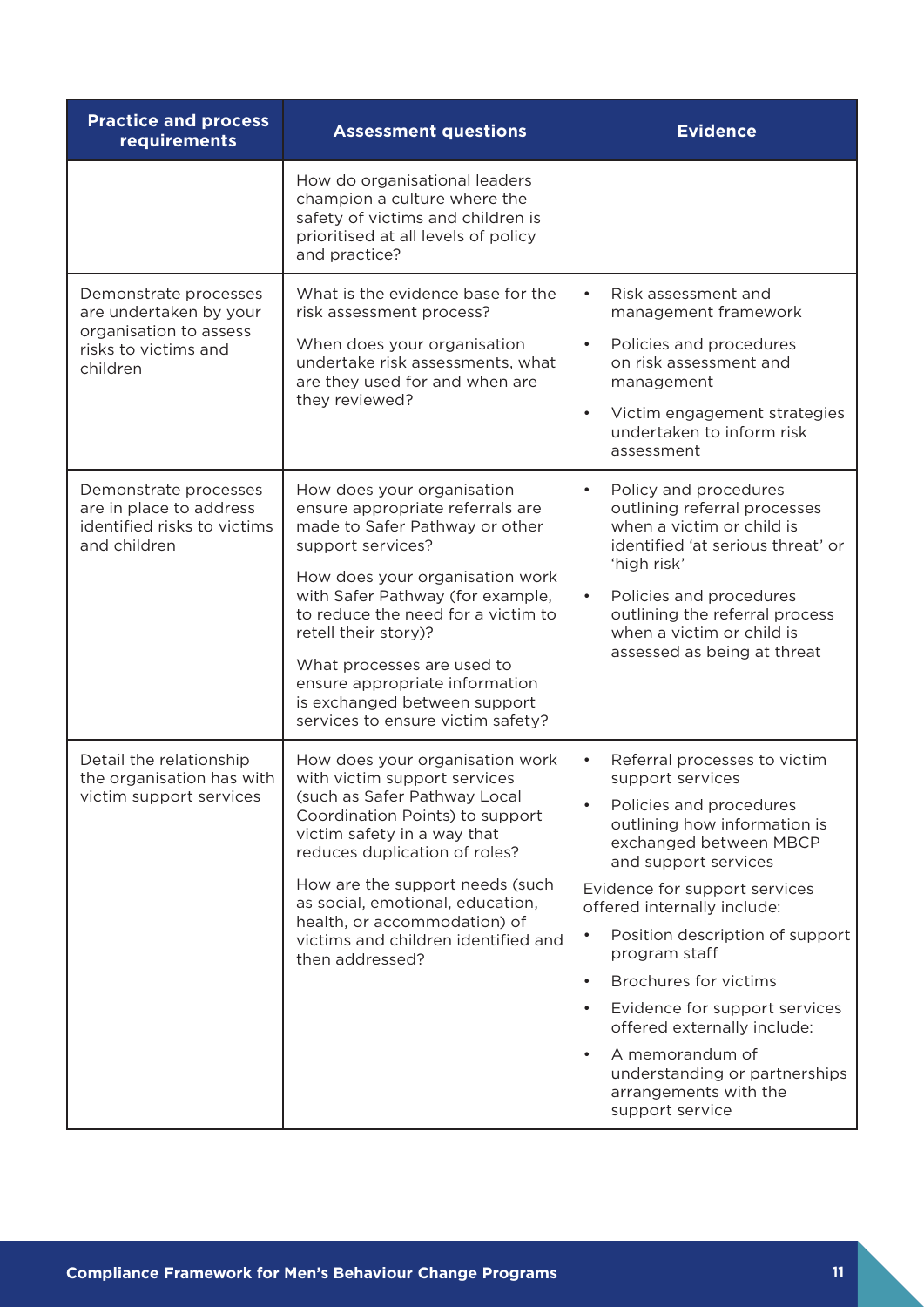## **Support for victims**

A safe and effective MBCP understands the lasting and pervasive impact domestic and family violence can have on victims and children. Men's Behaviour Change Programs and support services must be committed to ensuring victims and children are prepared for the participation of their family member in a MBCP, for example, by explaining the impact that the program may have on the behaviour of their partner, and managing ongoing risks to safety through safety planning.

Safety plans are an important part of risk management as they articulate the strategies needed to address identified safety concerns. They assess the circumstances of victims and children and what they might need to help them feel and be safe. Safety plans incorporate practical ways to improve victim safety, keep victims safe from further violence, and plan what action to take in an emergency. Support services complete individual safety plans with victims. Victim support services may be provided by a MBCP or by an external service.

Safe and effective MBCPs understand that the circumstances of victims can impact their desire or ability to engage with a support service. They provide all available opportunities for support and engagement with the program, while at the same time, acknowledge that victims may sometimes decline to engage. Men's Behaviour Change Programs empower victims to determine the type and intensity of support they need. In some circumstances offering support to victims and children may not be appropriate or feasible, for example, when a participant is in custody and has ceased contact with their former partner.

## **Relevant standards**

**Standard 1.4:** MBCP providers and support services will prepare victims and children for the participation of their family member in a MBCP

**Standard 1.5:** Support services will complete individual safety plans for victims and children

| Practice and process requirements, assessment questions, and evidence |  |  |  |  |  |  |  |
|-----------------------------------------------------------------------|--|--|--|--|--|--|--|
|-----------------------------------------------------------------------|--|--|--|--|--|--|--|

| <b>Practice and process</b><br><b>requirements</b>                                                                              | <b>Assessment questions</b>                                                                                                                                      | <b>Evidence</b>                                                                                                                                                  |
|---------------------------------------------------------------------------------------------------------------------------------|------------------------------------------------------------------------------------------------------------------------------------------------------------------|------------------------------------------------------------------------------------------------------------------------------------------------------------------|
| To demonstrate compliance<br>you are required to:                                                                               | To demonstrate compliance you are<br>required to document responses to<br>the following questions to ensure<br>your program addresses the Practice<br>Standards: | To demonstrate compliance you are<br>required to provide evidence showing how<br>the standards are or will be implemented.<br>which may include:                 |
| Explain how the MBCP<br>ensures that victims and<br>children are prepared<br>for the participation of<br>a family member in the | Does your organisation engage<br>directly with victims or do you<br>refer them to support services<br>immediately?<br>How does this process differ if the        | Information packs, brochures<br>and other information that<br>is provided to the victim or<br>children (where appropriate)<br>Evidence that victims and children |
| program                                                                                                                         | victim is a child, current partner or<br>previous partner?                                                                                                       | are referred to external support<br>services immediately include:                                                                                                |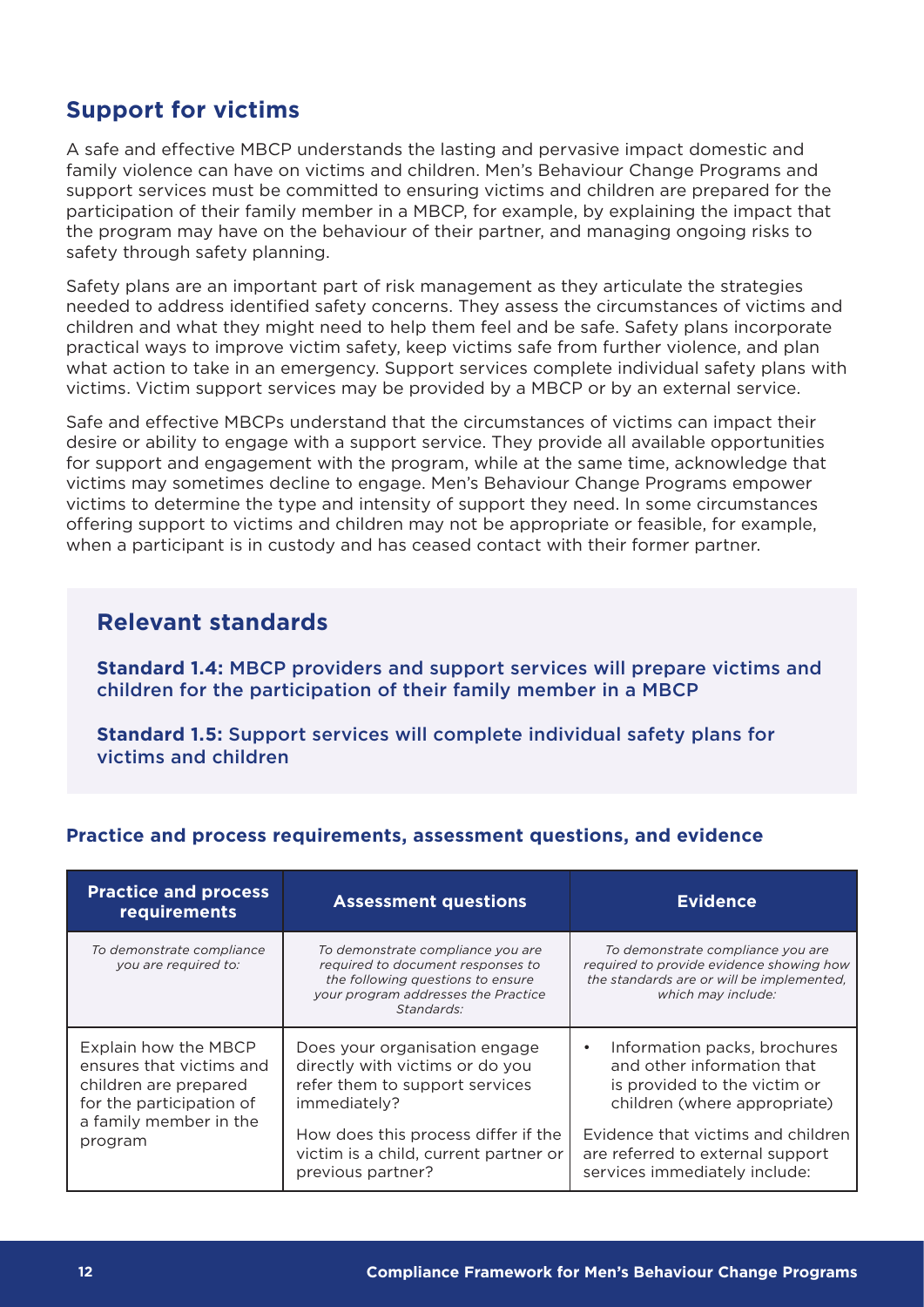| <b>Practice and process</b><br>requirements                                                                               | <b>Assessment questions</b>                                                                                                                                                                                                                                                                                   | <b>Evidence</b>                                                                                                                                                                                                                                                                                                                                                                                                                                                                                                                        |
|---------------------------------------------------------------------------------------------------------------------------|---------------------------------------------------------------------------------------------------------------------------------------------------------------------------------------------------------------------------------------------------------------------------------------------------------------|----------------------------------------------------------------------------------------------------------------------------------------------------------------------------------------------------------------------------------------------------------------------------------------------------------------------------------------------------------------------------------------------------------------------------------------------------------------------------------------------------------------------------------------|
|                                                                                                                           |                                                                                                                                                                                                                                                                                                               | Information exchange<br>$\bullet$<br>processes including feedback<br>to ensure safety plans are<br>completed and ongoing risk is<br>managed                                                                                                                                                                                                                                                                                                                                                                                            |
| Explain how the<br>completion of individual<br>safety plans for victims<br>and children by support<br>services is managed | How does your organisation<br>know that safety plans have been<br>developed and completed for<br>victims and children?<br>What information does your<br>organisation provide to assist with<br>this process?                                                                                                  | Policies and procedures<br>$\bullet$<br>relating to safety planning for<br>victims and children including<br>how the confidentiality<br>of victim's information is<br>maintained<br>Safety assessment and safety<br>$\bullet$<br>plan templates<br>Records indicating if a safety<br>$\bullet$<br>plan has been completed                                                                                                                                                                                                              |
| Demonstrate processes<br>are in place to ensure<br>victims have access to<br>appropriate support<br>services              | How do you ensure roles and<br>responsibilities of each provider<br>are made clear?<br>What processes are there to<br>ensure appropriate information<br>is exchanged between service<br>providers?<br>Are there circumstances where<br>support is not able to be provided<br>to victims? How is this managed? | Referral processes to victim<br>$\bullet$<br>support services (including<br>Safer Pathway Local<br>Coordination Points) and<br>intake/referral form templates<br>Policies and procedures<br>$\bullet$<br>relating to contacting a victim<br>and exchanging information<br>Evidence for support services<br>offered internally include:<br>Policies and procedures<br>$\bullet$<br>relating to support services<br>including how perceived or<br>actual conflicts of interest<br>are addressed and how<br>confidentiality is maintained |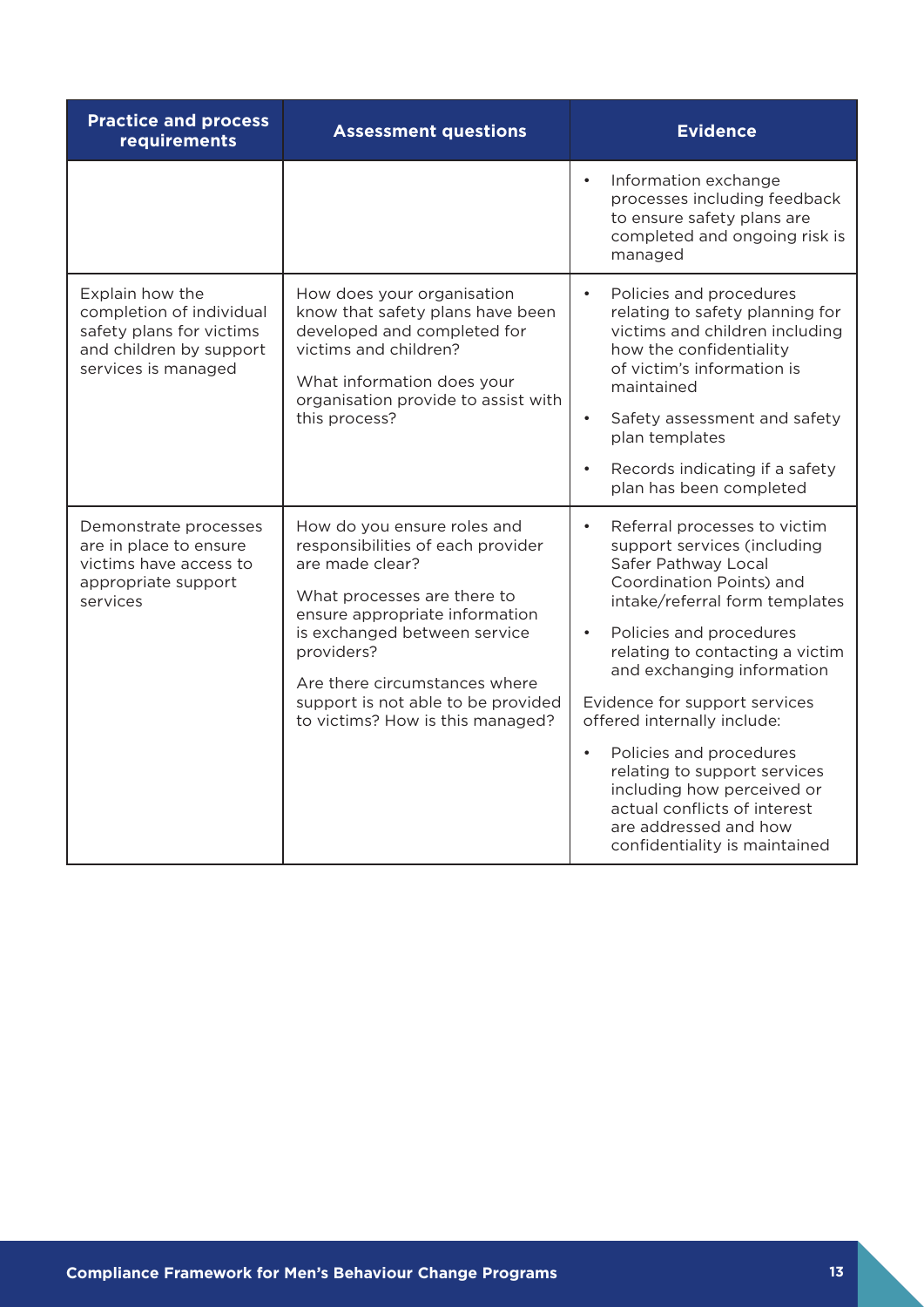## **Policies, procedures, training and expertise on victim safety**

Policies and procedures are important tools that provide guidance on how MBCPs respond to risks to victim safety. They explain key risks relating to domestic and family violence, the processes in place to monitor threats to safety, and processes in place to respond to threats or risks to safety.

A safe and effective MBCP has localised policies and procedures that set out key risks to victims of domestic and family violence and possible strategies to manage and mitigate those risks. Policies and procedures need to be put into practice to ensure effective risk management. This can be achieved by them being championed by leaders and staff, ensuring they are accessible and easy to understand, and regularly reviewed and updated to take into account emerging trends and issues.

A safe and effective MBCP also has well informed and proactive facilitators and support workers that have a sound knowledge of the dynamics of domestic and family violence. Training and education can help improve workforce capacity to support and advocate for victim needs, and help MBCP facilitators and support workers cope with their work.

## **Relevant standards**

**Standard 1.6:** MBCP providers will develop and adhere to written policies and procedures that address risks to victims and children

**Standard 1.7:** MBCP facilitators and support service workers will have the appropriate knowledge about, and training on, the nature and impact of domestic and family violence

**Standard 1.8:** Support Service workers must have specific knowledge, training and experience to support and advocate for people impacted by domestic and family violence

| <b>Practice and process</b><br><b>requirements</b>                                                                                                                                                                                                     | <b>Assessment questions</b>                                                                                                                                                                                                                                                                             | <b>Evidence</b>                                                                                                                                                  |
|--------------------------------------------------------------------------------------------------------------------------------------------------------------------------------------------------------------------------------------------------------|---------------------------------------------------------------------------------------------------------------------------------------------------------------------------------------------------------------------------------------------------------------------------------------------------------|------------------------------------------------------------------------------------------------------------------------------------------------------------------|
| To demonstrate compliance<br>you are required to:                                                                                                                                                                                                      | To demonstrate compliance you are<br>required to document responses to<br>the following questions to ensure<br>your program addresses the Practice<br>Standards:                                                                                                                                        | To demonstrate compliance you are<br>required to provide evidence showing how<br>the standards are or will be implemented,<br>which may include:                 |
| Outline how risk<br>assessment and<br>management policy and<br>procedures assist staff<br>understand, identify<br>and respond to risks or<br>threats to victim safety<br>and how often these<br>policies and procedures<br>are reviewed and<br>updated | How does the policy relating<br>to risk or threat align with the<br>processes that are undertaken by<br>your organisation?<br>Are these policies and<br>procedures explained to program<br>participants, victims or children?<br>How often are your policies<br>and procedures reviewed and<br>updated? | Policies and procedures that<br>address risks to victims and<br>children<br>Staff induction and training<br>course information including<br>brochures or manuals |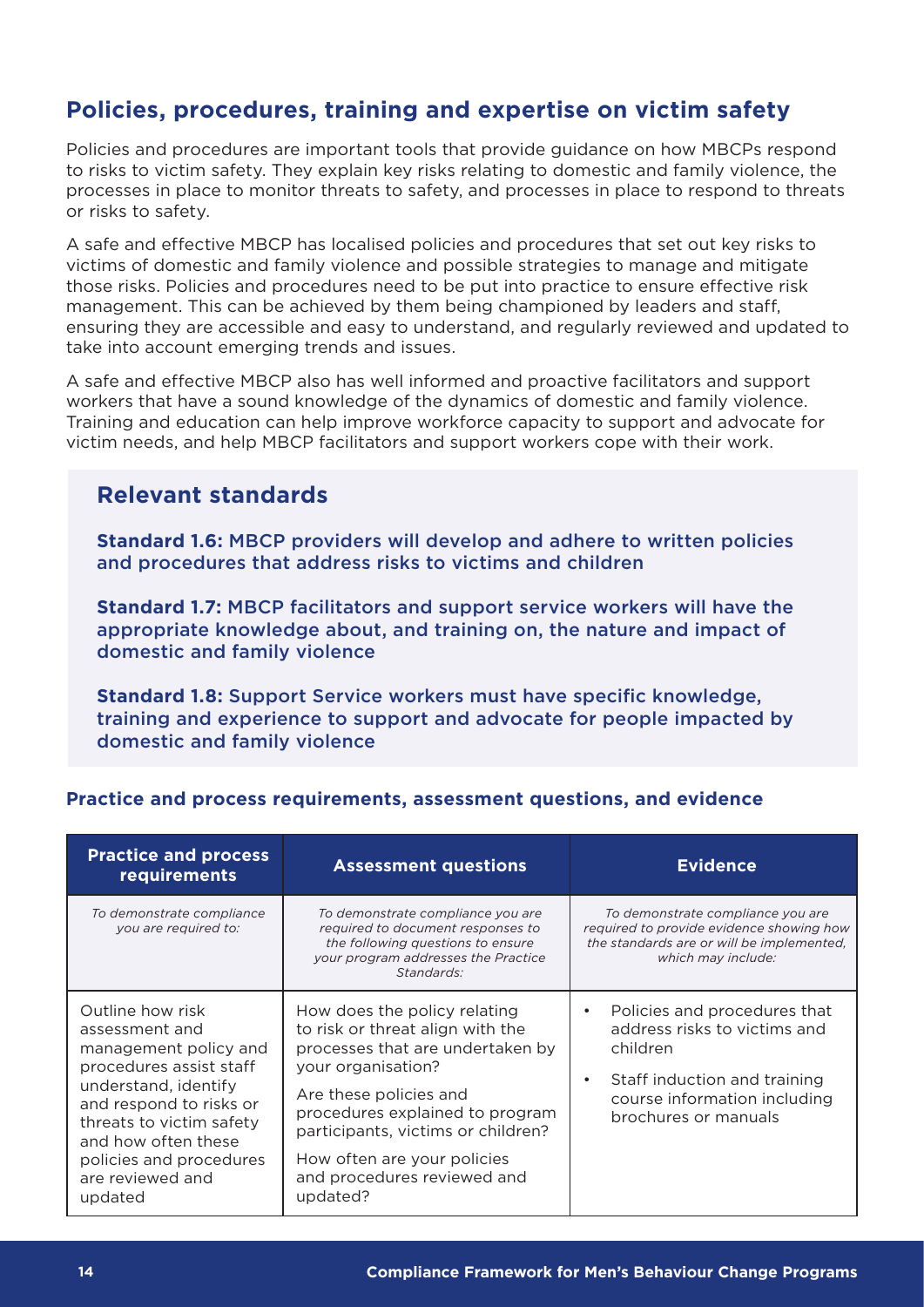| <b>Practice and process</b><br>requirements                                                                                                  | <b>Assessment questions</b>                                                                                                                                                                                                                                                                                                                 | <b>Evidence</b>                                                                                                                                                                                                |
|----------------------------------------------------------------------------------------------------------------------------------------------|---------------------------------------------------------------------------------------------------------------------------------------------------------------------------------------------------------------------------------------------------------------------------------------------------------------------------------------------|----------------------------------------------------------------------------------------------------------------------------------------------------------------------------------------------------------------|
| Detail how the MBCP<br>ensures facilitators<br>and support workers<br>understand the nature<br>and impact of domestic<br>and family violence | What training have staff<br>completed on the nature and<br>impact of domestic and family<br>violence?<br>What training or support is<br>offered to staff to understand<br>their role in ensuring victim<br>safety?<br>What additional training is<br>required to staff in particular roles<br>where additional training may be<br>required? | Organisational training<br>calendars, and core training<br>for particular positions<br>including ongoing staff<br>training requirements<br>Training and course<br>information, such as brochures<br>or manuals |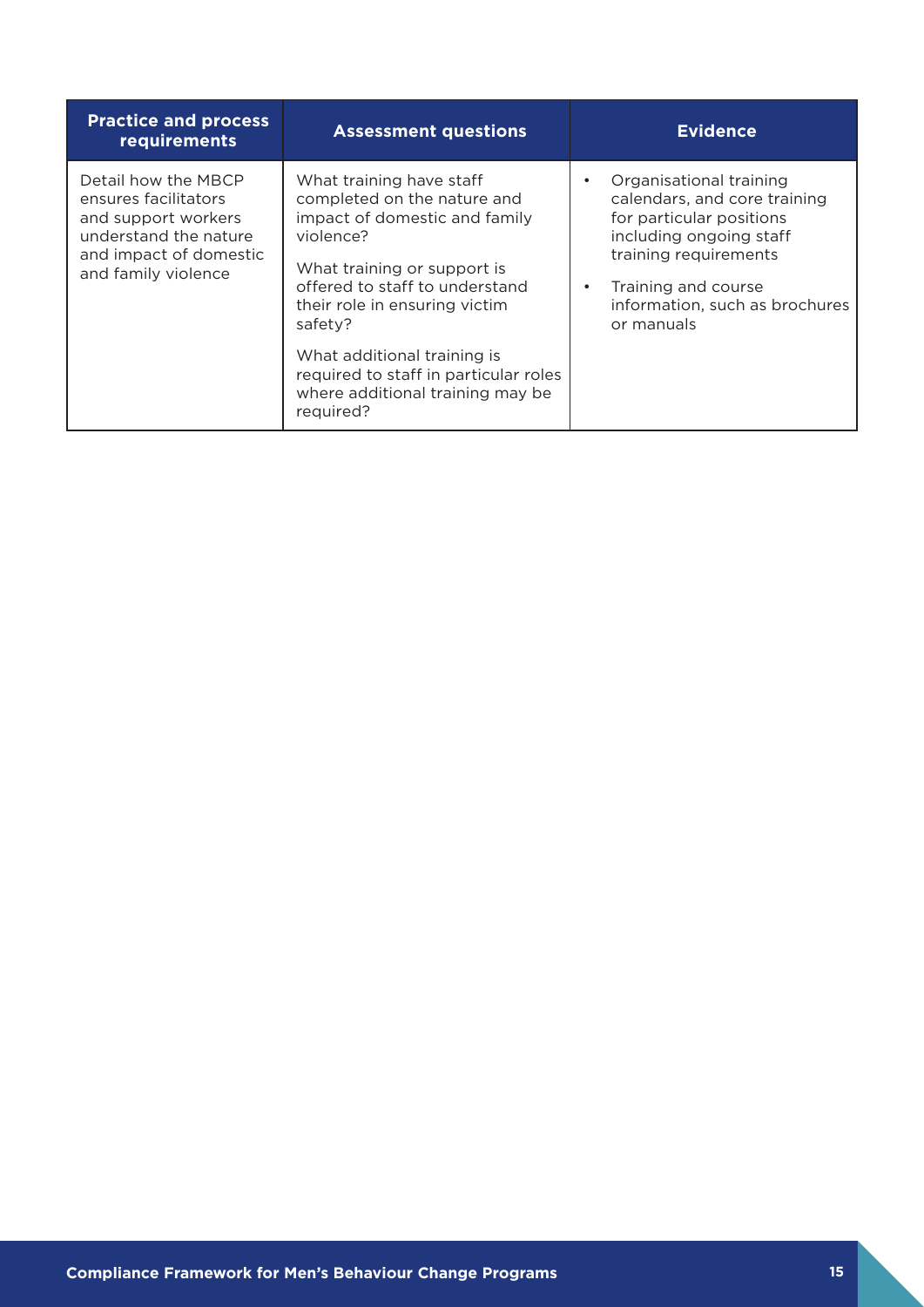## **Principle 2:** Victim safety and perpetrator accountability are best achieved through an integrated service response

A safe and effective MBCP understands that victim safety and perpetrator accountability are best achieved by working together with local services to facilitate consistent and integrated service responses.

Integrated service responses are founded on local agencies having a shared purpose and values; mutual respect and goodwill; a shared understanding of the roles and responsibilities of each agency; and adequate leadership, resources, time and infrastructure. Strong connections with local agencies can provide opportunities to share knowledge and insights to facilitate joined up service delivery. This can influence consistent and collaborative policy and practice.

## **Relevant standard**

**Standard 2.1:** MBCP providers will develop ongoing relationships with relevant local agencies to support an accountable and coordinated service response

| <b>Practice and process</b><br>requirements                                                                                                                      | <b>Assessment questions</b>                                                                                                                                                                                                      | <b>Evidence</b>                                                                                                                                                                   |
|------------------------------------------------------------------------------------------------------------------------------------------------------------------|----------------------------------------------------------------------------------------------------------------------------------------------------------------------------------------------------------------------------------|-----------------------------------------------------------------------------------------------------------------------------------------------------------------------------------|
| To demonstrate compliance<br>you are required to:                                                                                                                | To demonstrate compliance you are<br>required to document responses to<br>the following questions to ensure<br>your program addresses the Practice<br>Standards:                                                                 | To demonstrate compliance you are<br>required to provide evidence showing how<br>the standards are or will be implemented,<br>which may include:                                  |
| Demonstrate the MBCP<br>provider has developed<br>relationships with<br>local agencies with a<br>clear understanding of<br>the objectives of the<br>relationship | What local services and agencies<br>does your organisation have<br>existing relationships with?<br>What are the objectives of these<br>relationships?                                                                            | Policies and procedures<br>$\bullet$<br>relating to interagency<br>collaboration<br>Documented agreements<br>$\bullet$<br>for interagency groups and<br>interagency collaboration |
| Explain how these<br>relationships ensure<br>safety of victims and<br>children is the highest<br>priority                                                        | What protocols are in place for<br>responding to safety concerns<br>including disclosures of abuse,<br>breaches of legal orders and<br>escalating risk?<br>How is the effectiveness of these<br>protocols reviewed and assessed? | Protocols for the exchange<br>$\bullet$<br>of information and referral<br>processes                                                                                               |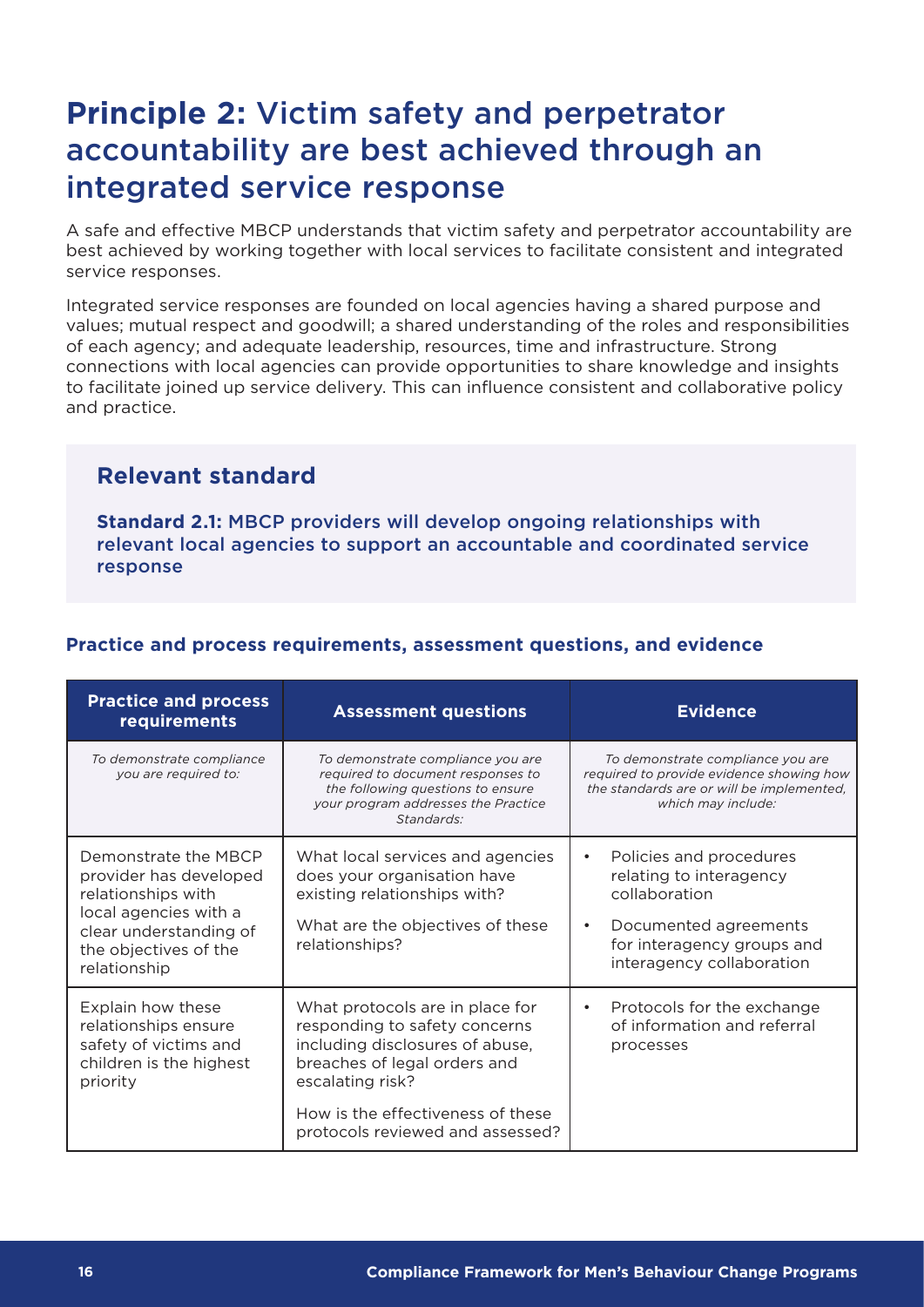| <b>Practice and process</b><br><b>requirements</b>                                                           | <b>Assessment questions</b>                                                                                                                                                                                                                                     | <b>Evidence</b>                                                                                                                                                                                                        |
|--------------------------------------------------------------------------------------------------------------|-----------------------------------------------------------------------------------------------------------------------------------------------------------------------------------------------------------------------------------------------------------------|------------------------------------------------------------------------------------------------------------------------------------------------------------------------------------------------------------------------|
| Demonstrate the process<br>to monitor and review<br>the relationships the<br>MBCP has with local<br>agencies | How do you monitor and review<br>your relationships with local<br>agencies? Who is involved and<br>how often does this occur?<br>What are the objectives of your<br>relationships with local agencies?<br>How are these objectives<br>documented and fulfilled? | Policies and procedures<br>relating to reviewing<br>relationships with local<br>agencies<br>Examples of processes<br>followed to monitor and<br>review collaboration with<br>local agencies and service<br>integration |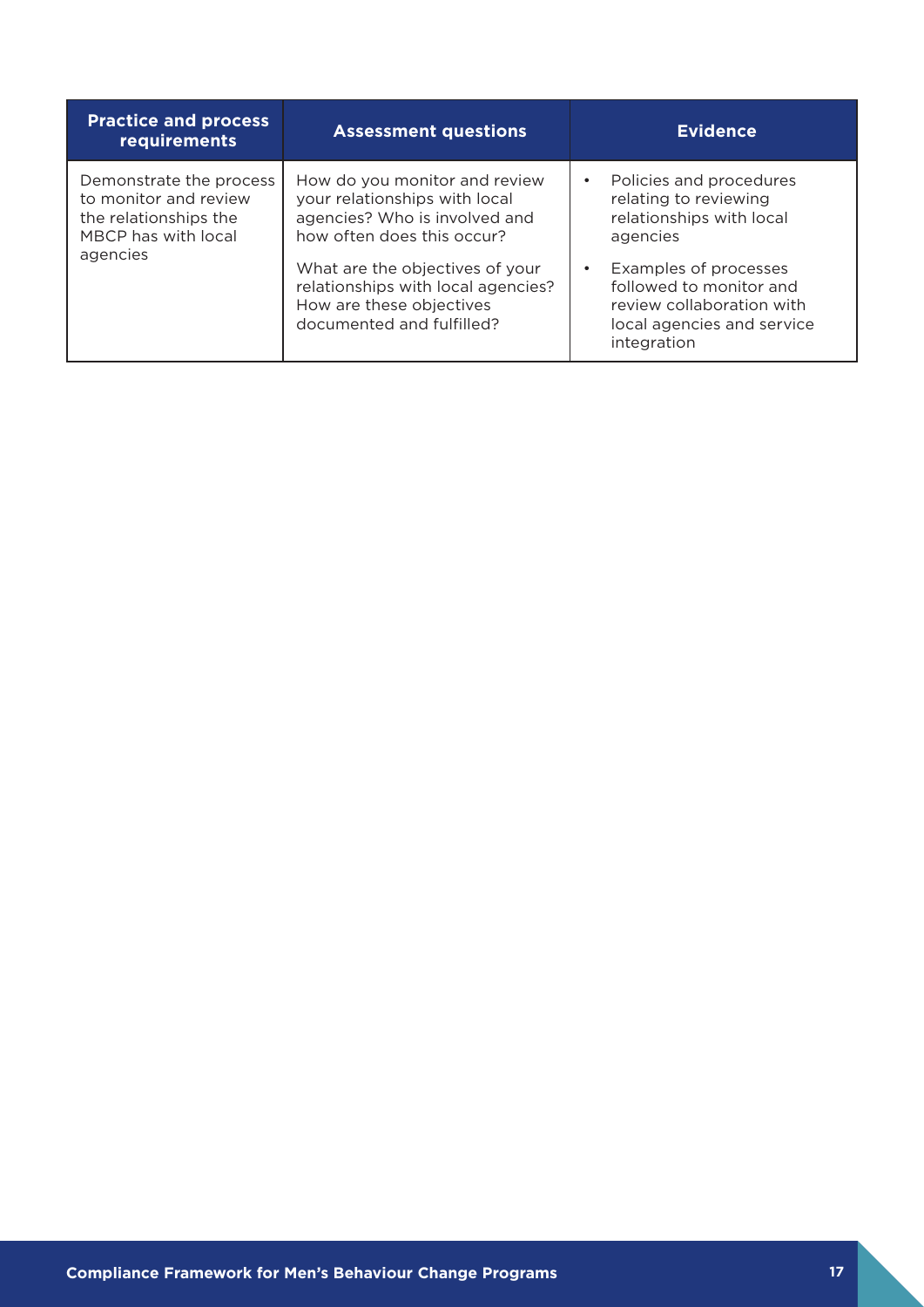## **Principle 3:** Effective programs must be informed by a sound evidence base and subject to ongoing evaluation

A safe and effective MBCP has a rigorous and evidence based approach to program design and delivery. Evidence based practice means using the best available research and practice on what is effective in changing perpetrator behaviour to inform program design and delivery. Evidence can include expert knowledge; published and existing research; stakeholder consultations; and evaluations.

Evaluation is essential to promote continuous improvement in the quality and accessibility of programs. It can include process, outcome or impact evaluations, which can often be interlinked.

## **Program design and delivery**

Programs based on a well-established theoretical approach are more likely to be effective. There are a number of different types of program approaches that draw upon a mixture of theories, including the Risk, Needs and Responsivity Principles (RNR Principles). Safe and effective MBCPs apply the RNR Principles to program design and delivery. This means they are fit-for-purpose according to the risk level, needs and ability of participants. The length and intensity of programs for participants may vary depending on their level of risk.

Additional information on the RNR Principles and the application of the principles to community based MBCPs is provided in **Appendix A**.

## **Relevant standards**

**Standard 3.1:** MBCPs must have a sound evidence base

**Standard 3.2:** MBCP providers will apply the Risk, Needs, Responsivity principles to the program design

**Standard 3.3:** MBCP providers must demonstrate that proposed delivery models, including length and intensity are based on the Risk, Needs, Responsivity principles

| <b>Practice and process</b><br><b>requirements</b>                                                         | <b>Assessment questions</b>                                                                                                                                      | <b>Evidence</b>                                                                                                                                  |
|------------------------------------------------------------------------------------------------------------|------------------------------------------------------------------------------------------------------------------------------------------------------------------|--------------------------------------------------------------------------------------------------------------------------------------------------|
| To demonstrate compliance<br>you are required to:                                                          | To demonstrate compliance you are<br>required to document responses to<br>the following questions to ensure<br>your program addresses the Practice<br>Standards: | To demonstrate compliance you are<br>required to provide evidence showing how<br>the standards are or will be implemented.<br>which may include: |
| Explain how the MBCP<br>is based on a well-<br>established theoretical<br>approach and theory of<br>change | What theoretical approach and<br>theory of change is used to<br>design and deliver the program?                                                                  | Program manual                                                                                                                                   |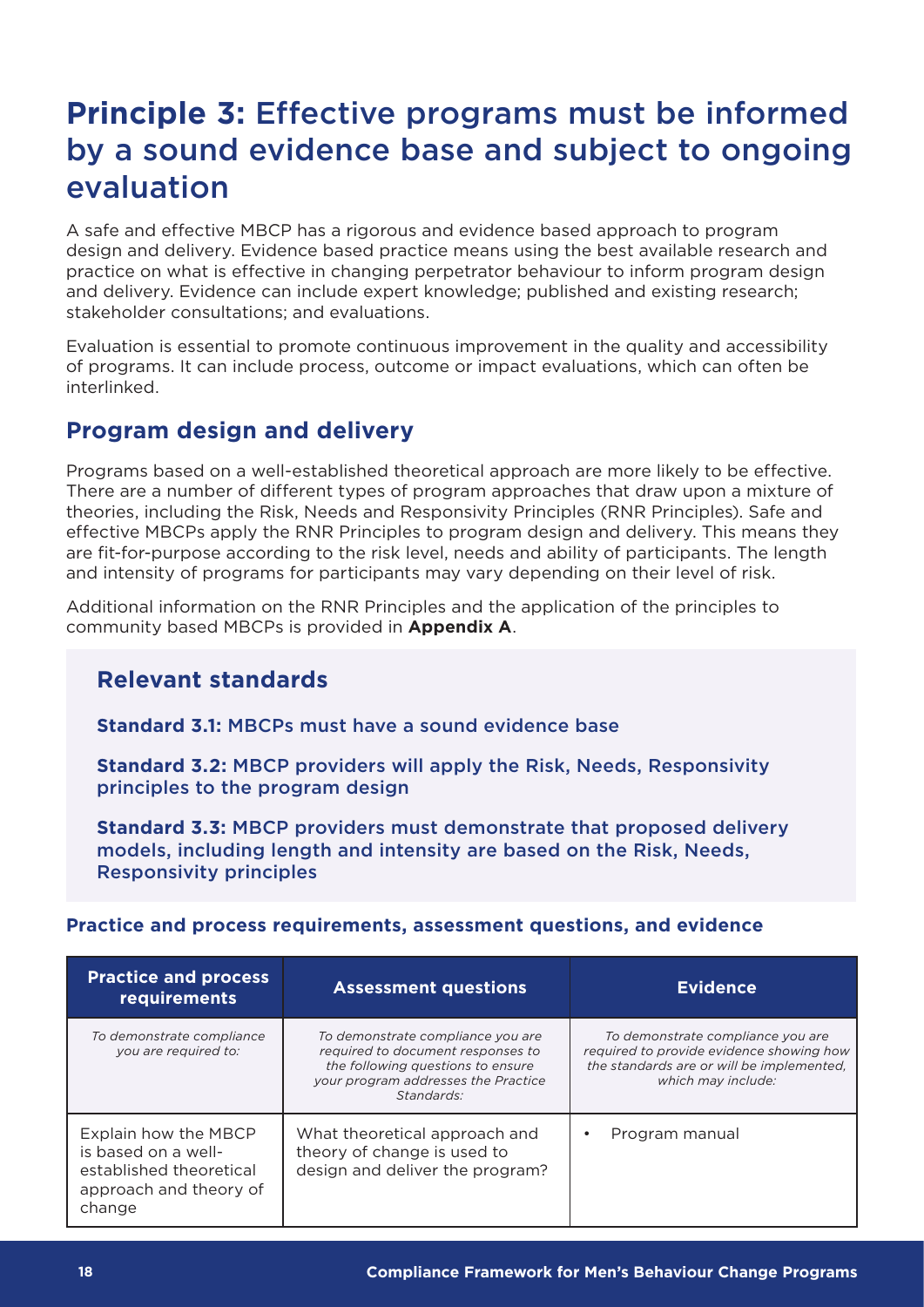| <b>Practice and process</b><br>requirements                                                               | <b>Assessment questions</b>                                                                                                                                                                                                                                                                                                                                                  | <b>Evidence</b>                                                                                                                                                                                                |  |  |
|-----------------------------------------------------------------------------------------------------------|------------------------------------------------------------------------------------------------------------------------------------------------------------------------------------------------------------------------------------------------------------------------------------------------------------------------------------------------------------------------------|----------------------------------------------------------------------------------------------------------------------------------------------------------------------------------------------------------------|--|--|
|                                                                                                           | What evidence is there to support<br>this approach?                                                                                                                                                                                                                                                                                                                          | Information relating to<br>$\bullet$<br>research supporting the<br>theoretical basis of the<br>program and the theory of<br>change                                                                             |  |  |
| Explain your program<br>logic model                                                                       | Does it include systems,<br>community, and individual level<br>impacts and outcomes?<br>Is your program logic model<br>incorporated into evaluation and<br>performance monitoring plans for<br>the program?                                                                                                                                                                  | Copy of the program logic<br>model for the MBCP                                                                                                                                                                |  |  |
| Explain how the MBCP<br>applies the Risk, Needs,<br><b>Responsivity Principles</b><br>to program design   | How are risk factors of<br>participants linked to the program<br>design including eligibility,<br>suitability and exclusion criteria?<br>How is the program designed<br>to meet the specific risk factors,<br>needs and learning styles of<br>participants?                                                                                                                  | Program manual<br>$\bullet$<br>Participant information<br>$\bullet$<br>forms including for intake,<br>assessment and review<br>Policies and procedures<br>relating to intake and<br>assessment of participants |  |  |
| Explain how the MBCP<br>applies the Risk, Needs,<br><b>Responsivity Principles</b><br>to program delivery | How is the program duration,<br>or mode of delivery, matched<br>to the level of risk, needs and<br>circumstances of participants?<br>How is the program delivered<br>to meet the specific risk factors,<br>needs and learning styles of<br>participants?<br>How are relationships with other<br>services used to identify and<br>address specific risk factors and<br>needs? | Program manual<br>$\bullet$<br>Policies and procedures<br>relating to program delivery                                                                                                                         |  |  |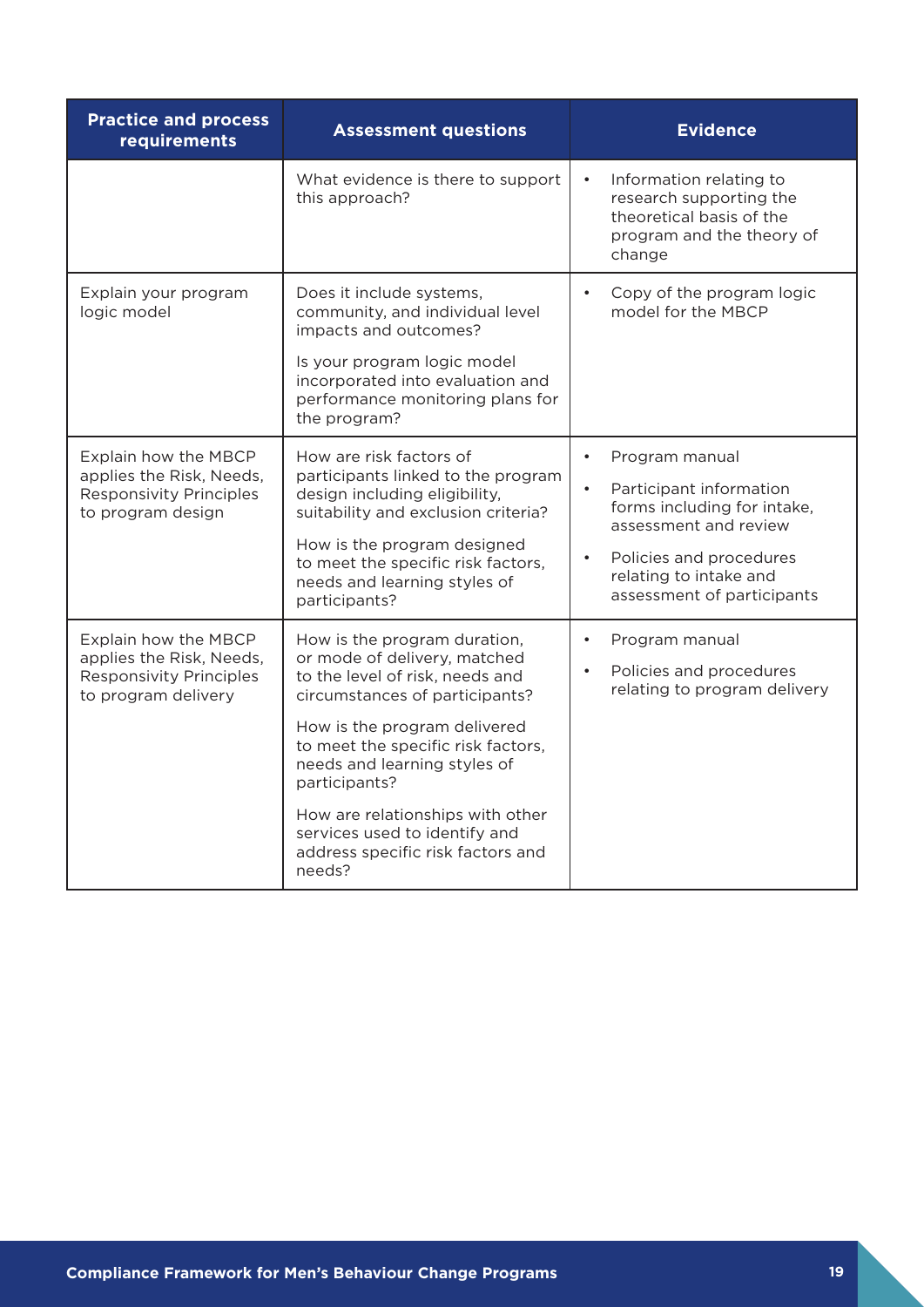## **Program review and evaluation**

Safe and effective MBCPs review their programs and continually look for opportunities to improve how it is delivered in practice. Operational reviews help providers refine and tailor their MBCP to enhance their reach, accessibility and effectiveness. This enables MBCPs to adapt to changing circumstances and address any identified gaps in program design and delivery. Conducting operational reviews improves the transparency of the program and promotes continuous improvement to ensure it aligns with its theoretical approach and documented intention.

Evaluation aims to assess the success or effectiveness of a MBCP by considering the impact it has had on changing the behaviour of men and protecting victims and children. It is important to clearly define the outcomes and objectives of the program within a wider systematic response.

Safe and effective MBCPs understand the importance of contributing to the evidence base to improve knowledge about what safe and effective practice looks like. This can include contributing to expert knowledge and research; government consultations; sector meetings and communities of practice; and evaluations. It also includes having systems and processes in place to collect data to identify what works to change behaviour and inform sector development.

Data is collected by the NSW Government to understand and measure success. Minimum data requirements are detailed in **Appendix C**.

### **Relevant standards**

**Standard 3.4:** MBCP providers will complete operational reviews of each program focusing on process and content

**Standard 3.5:** MBCP providers will assess and report on the impact of programs on the attitudes and behaviour of participants

**Standard 3.6:** MBCP providers will contribute to building the evidence base for Men's Behaviour Change Programs

| <b>Practice and process</b><br><b>requirements</b>               | <b>Assessment questions</b>                                                                                                                                      | <b>Evidence</b>                                                                                                                                  |
|------------------------------------------------------------------|------------------------------------------------------------------------------------------------------------------------------------------------------------------|--------------------------------------------------------------------------------------------------------------------------------------------------|
| To demonstrate compliance<br>you are required to:                | To demonstrate compliance you are<br>required to document responses to<br>the following questions to ensure<br>your program addresses the Practice<br>Standards: | To demonstrate compliance you are<br>required to provide evidence showing how<br>the standards are or will be implemented.<br>which may include: |
| Explain the process for<br>operational reviews of<br>the program | How frequently do operational<br>reviews take place? Who is<br>involved? What information is<br>used and who is informed of the<br>outcome?                      | Operational review templates<br>and completed reviews                                                                                            |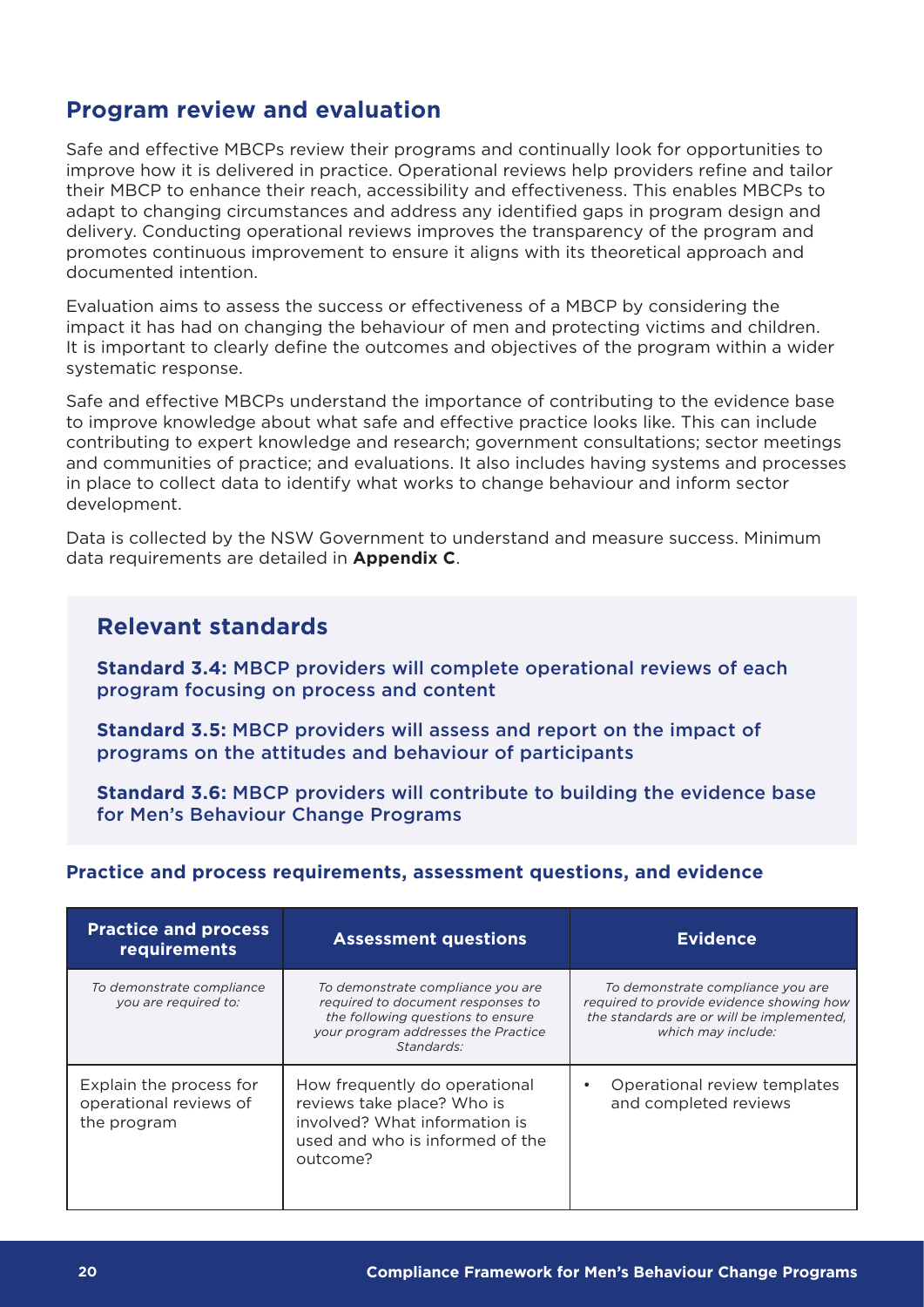| <b>Practice and process</b><br>requirements                                                  | <b>Assessment questions</b>                                                                                                                                                                                                                                    | <b>Evidence</b>                                                                                                                       |
|----------------------------------------------------------------------------------------------|----------------------------------------------------------------------------------------------------------------------------------------------------------------------------------------------------------------------------------------------------------------|---------------------------------------------------------------------------------------------------------------------------------------|
|                                                                                              | What changes have been made<br>to your MBCP based on previous<br>operational reviews and why?                                                                                                                                                                  | Policies and procedures<br>$\bullet$<br>outlining how operational<br>reviews should be undertaken                                     |
| Explain the process<br>undertaken to measure<br>the impact of the<br>program on participants | How do you measure the impact<br>of your MBCP on the attitudes<br>and behaviours of men?<br>What other measures are used<br>to evaluate the success of your<br>program?                                                                                        | Information on the participant<br>assessment process<br>Evaluation framework<br>Policies and procedures for<br>evaluating the program |
| Provide details for how<br>the MBCP is contributing<br>to building an evidence<br>base       | How do you contribute to the<br>evidence base for MBCPs? How<br>do you ensure that you accurately<br>complete the minimum data set?<br>How else do you contribute to<br>the evidence base for MBCPs<br>including through outcome based<br>funding obligations? | Policy and procedures relating<br>to information collection for<br>the minimum data set<br>Data collection tools and<br>templates     |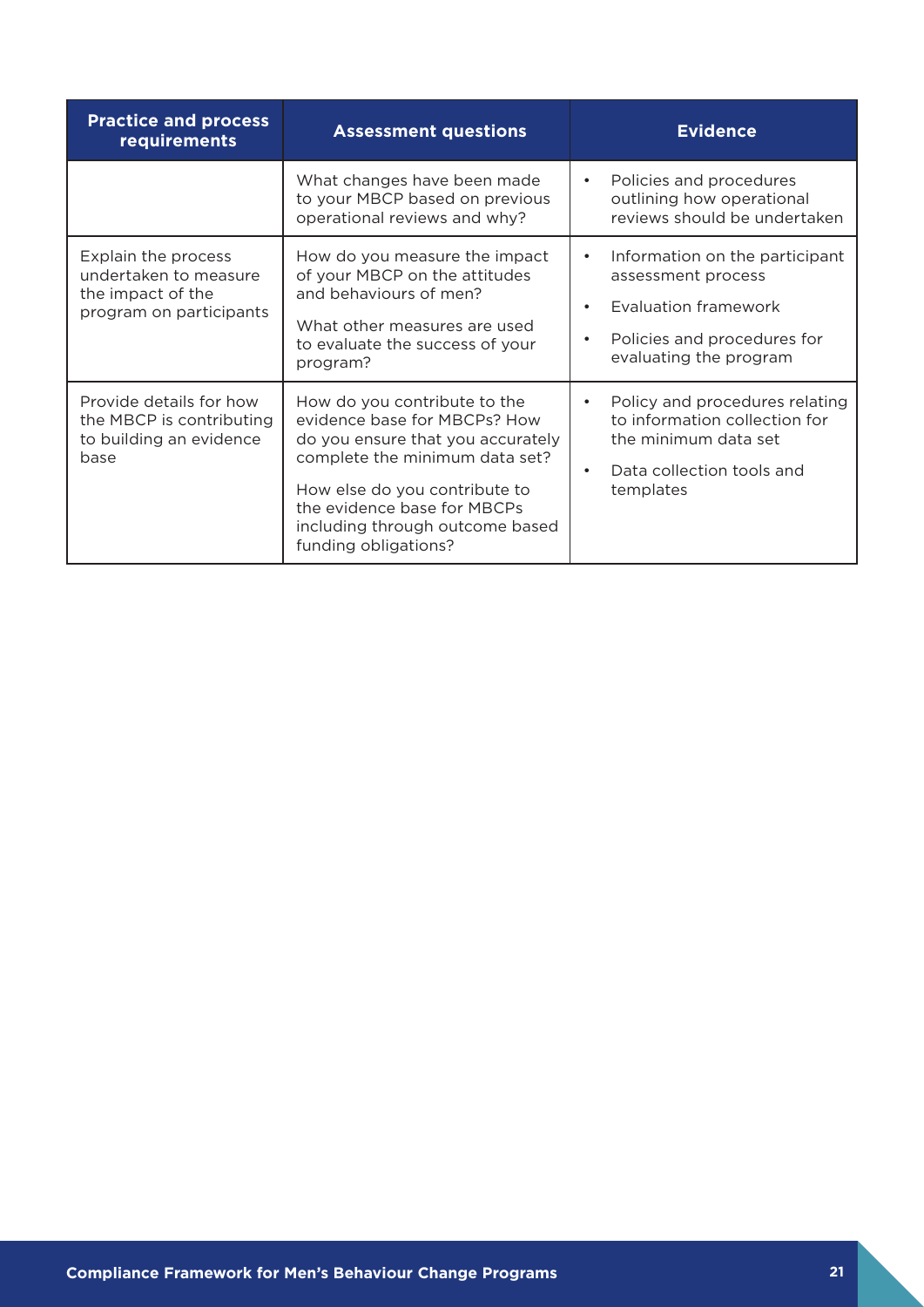## **Principle 4:** Challenging domestic and family violence requires a sustained commitment to professional practice

A safe and effective MBCP is committed to employing skilled and qualified staff with a focus on ongoing professional development to increase staff competency and expertise. Co-facilitation of MBCPs can provide opportunities for participants to observe interactions between female and male facilitators. It improves the safety and accountability of facilitators and provides support and development opportunities.

## **Facilitator recruitment**

Facilitating a MBCP is a specialist field of practice that requires professionals to manage a range of difficult challenges and complexities to achieve perpetrator accountability. This can include the management of group dynamics and conflict, and working with participants individually to encourage their engagement.

Formal qualifications provide a good base for effective practice. Specialist domestic and family violence knowledge and experience is also critical to enhance the ability of facilitators to manage the complexities and challenges these types of programs present, and drive genuine behaviour change. Safe and effective MBCPs understand the importance and need for specific qualifications and training. This is embedded in facilitator recruitment processes and practices, such as job advertisements, interviewing and reference checks.

## **Relevant standards**

**Standard 4.1:** Facilitators must have specific qualifications and training

**Standard 4.2:** All group programs will have a minimum of two group facilitators

|  | Practice and process requirements, assessment questions, and evidence |  |  |
|--|-----------------------------------------------------------------------|--|--|
|  |                                                                       |  |  |

| <b>Practice and process</b><br><b>requirements</b> | <b>Assessment questions</b>                                                                                                                                      | <b>Evidence</b>                                                                                                                                  |
|----------------------------------------------------|------------------------------------------------------------------------------------------------------------------------------------------------------------------|--------------------------------------------------------------------------------------------------------------------------------------------------|
| To demonstrate compliance<br>you are required to:  | To demonstrate compliance you are<br>required to document responses to<br>the following questions to ensure<br>your program addresses the Practice<br>Standards: | To demonstrate compliance you are<br>required to provide evidence showing how<br>the standards are or will be implemented.<br>which may include: |
| Detail how MBCP<br>facilitators are recruited      | What are the minimum<br>qualifications and experience<br>requirements to be eligible to<br>facilitate a program?                                                 | Positions descriptions                                                                                                                           |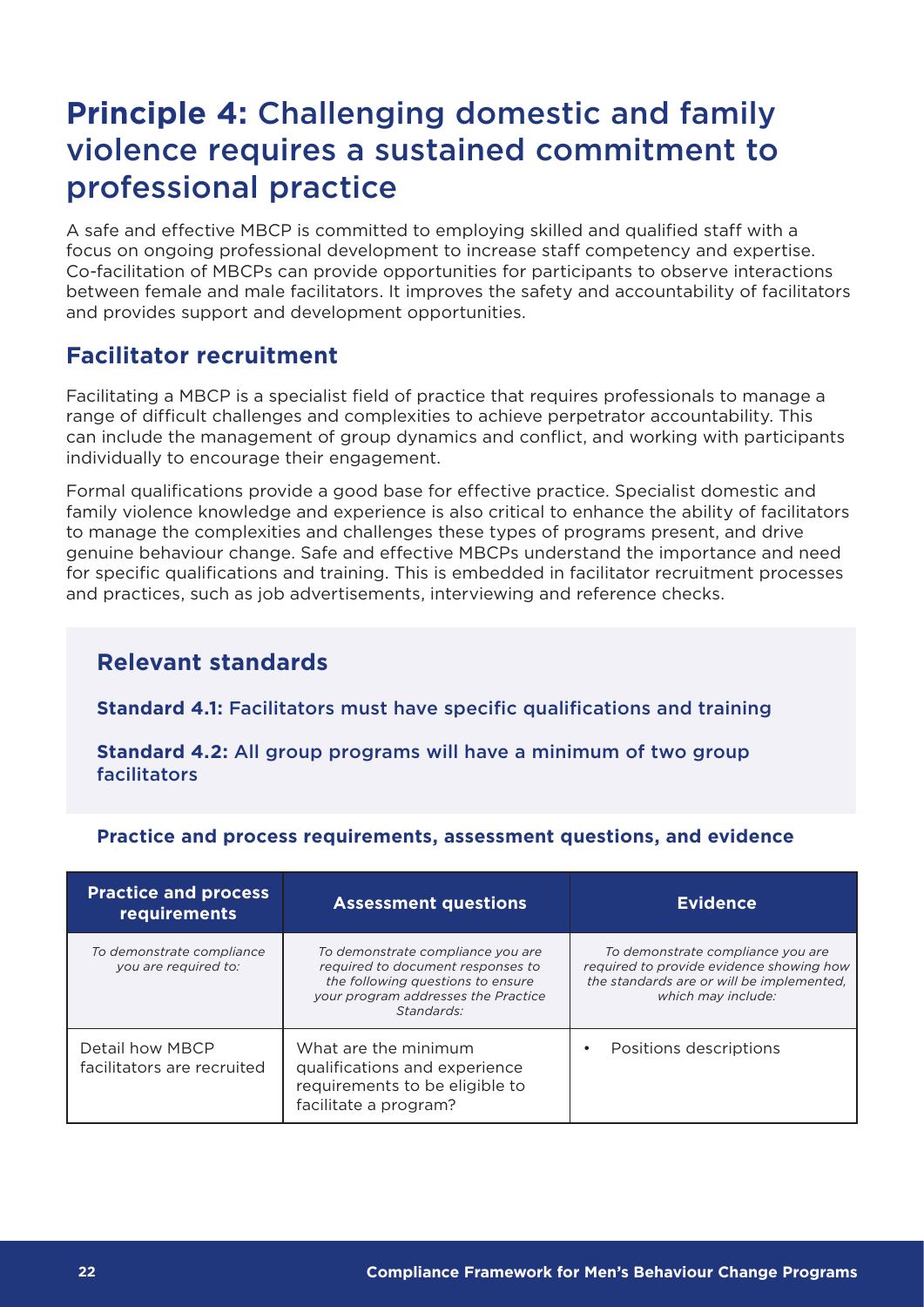| <b>Practice and process</b><br><b>requirements</b>                                                 | <b>Assessment questions</b>                                                                                                                                                            | <b>Evidence</b>                                                                                                                                                                                          |
|----------------------------------------------------------------------------------------------------|----------------------------------------------------------------------------------------------------------------------------------------------------------------------------------------|----------------------------------------------------------------------------------------------------------------------------------------------------------------------------------------------------------|
|                                                                                                    | Have all facilitators recruited been<br>able to fulfil these requirements?<br>If not, what has been done<br>to ensure they have the<br>competencies they need?                         | Policies and procedures<br>relating to staff recruitment,<br>training and human resource<br>management                                                                                                   |
| Demonstrate how<br>facilitators have<br>appropriate experience<br>and skills to run the<br>program | What do facilitators need to<br>demonstrate/experience before<br>being able to run a group<br>program?<br>What differences occur when an<br>external or casual facilitator is<br>used? | Induction and core training<br>package<br>Policies and procedures<br>relating to staff recruitment<br>and development<br>Information relating to<br>significant experience<br>requirements in Appendix B |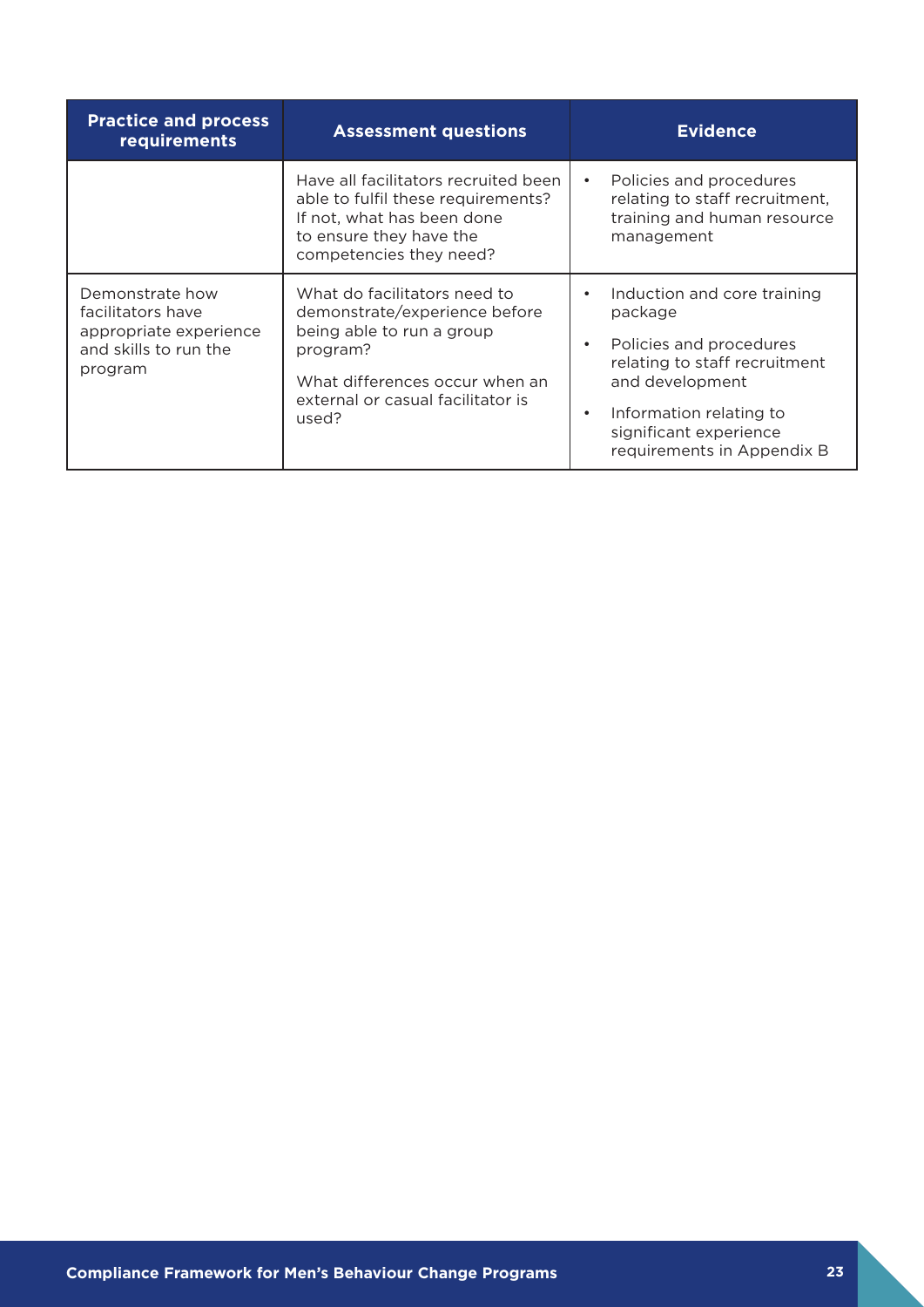## **Facilitator training and support**

Safe and effective MBCPs continually build the ability and capacity of facilitators to deliver programs. MBCPs need to ensure facilitators – including those with significant experience – have the required knowledge, skills and attitudes to deliver programs and take into account the diverse challenges and complex needs of participants. Training and education must be reinforced by regular supervision and holding facilitators accountable for the quality of their work.

Ongoing professional development is important to build and retain a strong and capable workforce. It can include opportunities for mentoring and supervision in addition to facilitator training. Safe and effective MBCPs provide support through clinical supervision and other tailored opportunities to enable staff to reflect on their practice; taking into account specifics of their work and professional context.

Additional guidance on the meaning of significant experience and clinical supervision is provided in **Appendix B**.

## **Relevant standards**

#### **Standard 4.3:** Facilitators must undertake supervision

**Standard 4.4:** MBCP providers will ensure that facilitators undertake ongoing professional development

| <b>Practice and process</b><br>requirements                                                                             | <b>Assessment questions</b>                                                                                                                                                                    | <b>Evidence</b>                                                                                                                                                                                                                         |
|-------------------------------------------------------------------------------------------------------------------------|------------------------------------------------------------------------------------------------------------------------------------------------------------------------------------------------|-----------------------------------------------------------------------------------------------------------------------------------------------------------------------------------------------------------------------------------------|
| To demonstrate compliance<br>you are required to:                                                                       | To demonstrate compliance you are<br>required to document responses to<br>the following questions to ensure<br>your program addresses the Practice<br>Standards:                               | To demonstrate compliance you are<br>required to provide evidence showing how<br>the standards are or will be implemented,<br>which may include:                                                                                        |
| Explain the training<br>requirements<br>and processes to<br>ensure facilitators<br>continue professional<br>development | How are training needs assessed<br>and addressed for facilitators?<br>How have leaders demonstrated a<br>commitment to ongoing support<br>for the professional development<br>for their staff? | Organisational training<br>$\bullet$<br>calendars, and training<br>facilitators attend<br>Policies and procedures<br>$\bullet$<br>relating to staff recruitment<br>and development<br>Facilitator training and<br>development agreement |
| Demonstrate facilitators<br>are supported in their<br>role through clinical<br>supervision                              | How is the need for clinical<br>supervision determined for each<br>facilitator including duration and<br>frequency?<br>How are clinical supervisors<br>chosen?                                 | Information relating to clinical<br>supervision requirements as<br>outlined in Appendix B<br>Log books detailing the<br>number of supervised hours<br>for facilitators<br>Policies and procedures<br>relating to clinical supervision   |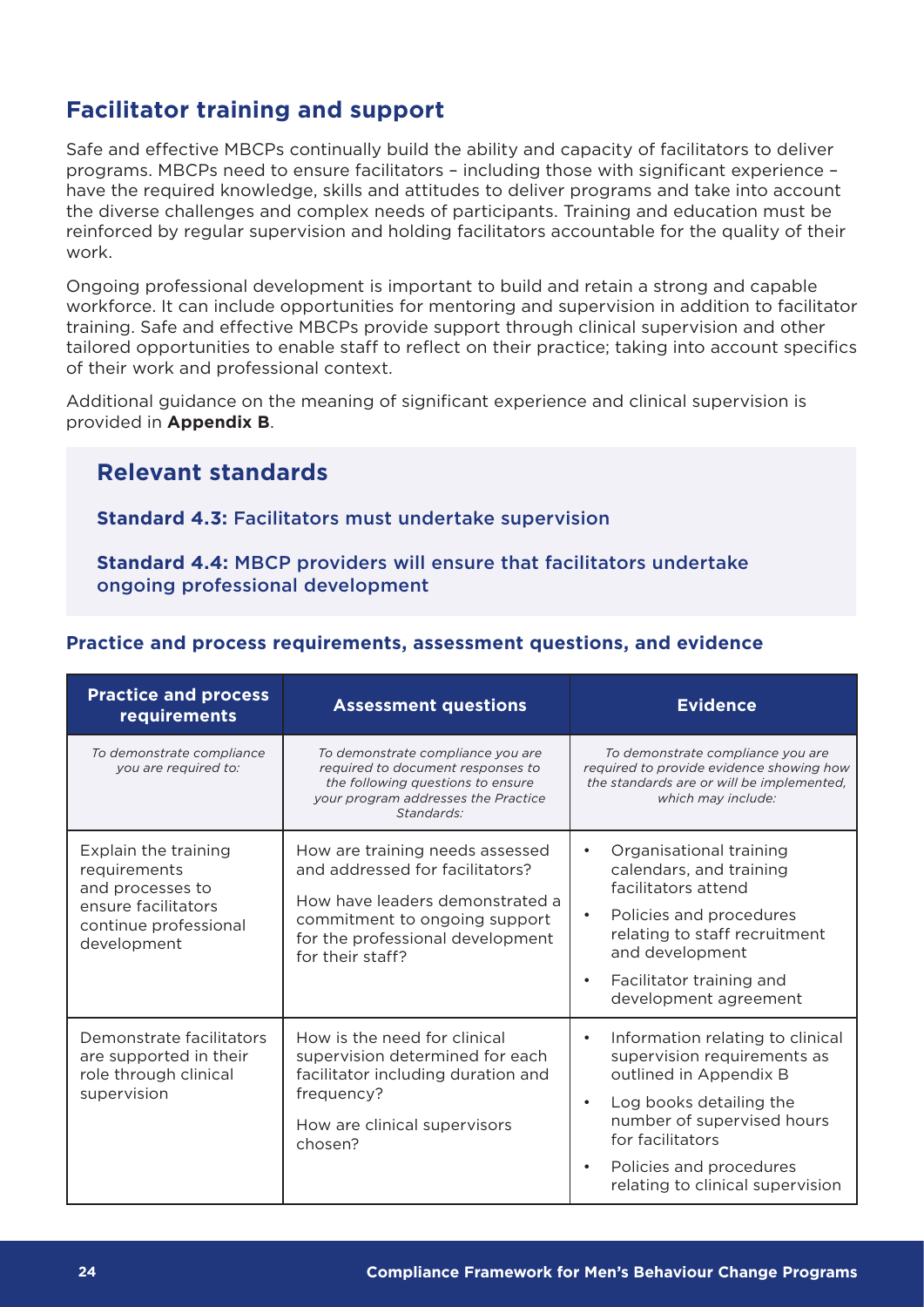## **Principle 5:** Men responsible for domestic and family violence must be held accountable for their behaviour

A safe and effective MBCP promotes accountability by making sure perpetrators take responsibility for their violence and assisting them to gain insight and awareness into their behaviour. Men's Behaviour Change Programs also play an important role in supporting the broader domestic and family violence sector to achieve perpetrator accountability. This is by fostering the collective responsibility of everyone – government, communities, families and individuals – to make it clear that violence against women and children must not be tolerated and engendering an expectation that it must stop.

## **Engagement and assessment**

Engagement and assessment of perpetrators enables a MBCP to determine their eligibility and suitability to participate in a program and identify risks, needs and threats. This can provide MBCPs with the opportunity to determine the length and intensity of programs and engage with participants to determine how the program can best challenge and address their behaviour and attitudes. This is an important component of implementing the Risk, Needs, Responsivity Principles (the RNR Principles) (see Principle 3).

Additional information on the RNR Principles is provided in **Appendix A**.

## **Relevant standards**

**Standard 5.1:** MBCP providers will document and implement thorough policies and procedures for participant assessment

**Standard 5.2:** MBCP providers will have policies and procedures for engaging participants, which require them to acknowledge their abusive behaviour

| <b>Practice and process</b><br>requirements                                                                                   | <b>Assessment questions</b>                                                                                                                                                                       | <b>Evidence</b>                                                                                                                                                       |
|-------------------------------------------------------------------------------------------------------------------------------|---------------------------------------------------------------------------------------------------------------------------------------------------------------------------------------------------|-----------------------------------------------------------------------------------------------------------------------------------------------------------------------|
| To demonstrate compliance<br>you are required to:                                                                             | To demonstrate compliance you are<br>required to document responses to<br>the following questions to ensure<br>your program addresses the Practice<br>Standards:                                  | To demonstrate compliance you are<br>required to provide evidence showing how<br>the standards are or will be implemented.<br>which may include:                      |
| Explain processes<br>undertaken to ensure<br>facilitators are prepared<br>to commence the<br>program with new<br>participants | What engagement do facilitators<br>have with participants prior to<br>commencing group work?<br>What participant information is<br>provided to the facilitator prior to<br>commencing group work? | Brochures and other<br>information provided<br>to participants prior to<br>commencing the program<br>Policies and procedures<br>relating to intake of<br>participants |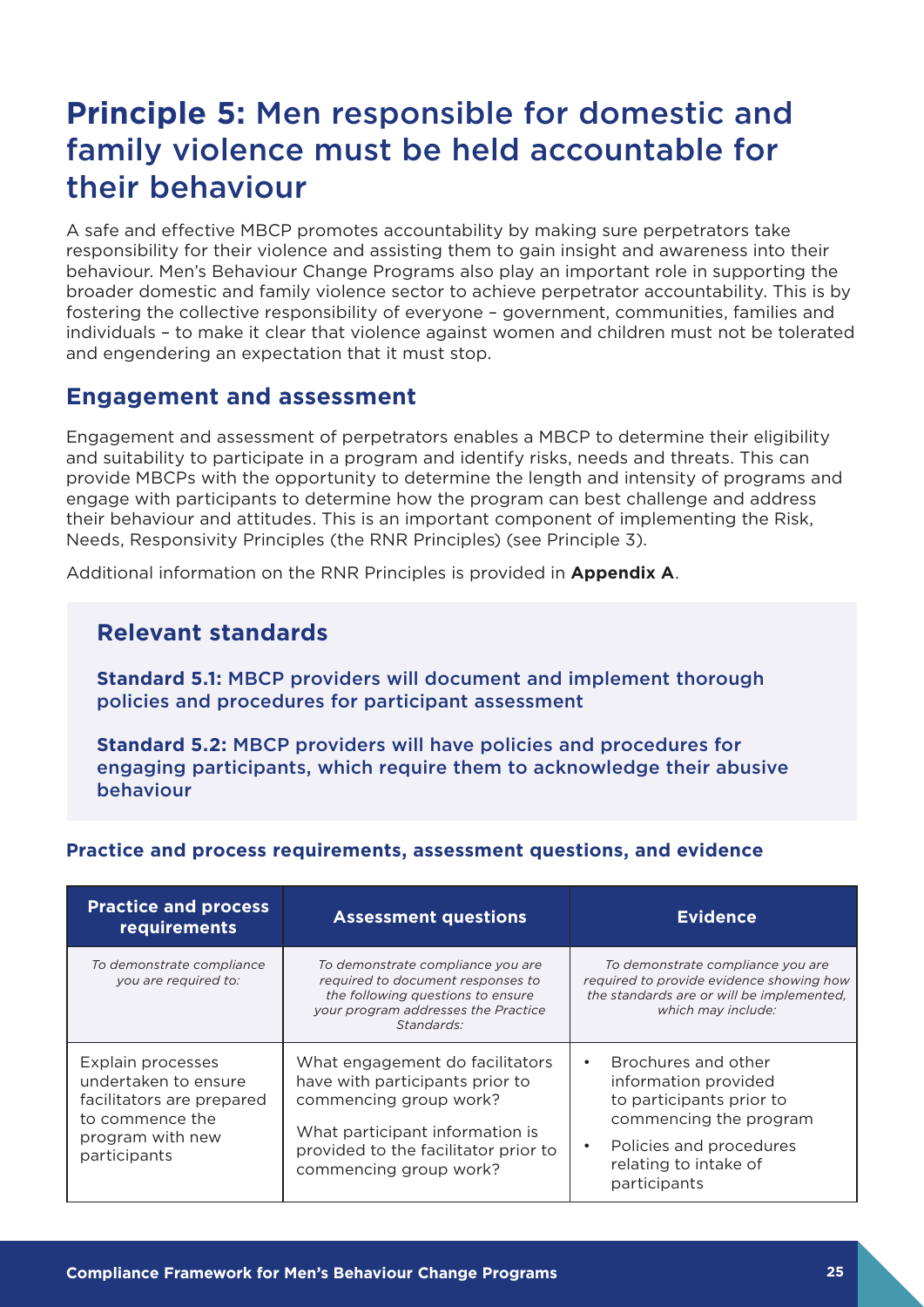| <b>Practice and process</b><br><b>requirements</b>                                                                                                             | <b>Assessment questions</b>                                                                                                                                                                                                              | <b>Evidence</b>                                                                                                                                           |
|----------------------------------------------------------------------------------------------------------------------------------------------------------------|------------------------------------------------------------------------------------------------------------------------------------------------------------------------------------------------------------------------------------------|-----------------------------------------------------------------------------------------------------------------------------------------------------------|
| Explain the processes<br>undertaken to ensure<br>participants are<br>prepared for a MBCP                                                                       | What information is provided<br>to the participant prior to<br>commencing the program?<br>What conditions does the<br>participant agree to prior to<br>commencing the program?                                                           | Participant assessment<br>templates<br>Policies and procedures<br>relating to participant<br>assessment                                                   |
| Explain the processes<br>for ensuring interested<br>participants are<br>supported to address<br>their abusive behaviour<br>when a MBCP may not<br>be available | What occurs when a participant<br>is not eligible or suitable for the<br>program?<br>What occurs when a potential<br>participant expresses an interest<br>in attending the program but<br>there are no vacancies or<br>programs running? | Eligibility, suitability and<br>exclusion criteria<br>Calendar of proposed<br>program dates<br>Policies and procedures<br>relating to managing wait lists |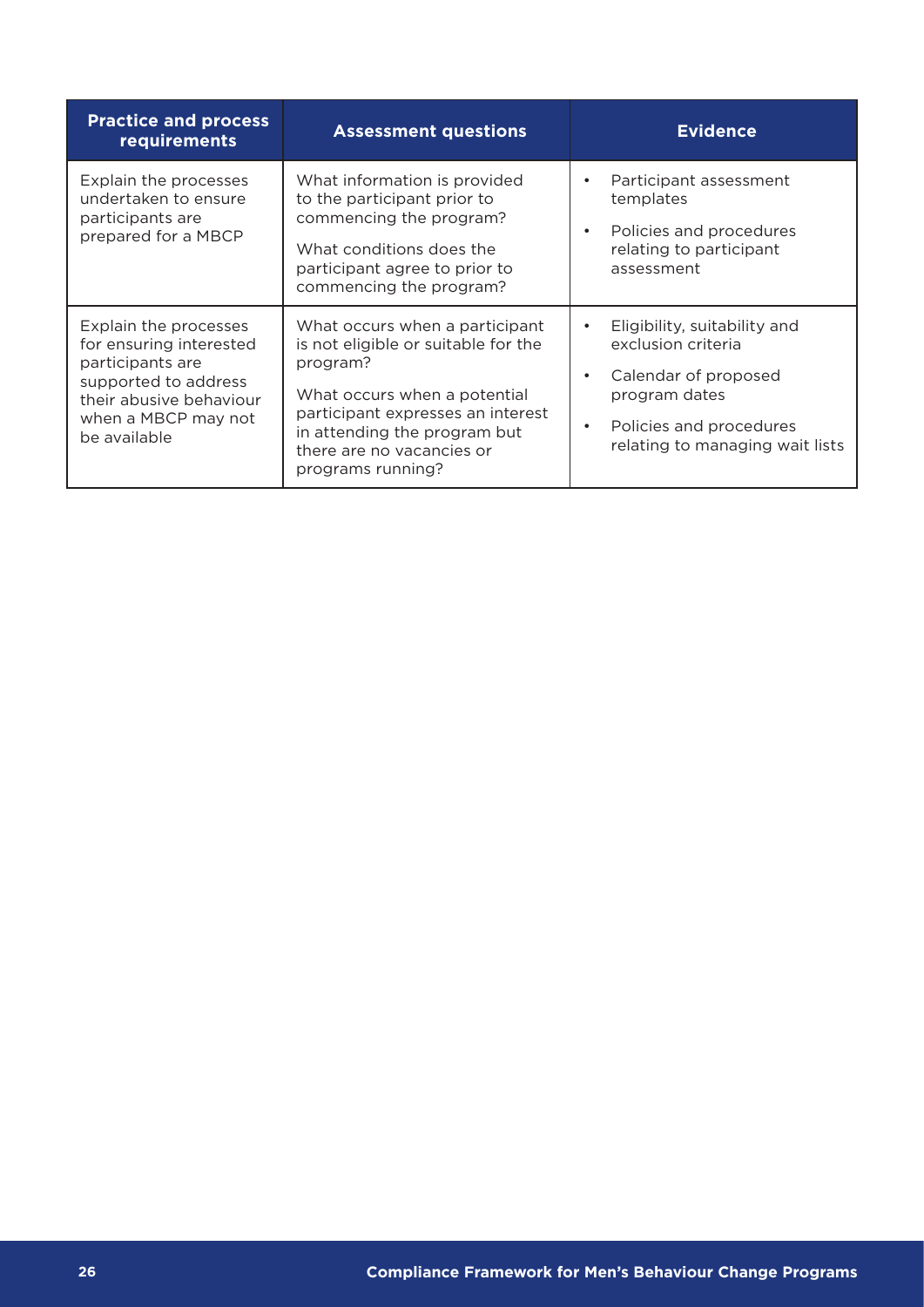## **Program content**

Safe and effective MBCPs have evidence based and fit for purpose content. This content is consistent with the program's theory of change and addresses the attitudes and behaviour of men that may contribute to domestic and family violence. Men's Behaviour Change Program content should allow for ongoing opportunities for perpetrators to develop an understanding of domestic and family violence and the impact that their behaviour and attitudes can have on victims, children, families and the community. Safe and effective MBCPs have a core curriculum of topics to ensure program integrity.

## **Relevant standards**

**Standard 5.3:** Program content will include information about the impact of domestic and family violence on victims, particularly women and children

**Standard 5.4:** Program content will include information on different forms of domestic and family violence and provide opportunities for participants to come to an understanding about the nature of their offending behaviour

| <b>Practice and process</b><br><b>requirements</b>                                                                                                            | <b>Assessment questions</b>                                                                                                                                      | <b>Evidence</b>                                                                                                                                  |
|---------------------------------------------------------------------------------------------------------------------------------------------------------------|------------------------------------------------------------------------------------------------------------------------------------------------------------------|--------------------------------------------------------------------------------------------------------------------------------------------------|
| To demonstrate compliance<br>you are required to:                                                                                                             | To demonstrate compliance you are<br>required to document responses to<br>the following questions to ensure<br>your program addresses the Practice<br>Standards: | To demonstrate compliance you are<br>required to provide evidence showing how<br>the standards are or will be implemented.<br>which may include: |
| Demonstrate how<br>program content enables<br>participants to better<br>understand the nature<br>of domestic violence<br>and the impact of their<br>behaviour | How is program content prepared<br>and presented?<br>How regularly is the program<br>content reviewed and updated?                                               | Program manual<br>Participant materials,<br>worksheets/workbooks                                                                                 |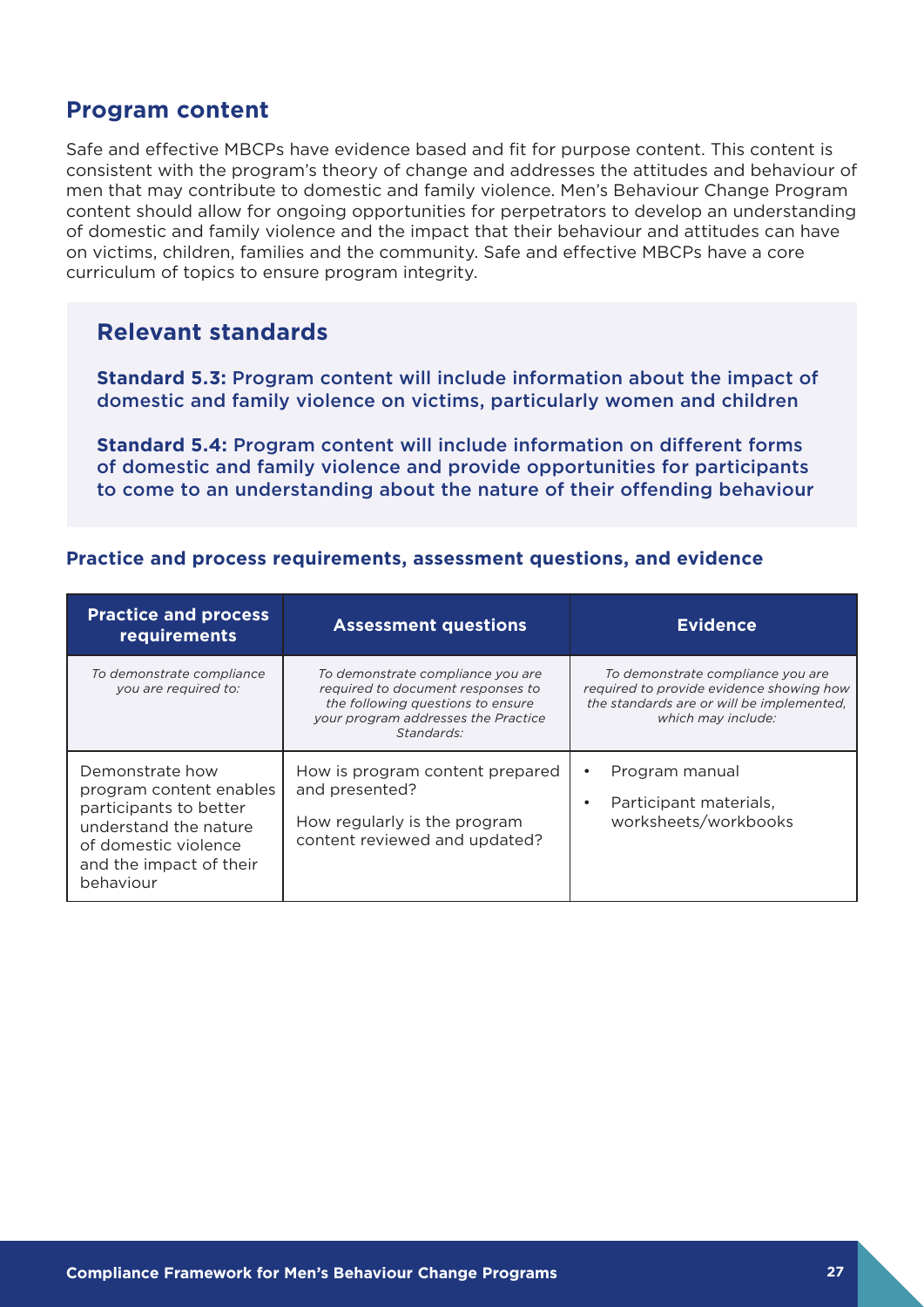## **Participant Referrals**

Safe and effective MBCPs acknowledge the complex needs of perpetrators that may underpin or compound their violent attitudes and behaviours. Strong connections with therapeutic support, mental health services, drug and alcohol services and other welfare providers are an important part of facilitating perpetrator accountability. These relationships are part of an integrated service response (see Principle 2). Needs that may prove a barrier to participation should also be addressed, in keeping with the RNR Principles. Services need to actively work together and share relevant information so that perpetrators are not lost in the system and are receiving appropriate interventions to complement the work of MBCP.

## **Relevant standard**

**Standard 5.7:** MBCP providers will offer appropriate referrals to meet participants' additional needs and ensure appropriate follow up occurs

| <b>Practice and process</b><br><b>requirements</b>                                                                                                      | <b>Assessment questions</b>                                                                                                                                      | <b>Evidence</b>                                                                                                                                                                                                               |
|---------------------------------------------------------------------------------------------------------------------------------------------------------|------------------------------------------------------------------------------------------------------------------------------------------------------------------|-------------------------------------------------------------------------------------------------------------------------------------------------------------------------------------------------------------------------------|
| To demonstrate compliance<br>you are required to:                                                                                                       | To demonstrate compliance you are<br>required to document responses to<br>the following questions to ensure<br>your program addresses the Practice<br>Standards: | To demonstrate compliance you are<br>required to provide evidence showing how<br>the standards are or will be implemented.<br>which may include:                                                                              |
| Demonstrate how<br>participants' additional<br>needs are supported<br>particularly those<br>that may impact their<br>engagement with the<br><b>MBCP</b> | How are participants' additional<br>support needs identified?<br>What is the process to ensure<br>appropriate referrals are offered<br>to a participant?         | Policy and procedures<br>outlining referral processes or<br>other supports provided for<br>participants<br>Information exchange process<br>including feedback on whether<br>a referral was accepted and<br>update information |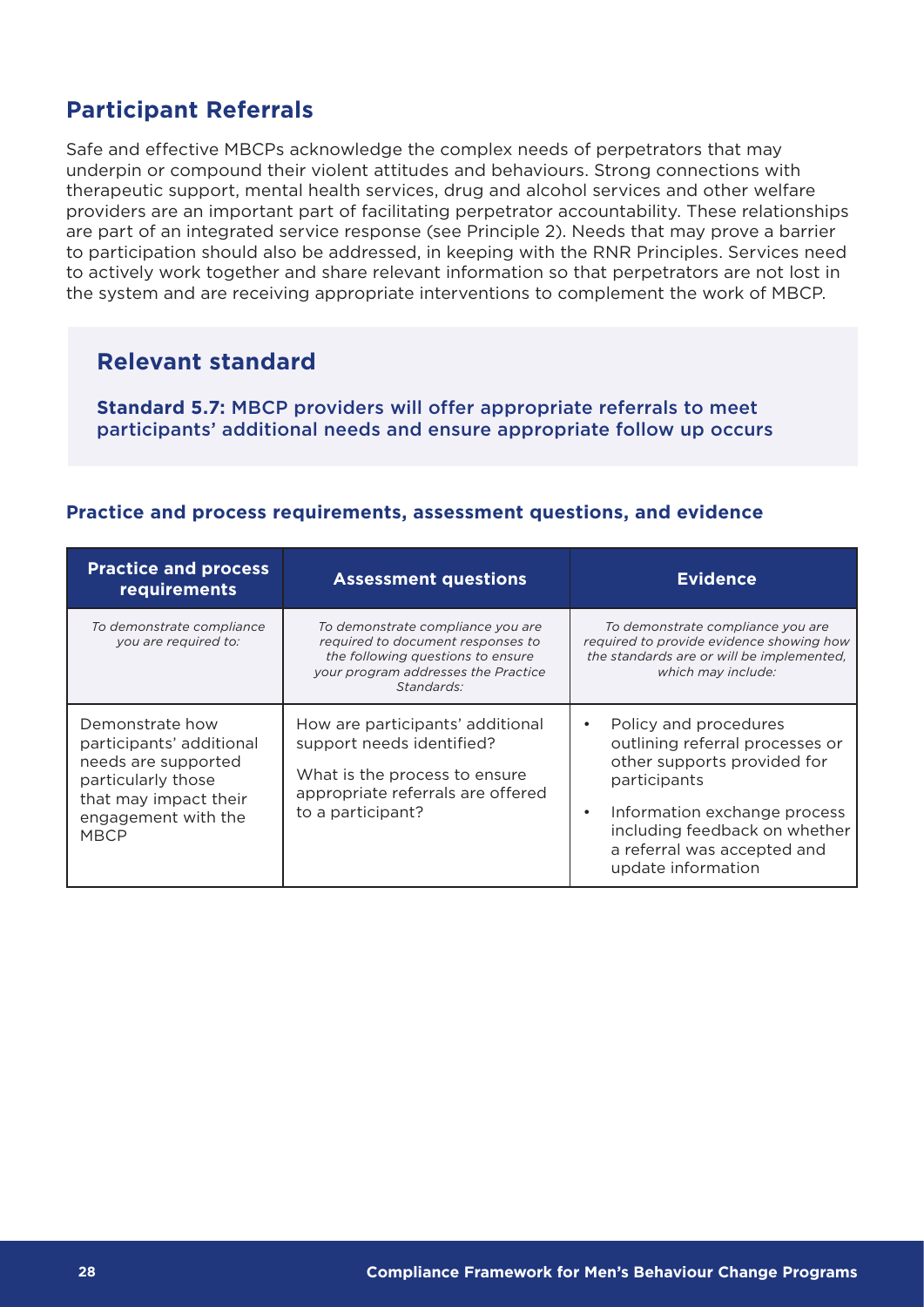## **Other mechanisms to keep men accountable**

In addition to program content and referral processes, a safe an effective MBCP has mechanisms to achieve perpetrator accountability. These must cover the non-attendance of mandated participants, preventing explicit and implicit collusion (for example, victim blaming, violence minimising beliefs and attitudes, or deflecting blame), and reporting program completion to relevant agencies. Facilitators need to be skilled in identifying and responding to attitudes that underpin abusive relationships.

Safe and effective MBCPs attempt to continue to engage with the perpetrator and monitor risk if they are not able to commence a program, for example when timely access to a program is not available.

### **Relevant standards**

**Standard 5.5:** MBCP providers will develop policies and procedures to address non-attendance of mandated participants

**Standard 5.6:** MBCP providers will have policies and procedures to prevent implicit and explicit collusions with participants' attitudes towards victims in group program

**Standard 5.8:** MBCP providers must comply with the requirements of a referring agency to report on participants' completion of a program

| <b>Practice and process</b><br><b>requirements</b>                                      | <b>Assessment questions</b>                                                                                                                                                                                                                                | <b>Evidence</b>                                                                                                                                                                         |
|-----------------------------------------------------------------------------------------|------------------------------------------------------------------------------------------------------------------------------------------------------------------------------------------------------------------------------------------------------------|-----------------------------------------------------------------------------------------------------------------------------------------------------------------------------------------|
| To demonstrate compliance<br>you are required to:                                       | To demonstrate compliance you are<br>required to document responses to<br>the following questions to ensure<br>your program addresses the Practice<br>Standards:                                                                                           | To demonstrate compliance you are<br>required to provide evidence showing how<br>the standards are or will be implemented.<br>which may include:                                        |
| Demonstrate how the<br>potential for implicit<br>and explicit collusion is<br>addressed | How does the policy relating to<br>preventing implicit and explicit<br>collusion work in practice?<br>What training, supervision<br>or support is offered to staff<br>to understand their role in<br>preventing collusion and<br>supporting victim safety? | Policies and procedures that<br>relate to collusion and debrief<br>processes<br>Staff training information<br>including facilitator manuals<br>for monitoring and managing<br>collusion |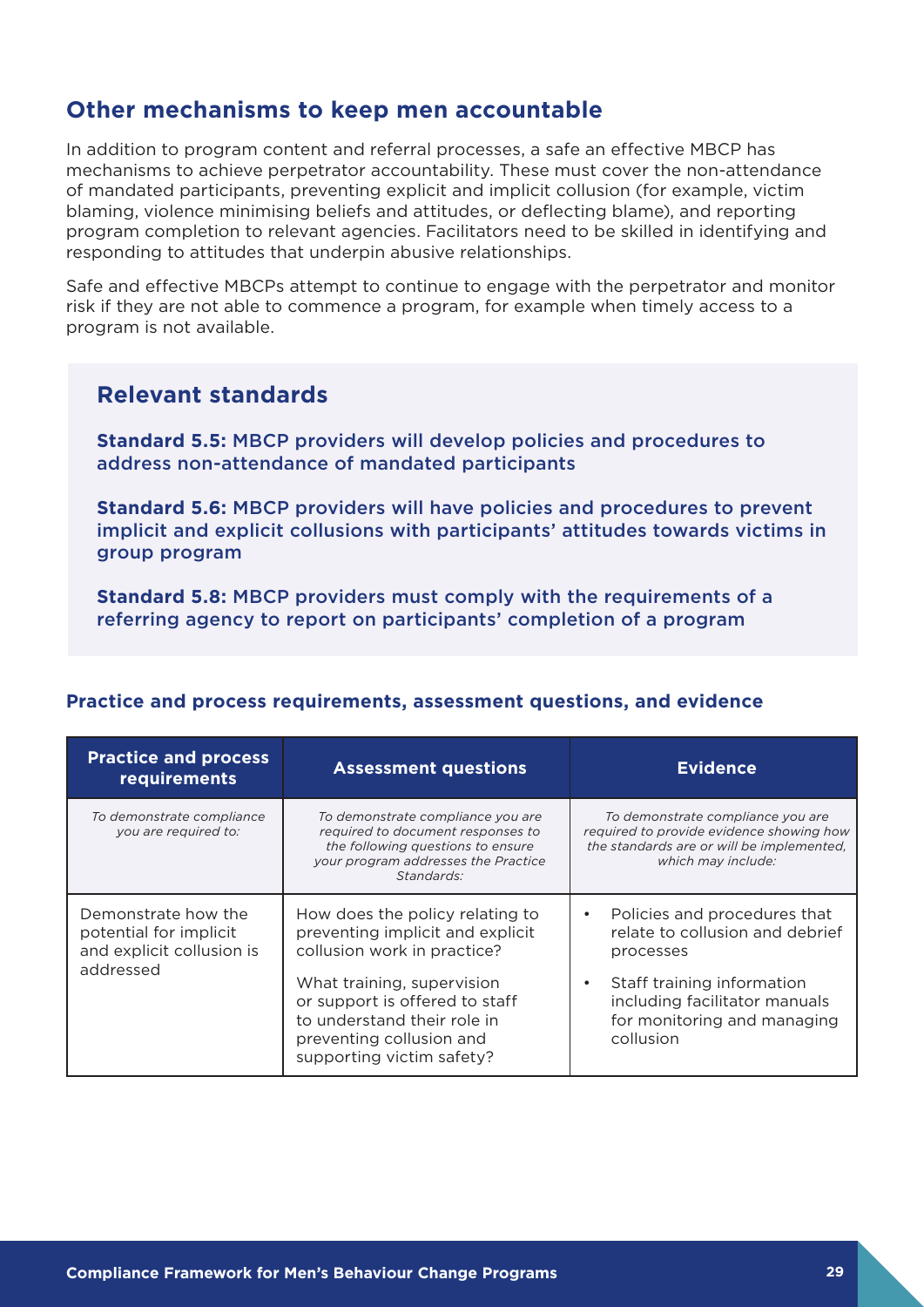| <b>Practice and process</b><br>requirements                                                                                               | <b>Assessment questions</b>                                                                                                                                                                                                                                           | <b>Evidence</b>                                                                                                                                                                                                                                     |
|-------------------------------------------------------------------------------------------------------------------------------------------|-----------------------------------------------------------------------------------------------------------------------------------------------------------------------------------------------------------------------------------------------------------------------|-----------------------------------------------------------------------------------------------------------------------------------------------------------------------------------------------------------------------------------------------------|
| Explain the processes<br>in place to ensure<br>mandated participants<br>are fulfilling stipulated<br>requirements                         | What is your organisation's<br>understanding of mandated<br>participants?<br>How do you determine if a<br>participant is mandated to attend<br>a program?<br>What actions does your<br>organisation take to respond to<br>non-attendance of mandated<br>participants? | Policies and procedures<br>relating to assessing<br>participants, including a<br>definition of mandated<br>participants<br>Tools, forms and templates<br>that capture participant<br>information including intake/<br>assessment and referral forms |
| Explain how referring<br>agencies are provided<br>with information<br>relating to participants'<br>engagement and<br>completion of a MBCP | What information is exchanged<br>with a referring agency?<br>How is this information provided?                                                                                                                                                                        | Policy and procedures<br>outlining intake/assessment<br>processes for participants<br>Information exchange<br>$\bullet$<br>processes with referring<br>agencies relating to<br>participant information                                              |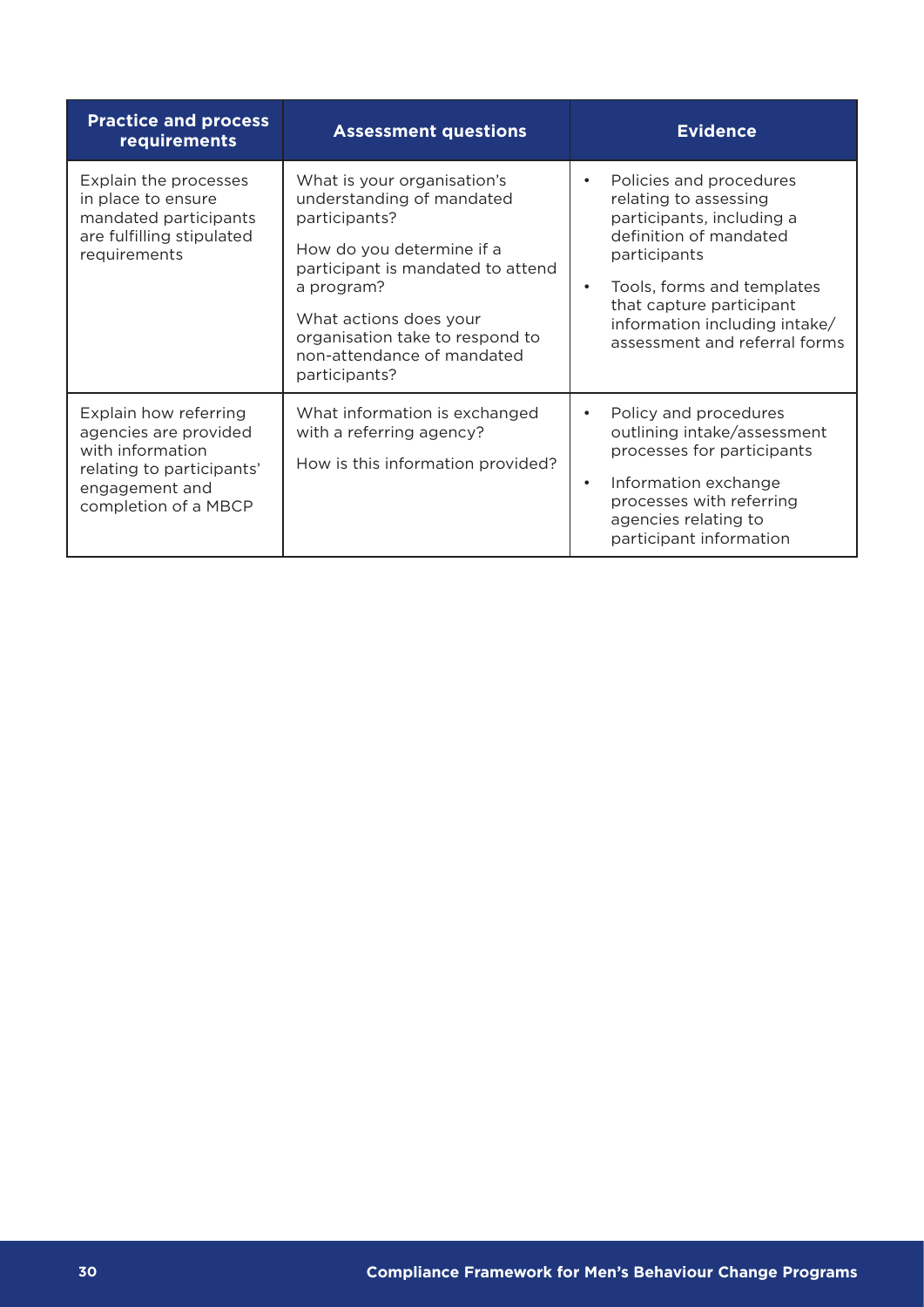## **Principle 6:** Programs will respond to the diverse needs of the participants

A safe and effective MBCP must pay attention to equity and take into account diverse circumstances and needs of participants. Men's Behaviour Change Programs must encourage an environment where all participants – regardless of background, race, gender or sexuality – feel included and supported. Training and education can help improve workforce understanding of culturally competent practice.

Safe and effective MBCPs address barriers for participating in a MBCP and are addressed with input from relevant parties such as the participant, facilitator and professionals or specialist services. This is especially important as some of the most vulnerable groups to experience domestic and family violence include Aboriginal and Torres Strait Islander peoples; gay, bisexual, transgender and intersex people; people with disability; young people; and people from culturally and linguistically diverse backgrounds.

## **Relevant standards**

**Standard 6.1:** MBCP providers must deliver a service that is accessible, inclusive and culturally appropriate

**Standard 6.2:** Facilitators must undertake training to ensure culturally competent practice

| <b>Practice and process</b><br><b>requirements</b>                                         | <b>Assessment questions</b>                                                                                                                                                                                                                                                                                                   | <b>Evidence</b>                                                                                                                                                                                                                                           |
|--------------------------------------------------------------------------------------------|-------------------------------------------------------------------------------------------------------------------------------------------------------------------------------------------------------------------------------------------------------------------------------------------------------------------------------|-----------------------------------------------------------------------------------------------------------------------------------------------------------------------------------------------------------------------------------------------------------|
| To demonstrate compliance<br>you are required to:                                          | To demonstrate compliance you are<br>required to document responses to<br>the following questions to ensure<br>your program addresses the Practice<br>Standards:                                                                                                                                                              | To demonstrate compliance you are<br>required to provide evidence showing how<br>the standards are or will be implemented,<br>which may include:                                                                                                          |
| Demonstrate how<br>the MBCP ensures it<br>responds to the diverse<br>needs of participants | How are barriers to participation<br>for men with diverse needs<br>addressed?<br>What supports are available to<br>participants with diverse needs?<br>[If any of your programs]<br>are designed specifically for<br>participants with diverse needs]<br>How do these differ to other<br>MBCPs your organisation<br>provides? | Brochures, pamphlets or<br>other material produced<br>for particular groups of<br>participants with diverse<br>needs<br>Policies and procedures<br>relating to accessible and<br>inclusive practice including<br>meeting diverse needs of<br>participants |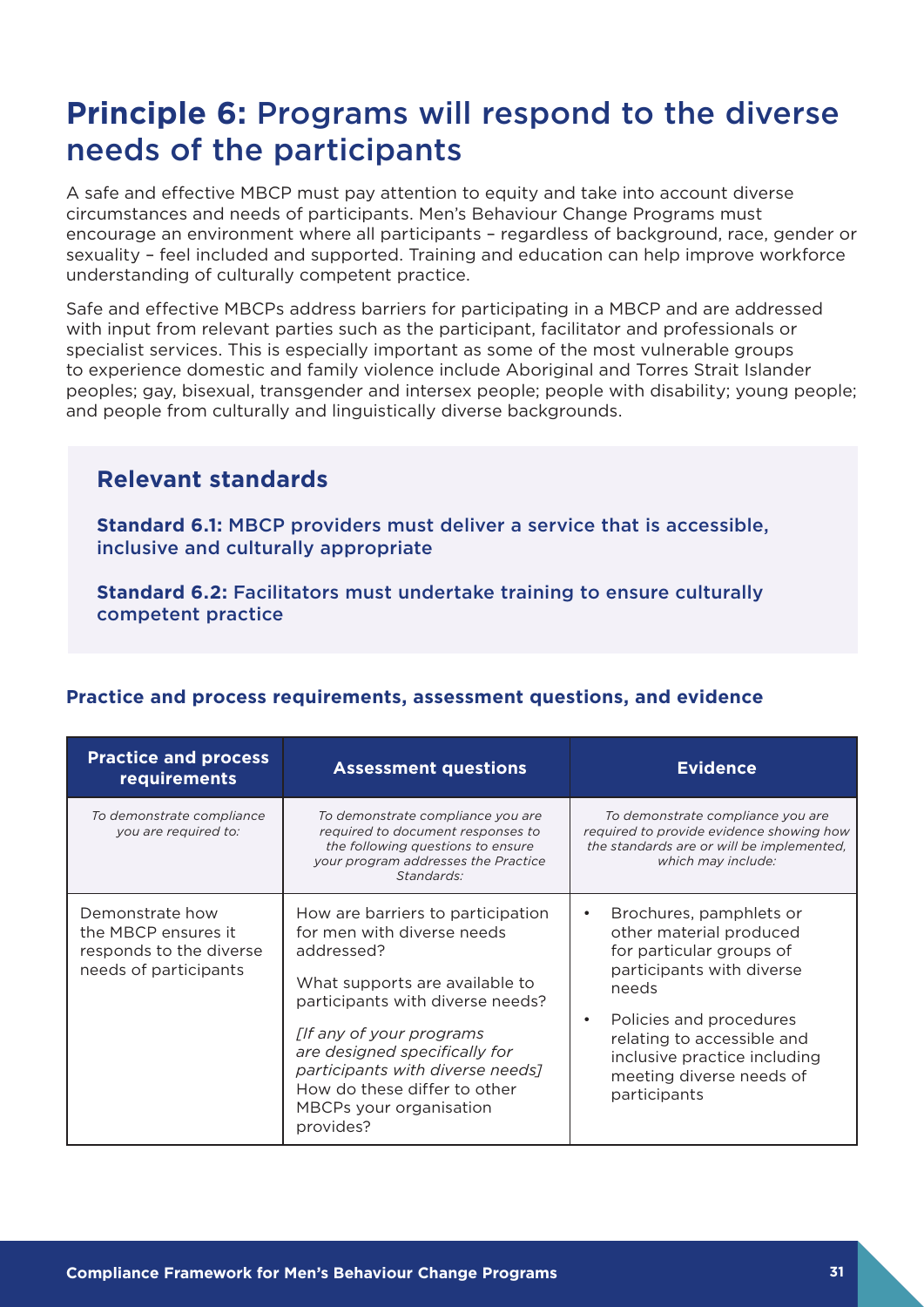| <b>Practice and process</b><br><b>requirements</b>                                                                   | <b>Assessment questions</b>                                                                                                                                                                                                       | <b>Evidence</b>                                                                                                                                                     |
|----------------------------------------------------------------------------------------------------------------------|-----------------------------------------------------------------------------------------------------------------------------------------------------------------------------------------------------------------------------------|---------------------------------------------------------------------------------------------------------------------------------------------------------------------|
| Demonstrate how MBCP<br>facilitators receive<br>training and support to<br>meet the diverse needs<br>of participants | What training is offered to<br>facilitators relating to culturally<br>competent practice and how<br>frequently?<br>How else are facilitators<br>supported to ensure their practice<br>meets the diverse needs of<br>participants? | Policies and procedures<br>relating to staff training and<br>development<br>Staff training information<br>including manuals, training<br>logbooks or course details |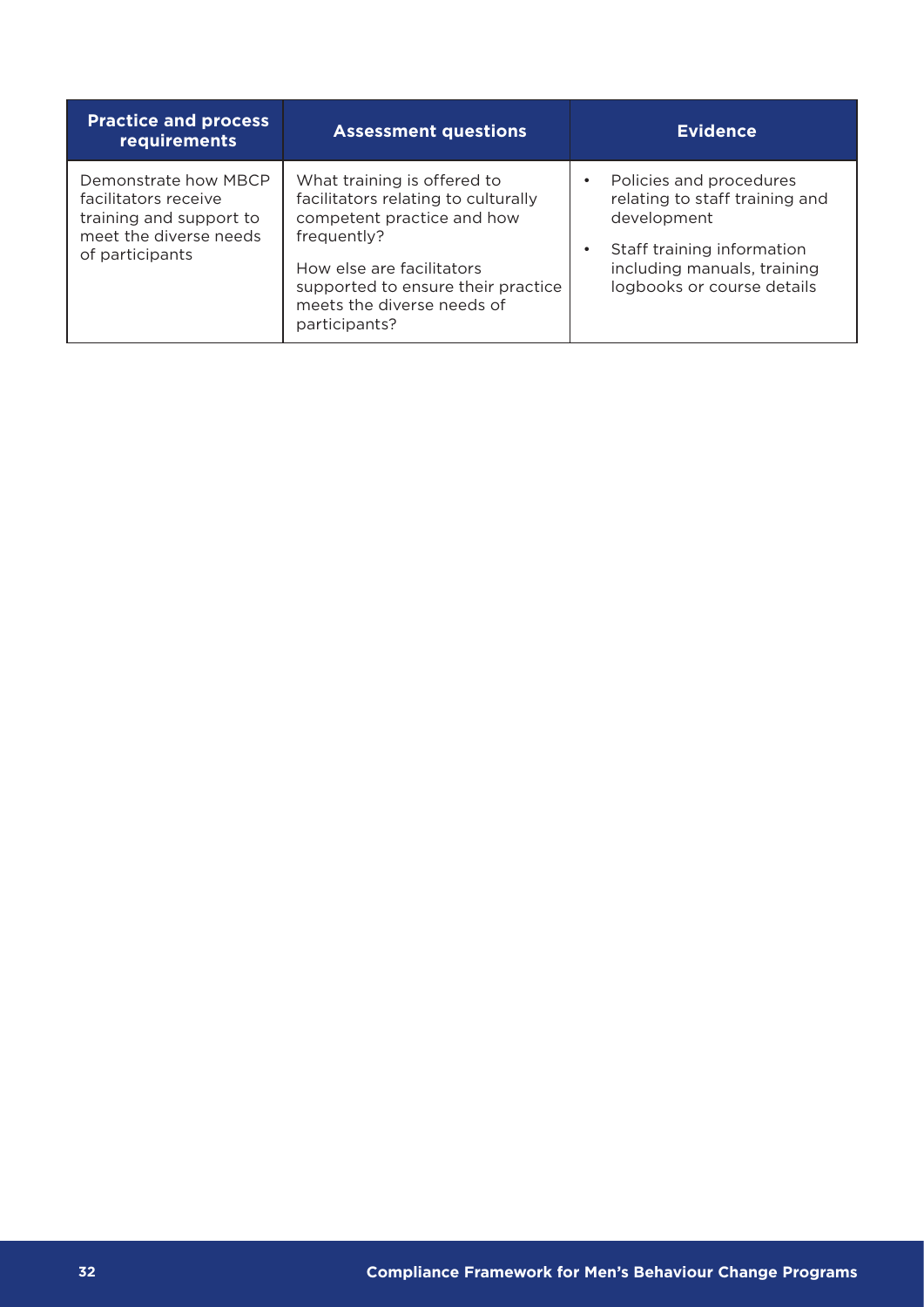# **Part 2** Application for registration and assessment

The application and assessment process aims to prioritise the delivery of safe and effective MBCPs and promote the continuous improvement of program design and delivery. It has two steps:

- 1. Application process.
- 2. Formal assessment undertaken by the Department of Justice to determine compliance.

## **Application process**

The application process has two parts: an initial application to the Department of Justice for informal feedback; and a formal application for registration. A program's responsible person, with legal responsibility for the organisation, will need to submit their application for registration in writing.

#### **Initial application and informal feedback**

This part of the application process aims to assist MBCPs identify areas for improvement. An application form has been developed for MBCPs to assess their program and practice. It allows MBCPs to review their practice against the Practice Standards to demonstrate how they are implementing the standards, with input from the Department of Justice. This enables MBCPs to:

- address the assessment questions outlined in *Part 1: Compliance requirements*
- engage in deeper thinking about program design, practice and delivery, and evaluate current practices against each standard
- recognise and note areas of practice the MBCP sees as strengths
- note which aspects of program design and delivery need to be established or improved and how that will occur.

MBCPs must submit their initial application to the Department of Justice. Feedback is provided to enable the MBCP to adjust the program and content before submitting a formal application for assessment.

#### **Formal application for registration**

MBCPs are required to submit a formal application for registration with the Practice Standards following the receipt of informal feedback. This includes an application form and supporting evidence to demonstrate compliance with the Practice Standards.

#### **Information about context**

Programs are required to provide detail on their context and how it may impact the implementation of the Practice Standards. This information will be used to inform assessment of MBCP compliance and the extent to which they can be implemented safely and effectively in different contexts.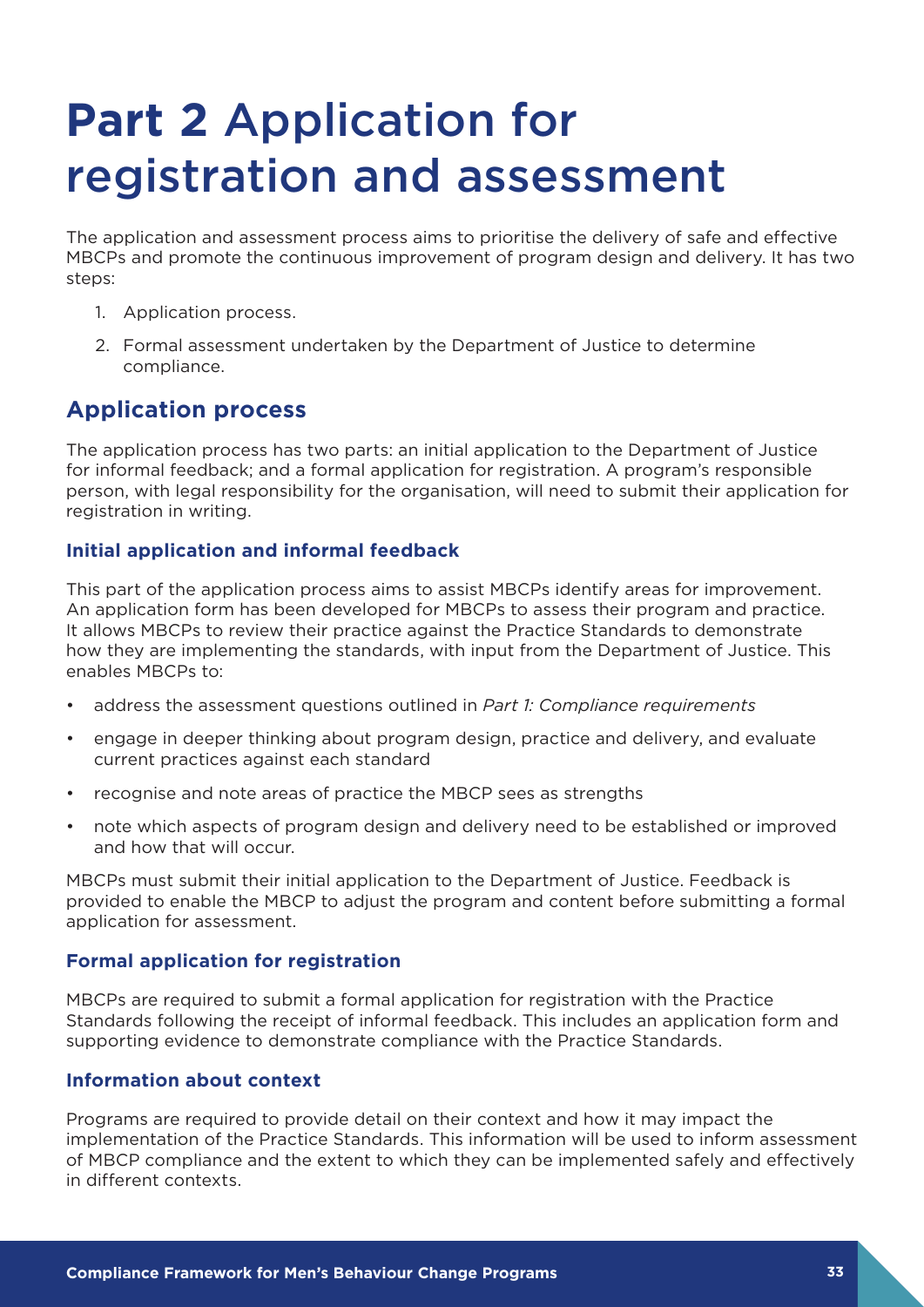The varying contexts that MBCPs operate may mean that implementation of specific standards is not possible. An exemption may be granted in very limited circumstances where a MBCP can clearly demonstrate why they are not able to implement a specific standard as a consequence of their context. The Department's decision will be informed by information provided in the application for registration.

#### **Evidence to support an application for registration**

MBCPs are required to provide evidence to support their initial and formal application for registration.

Examples of evidence MBCPs may provide are listed against each compliance requirement in *Part 1: Compliance requirements.* This will include indirect and direct evidence:

- Indirect evidence is information that demonstrates how the provider intends to implement practice that meets the Practice Standards. Examples of indirect evidence could include policies and procedures, guidance material, templates and manuals.
- Direct evidence is information that shows how the provider meets the Practice Standards through its practice. Examples of direct evidence include completed program reviews, program process evaluations or a completed training register.

The type of evidence required will differ for existing and new providers of MBCPs. For example, new providers may not be able to provide examples of how they are implementing the Practice Standards because they have not commenced delivering a program. Here, new program providers will be able to use indirect evidence to indicate how they intend to deliver programs to support an application for provisional registration, with the view to work with the Department of Justice to achieve full compliance with the Practice Standards.

#### **Applications to register programs provided in multiple locations**

Providers operating programs in multiple locations will need to submit a supplementary compliance form to indicate compliant practice in each location as part of the application and assessment process. This will be used to determine any necessary conditions of registration for providers operating programs in particular locations. Providers wishing to expand to new locations following registration will need to submit an application to vary their registration *(see Part 3: Registration and decision-making)*.

## **Department of Justice formal assessment**

The Department of Justice is responsible for the formal assessment process to register a MBCP as compliant with the Practice Standards.

The application for registration will be reviewed, including supporting evidence. The assessment process will be completed by an Assessment Officer.

The Assessment Officer will review the application for registration and complete an Assessment Report. The report will outline the extent to which the MBCP is compliant with the Practice Standards. It will also suggest a category of registration or suggest that registration should not be approved if the standards are not met.

Further information may be requested from the MBCP to inform the assessment process and/or other sources. Information from funding and referring agencies may be sought. Discussions with program representatives and observations of practice may also be undertaken, as required.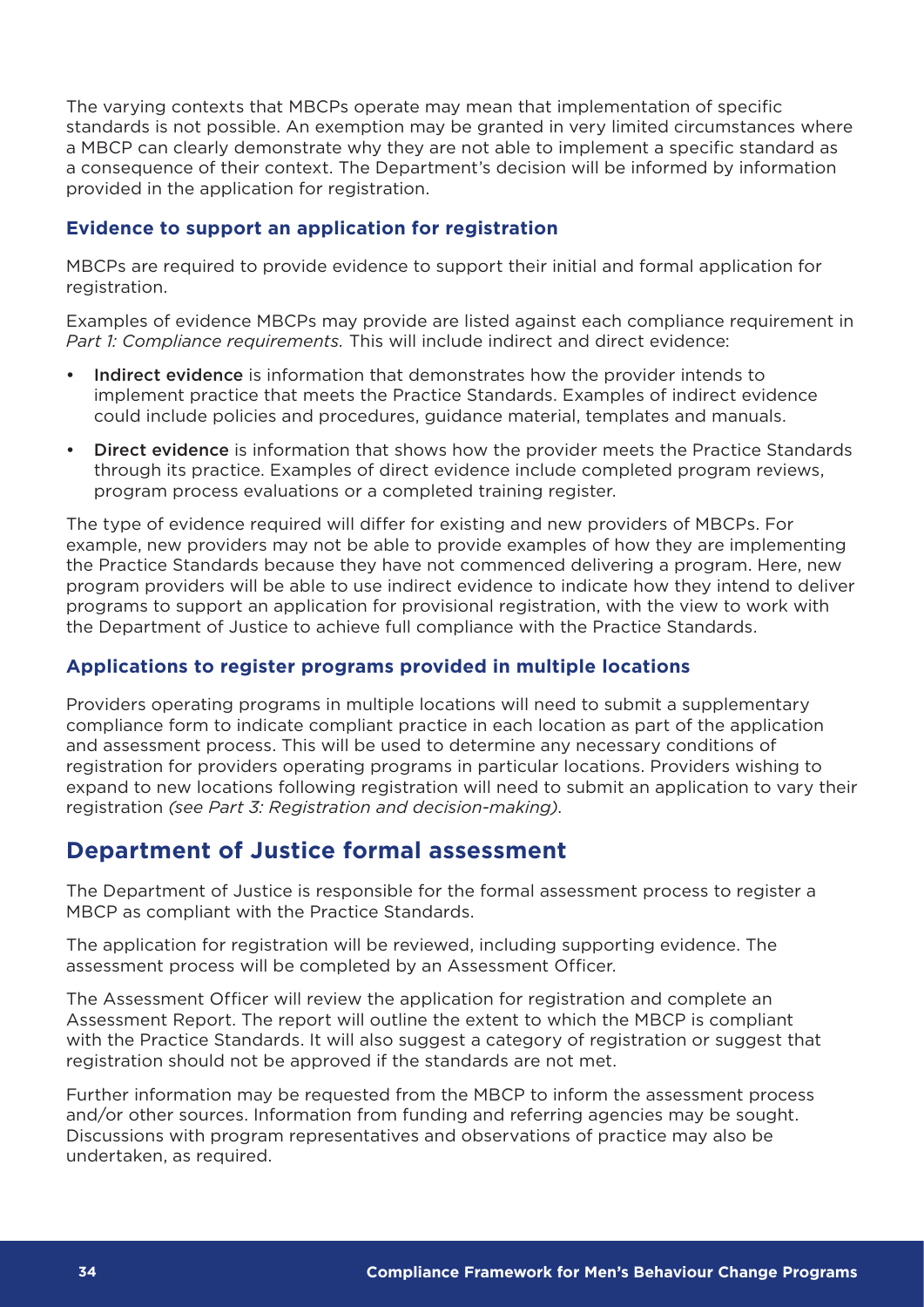The registration and decision making process is outlined in *Part 3: Registration and decisionmaking.*



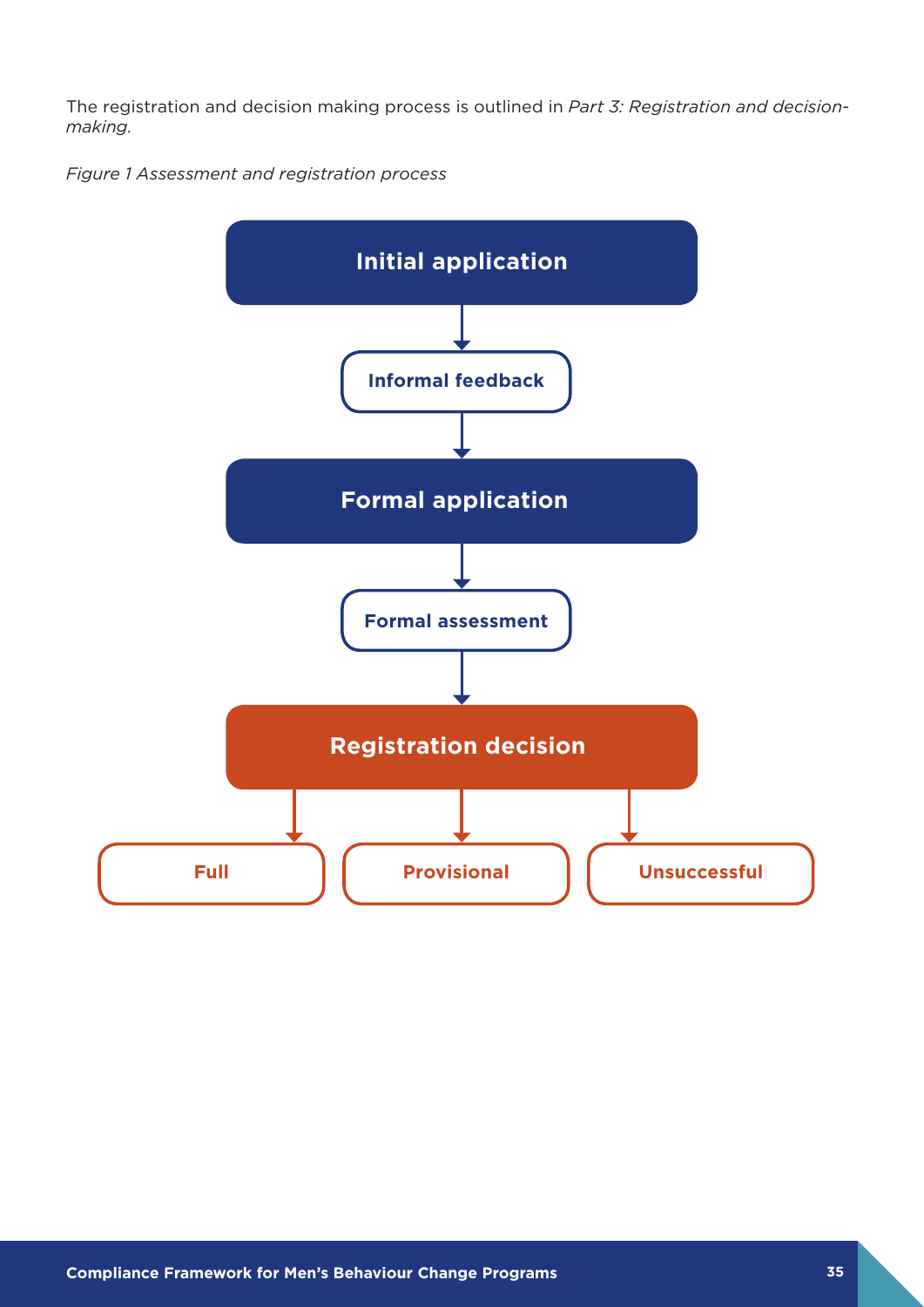# **Part 3** Registration and decision making

The Department of Justice is responsible for the decision making process to register a MBCP as compliant with the Practice Standards. Men's Behaviour Change Programs must be registered to receive funding or referrals from the NSW Government. Memoranda of Understanding (MoU) between the Department of Justice and other government agencies require that funding and referrals to MBCPs are contingent upon program compliance with the standards.

## **Registration**

#### **Registration of the program provider**

The program provider will be registered with the Department of Justice to operate a specific program in a specific location/s. MBCPs are required to provide their business name and nominate an organisation representative to be registered. MBCPs wishing to expand to new locations will be required to undertake a supplementary process to vary their registration (see below).

#### **Types of registration**

#### **Full registration**

Full registration is granted when an MBCP is able to demonstrate compliance with all of the Practice Standards. Registration is granted for a period of three years from the date of registration.

The provider will need to undergo a new assessment to extend the registration for a further period of time following the expiration of the three year period. This process will commence six months prior to the expiry of the approved time period.

#### **Provisional registration**

Provisional registration is granted when the MBCP provides evidence that meets the intention of the standards but additional evidence is required to show how the standards are implemented in practice. This could include a provider that:

- has not previously run a MBCP
- needs to provide further information to demonstrate compliance
- demonstrates practice that requires improvement
- has not facilitated a MBCP or has undergone significant change since the last time it was registered.

Significant change could include circumstances such as an increase in locations where the MBCP is provided, substantial changes to key personnel involved in the program, or significant changes to program design and delivery. Providers must check with the Department of Justice to determine if the change is significant.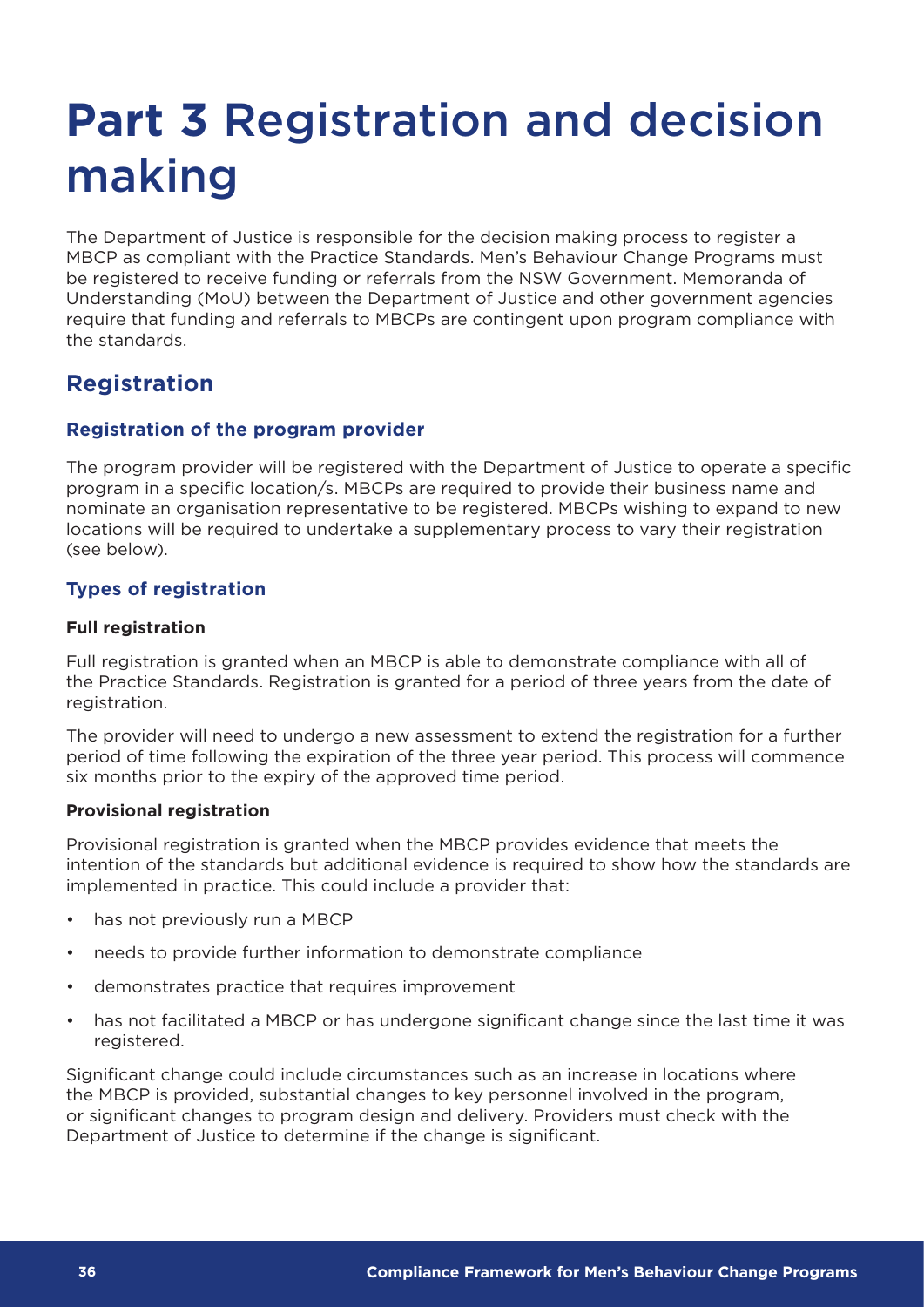Provisional registration enables a provider to operate programs. However, conditions can be specified by the Department of Justice that identify what the MBCP must do to achieve full compliance, and timeframes for compliance. The Department will work with MBCPs with provisional registration to achieve full compliance with the standards by:

- providing feedback that identifies the Practice Standards where improvement is needed
- brokering relationships with and between external stakeholders and MBCPs to facilitate opportunities for development, where possible.

MBCPs with provisional registration will be advised of the period of time provided to demonstrate full compliance with the Practice Standards.

#### **Expanding to new locations**

Providers wanting to expand to new locations will be required to submit a supplementary compliance form. This will indicate compliant practice across new locations or gaps in program compliance. This will be used to determine any conditions of registration for providers operating programs in these locations.

The registration of providers that are not compliant in new locations may be re-categorised to provisional. Conditions will be specified that identify what the MBCP must do to achieve full compliance in those locations, including timeframes in which they must achieve compliance. Registration may be withdrawn should a provider's new location not address the conditions specified by the Department.

## **Decision making**

#### **Advisory Panel**

An Advisory Panel consisting of representatives from the Investment and Priority Initiatives Branch of the Department of Justice and an independent expert/s as required will review the Assessment Report prepared by the Assessment Officer. The application for registration and any other supporting documents are provided to the Advisory Panel for their consideration. The independent expert may include an expert in MBCPs, domestic and family violence or a related clinical field.

The Advisory Panel will make a recommendation to the Decision Maker as to whether an application for registration should be approved, resulting in either full or provisional registration, or no registration.

#### **Decision maker**

The Executive Director of the Investment and Priority Initiatives Branch is the designated decision maker (the Decision Maker). The completed Assessment Report and recommendations from the Advisory Panel will be provided to the Executive Director.

## **Unsuccessful outcome**

Registration will not be approved when a MBCP cannot demonstrate compliance with the Practice Standards or the capacity to implement them. In these cases, the Department will:

• provide feedback that identifies the Practice Standards where compliance is required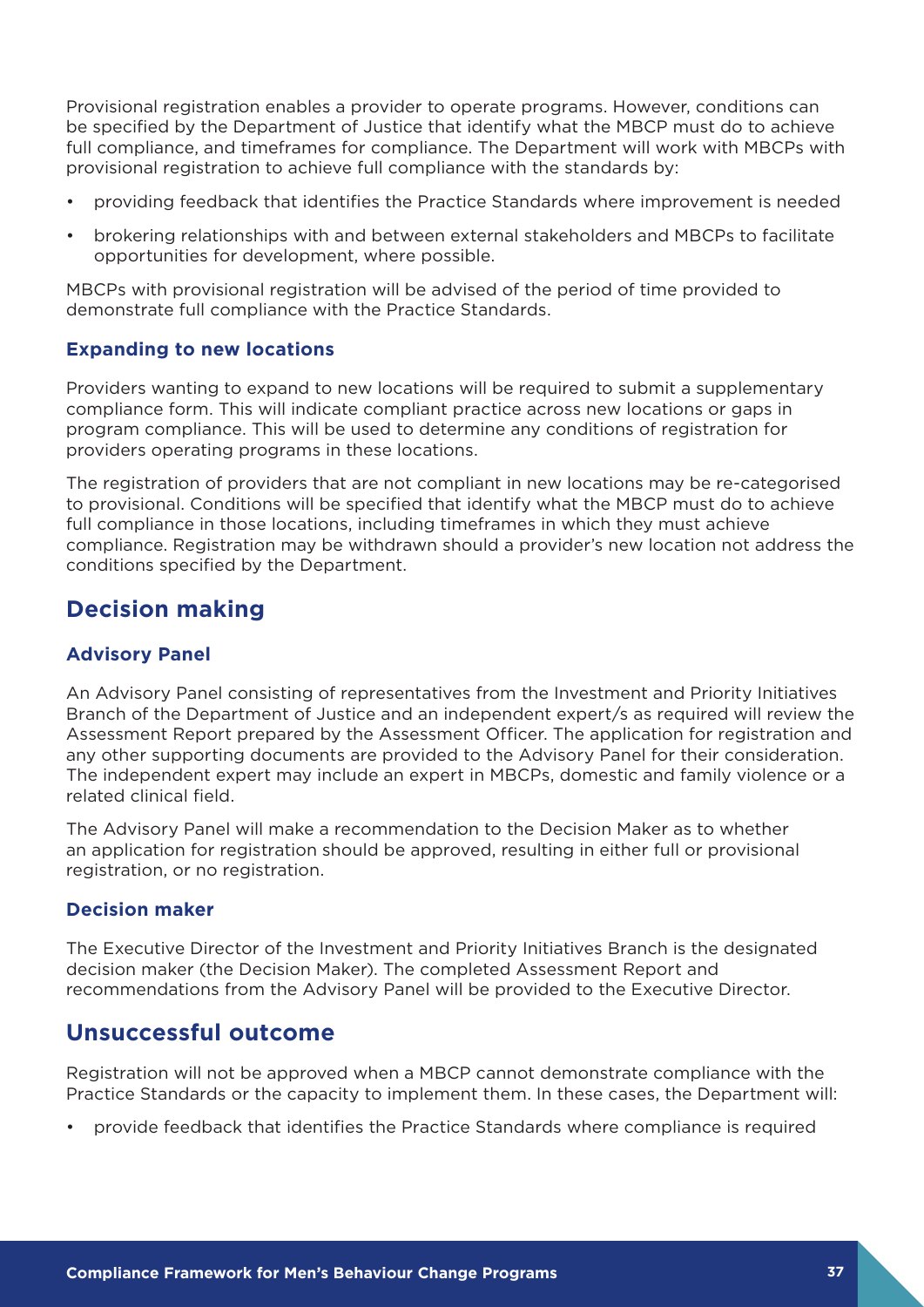- advise Women NSW and other agencies that funding and referrals cannot be provided to the MBCP
- refer to the sector peak body for capacity building and support.

## **Communication of registration decision**

Relevant documentation will be provided to MBCP providers in response to their application for registration. This will include a letter that indicates:

- the type of registration granted
- any conditions of registration
- the registration expiration date.

Information about registered programs (both provisional and full) will be listed on the Department's MBCP website. New South Wales government agencies that have entered a MoU with the Department will be advised of the registration decision. If successful, funding and referrals will commence or continue.

## **Variation of registration**

A registered MBCP provider must vary its registration with the Department when the provider:

- expands to a new location
- enters a partnership to run a program with another organisation
- substantially (meaning to a great extent) changes it program design.

An application to vary the registration of a MBCP must be submitted in writing. The application will indicate the reasons for the request for variation. A request to vary may result in a re-assessment of the MBCPs compliance with the Practice Standards and an amendment to the registration type.

## **Decision Review Panel**

Men's Behaviour Change Programs may request a review of their registration decision. An independent Decision Review Panel will be convened to respond in these circumstances. The Decision Review Panel will review the original decision and provide oversight of IPI Branch decision making. A MBCP wishing to review their decision will have 28 days to apply in writing from receiving the decision.

The panel will be made up of independent government and/or non-government representatives. Representatives will be pre-approved as panel members who could be called upon when needed. The panel would not need to be the same panel members each time.

The Decision Review Panel may request further information to inform the review process. Discussions with program representatives and observations of practice may also be undertaken. Information from funding and/or referring agencies may also be sought.

The outcome of the review could result in affirmation of the original decision or a variation of the decision. A brief explanation of their decision will be provided.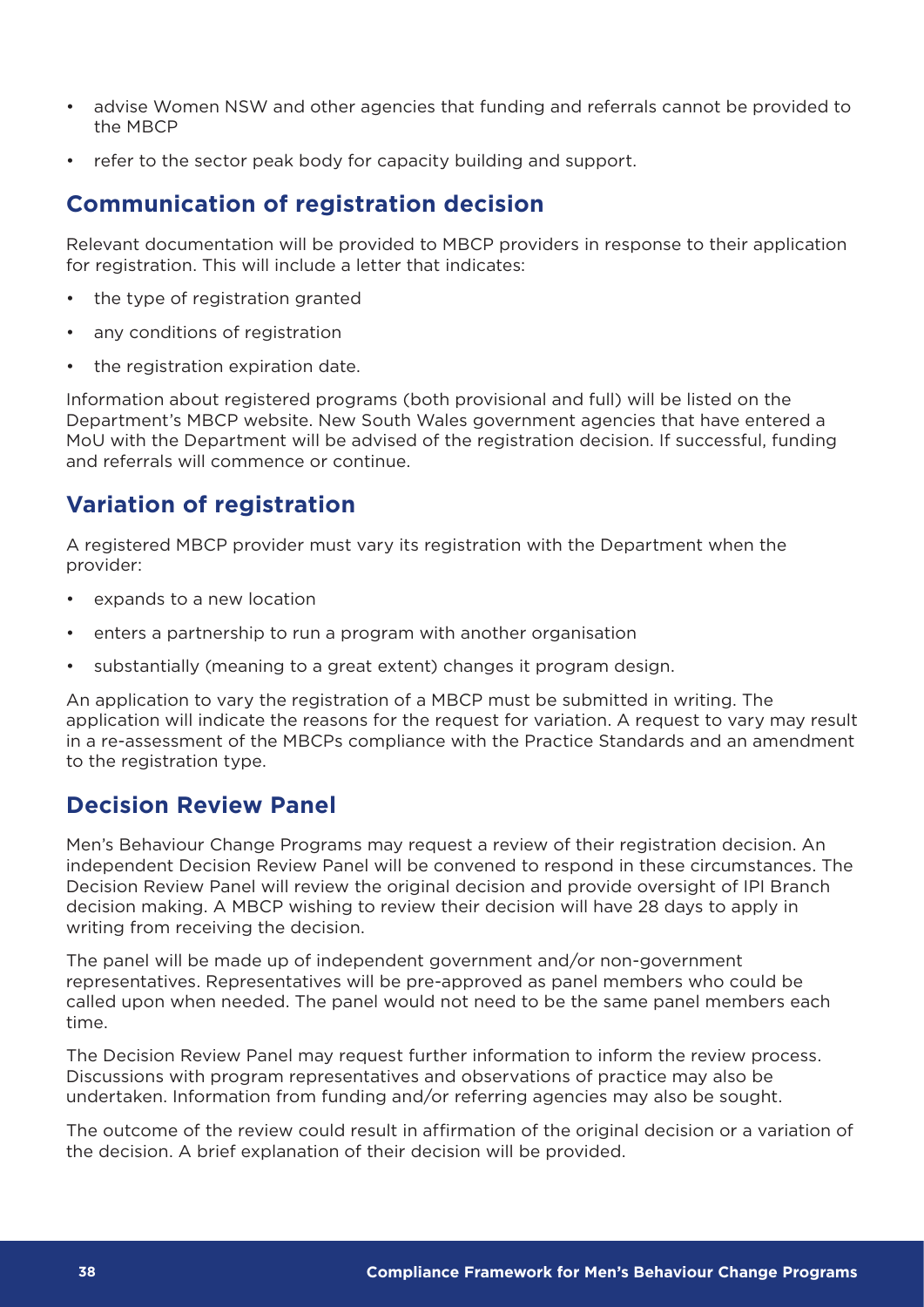# **Part 4** Ongoing quality compliance

Ongoing monitoring and compliance with the Practice Standards aims to drive the continuous improvement of the quality and delivery of MBCPs. Ongoing quality compliance will focus on:

- partnering with sector champions and leaders to promote compliance or develop initiatives to support the sector
- raising awareness of the standards and the importance of safe and effective practice.

## **Compliance assessments**

The Department of Justice is responsible for ensuring a MBCP compliance with the Practice Standards. Targeted assessments may be undertaken as necessary to monitor ongoing compliance with the Practice Standards. This process may be undertaken for a number of reasons, including to:

- ensure ongoing compliance with the standards when there have been significant reforms that may impact negatively on the practice of MBCP providers
- promote improvements where new practice is emerging and the evidence base is growing
- promote improvements in practice identified as systemic issues during assessment and registration processes.

The compliance assessment process may include: desk based assessment of information provided to the Department of Justice by providers; onsite assessments, which may include discussions with key personnel; observation of practice and review of evidence; or compliance questionnaires. Program providers will be given sufficient notice to make arrangements to respond to a compliance assessment.

A compliance assessment may also be undertaken in response to concerns about compliance with the Practice Standards that are reported to the Department by government agencies and sector peaks. Reported concerns may be shared with funding bodies, for example, if they relate to contract management. This process is determined on a case by case basis, depending on the nature of the concern.

A written feedback report is provided following the compliance assessment. The report may:

- provide feedback that identifies the Practice Standards where improvement is needed
- impose conditions on a MBCPs registration to facilitate improvement in practice.

A compliance assessment may result in a review of the registration decision by the Decision Review Panel.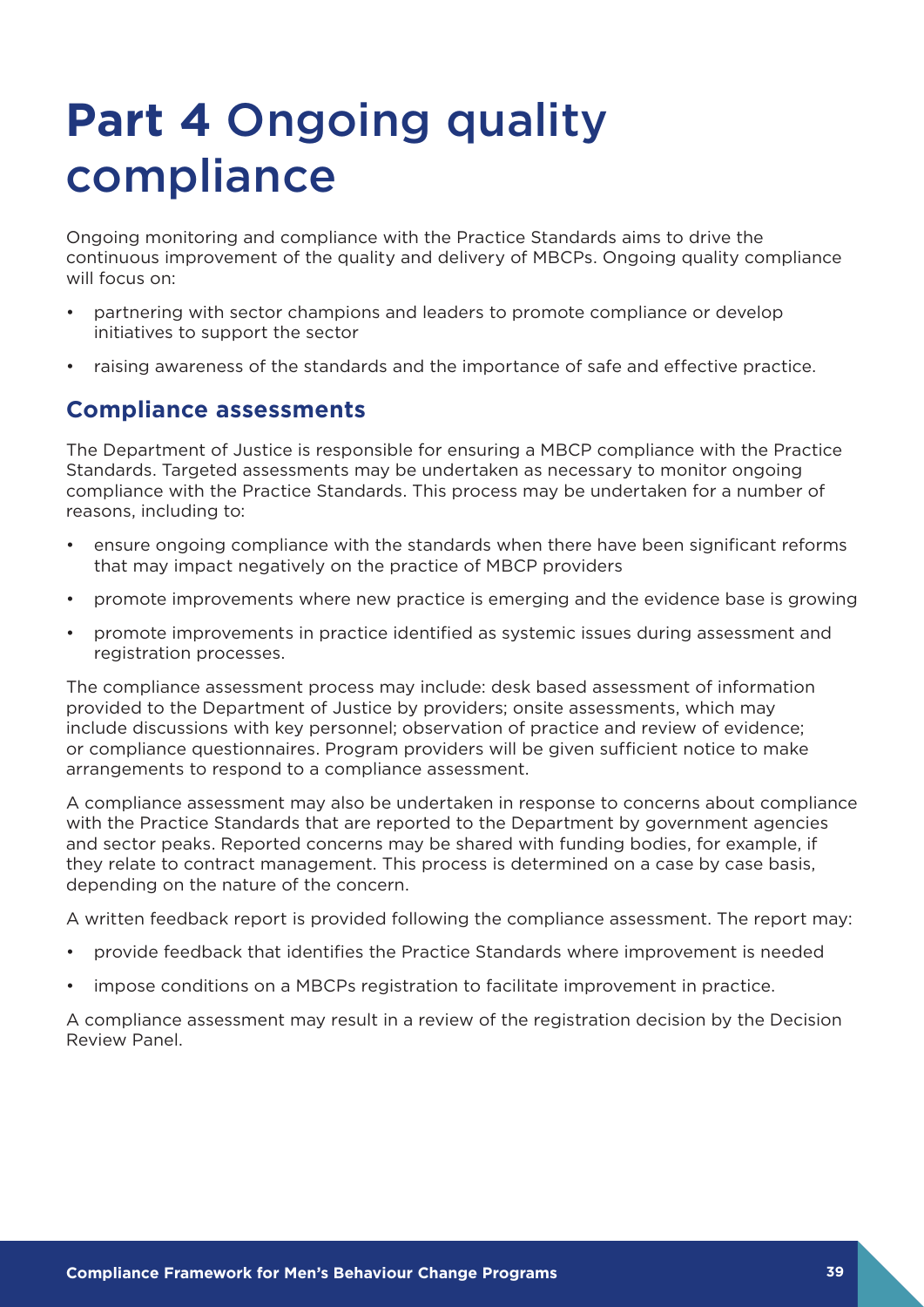## **Contact**

**Email:** dvstandards@justice.nsw.gov.au

**Website:** http://www.crimeprevention.nsw.gov.au/domesticviolence

Programs and agencies may nominate to be provided information relevant to the Practice Standards and Compliance Framework at the above website.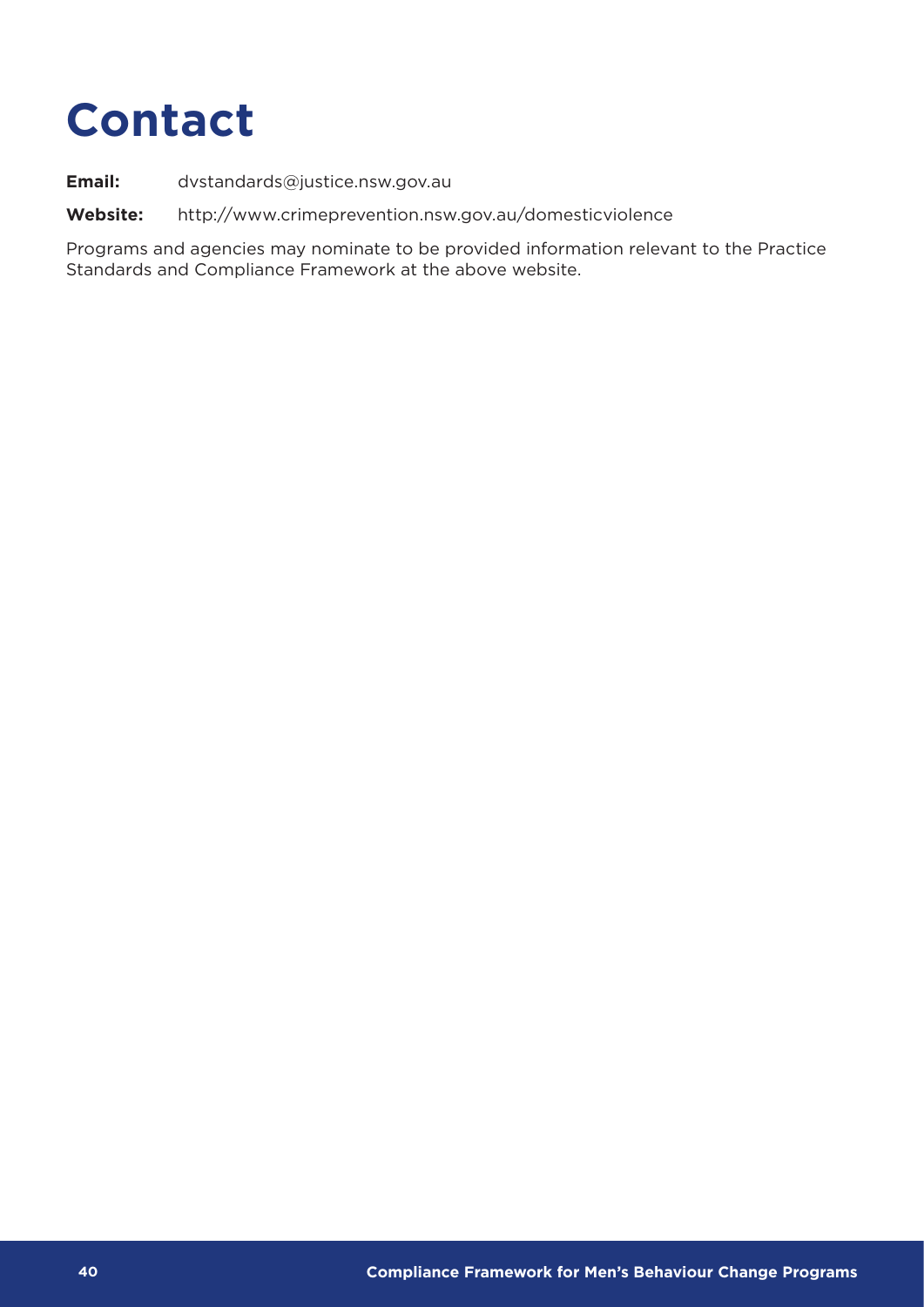# **Appendix A –** Application of the Risk, Needs and Responsivity Principles in community based (non-correctional) MBCPsi

*Please note: The application of the Risk, Needs, Responsivity Principles in non-correctional Men's Behaviour Change Programs is an emerging area of practice. The purpose of this document is to provide general guidance for what MBCPs can do to address the Practice Standards relating to RNR, and encourage providers to adopt a more tailored approach to program design and delivery. This guidance will continue to be developed to enhance RNR guidance and promote continuous improvement in MBCP practice.*

*No to Violence (NSW) is currently developing a Common Dynamic Risk Assessment Framework for Men's Behaviour Change Programs. The framework will establish an evidence based methodology to identify, assess and manage risk, which will support the implementation of the RNR Principles in community-based (non-correctional) MBCPs. It is anticipated that this work will be completed in mid-2019.*

## **Introduction**

The Practice Standards require MBCP providers to demonstrate that their program design and delivery models, including program length, be evidence based and tailored to the risk, need and individual circumstances of participants. This is consistent with the Risk, Needs, Responsivity Principles (the RNR Principles).

The RNR Principles are used in offender programs in correctional settings as a way to tailor interventions to participants and move away from a one-size-fits all approach. It is a model that seeks to reduce re-offending by addressing the level of risk of re-offending of each participant, their criminogenic needs, and being responsive to various factors in their lives. The RNR Principles focus on three areas that are considered most effective in reducing reoffending behaviours.<sup>ii</sup> These are:

- **• Risk** ensuring that the intensity of intervention is matched to the risk of an individual. Perpetrators require varying levels of intervention intensity that are consistent with their assessed level of risk.
- **• Needs**  assessing the specific factors that contribute to an individual's offending behaviour and targeting them in treatment.
- **• Responsivity**  matching the treatment to the individual's learning style, motivation, abilities and strengths.

The purpose of applying RNR in community based MBCPs is to provide more flexibility in the way MBCPs design and deliver programs to different participants. Flexibility is based on the risk, needs, and unique factors that may affect participant engagement and their subsequent benefit from a program.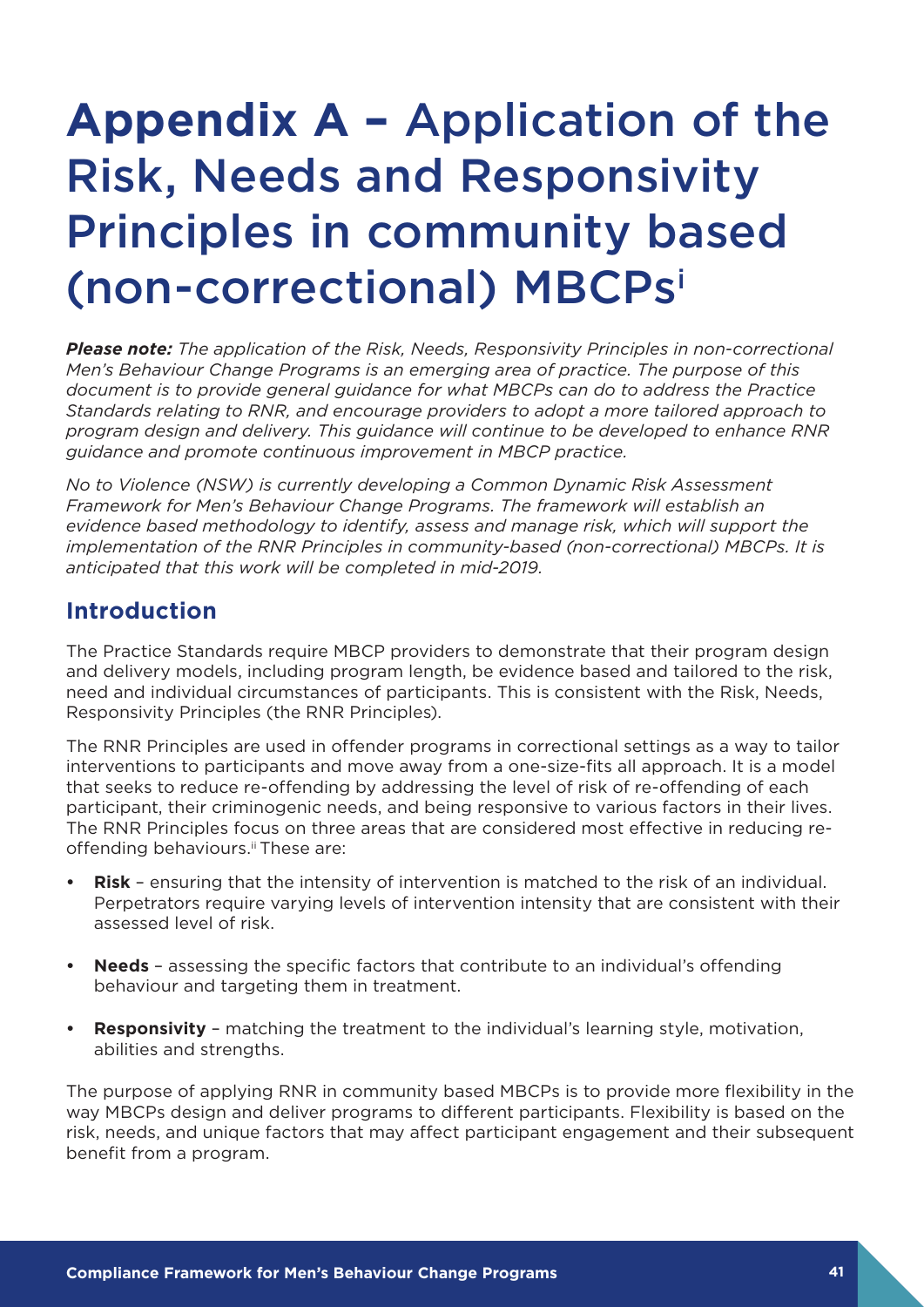## **Risk**

The risk principle states that re-offending can most effectively be reduced if the level of intervention provided to the perpetrator is proportional to their risk of re-offending. The risk principle has two parts:iii

- Risk of re-offending. Determining the risk of re-offending of a perpetrator is necessary to differentiate lower risk perpetrators from higher risk perpetrators. This can help ensure the appropriate level of intervention is provided to participants.
- Level of intervention. Providing programs and interventions for lower risk perpetrators in some cases can increase their risk of re-offending. This is because by mixing low and high risk perpetrators in the same intervention, low risk perpetrators may learn new tactics of coercive control and new anti-social attitudes from higher risk perpetrators, and/or dismiss their use of violence as relatively minor compared to a higher risk perpetrator.iv In addition, inappropriate matching of treatment intensity with perpetrator risk level can lead to wasted treatment resources.

There are many factors that contribute to the risk of domestic and family violence that can guide a structured approach to risk assessment in MBCPs.<sup>vi</sup> Research undertaken by the Australian National Research Organisation for Women's Safety (ANROWS) indicates certain factors in relation to intimate partner violence by men against women contribute to a higher risk of re-offending, serious injury or death. These include:viji

- A history of family and domestic violence
- Coercive control
- Separation (actual or pending)
- Intimate partner sexual violence
- Non-lethal strangulation
- Stalking
- Threats to kill, including pets
- Perpetrator's access to, or use of weapons
- Escalation in frequency and severity of violence
- Pregnancy and new birth.

Other risk factors identified by ANROWS include: viii

- Victims self-perception of risk
- Suicide attempts and threats
- Misuse of drugs or excessive alcohol consumption.
- Sources of information to inform risk assessment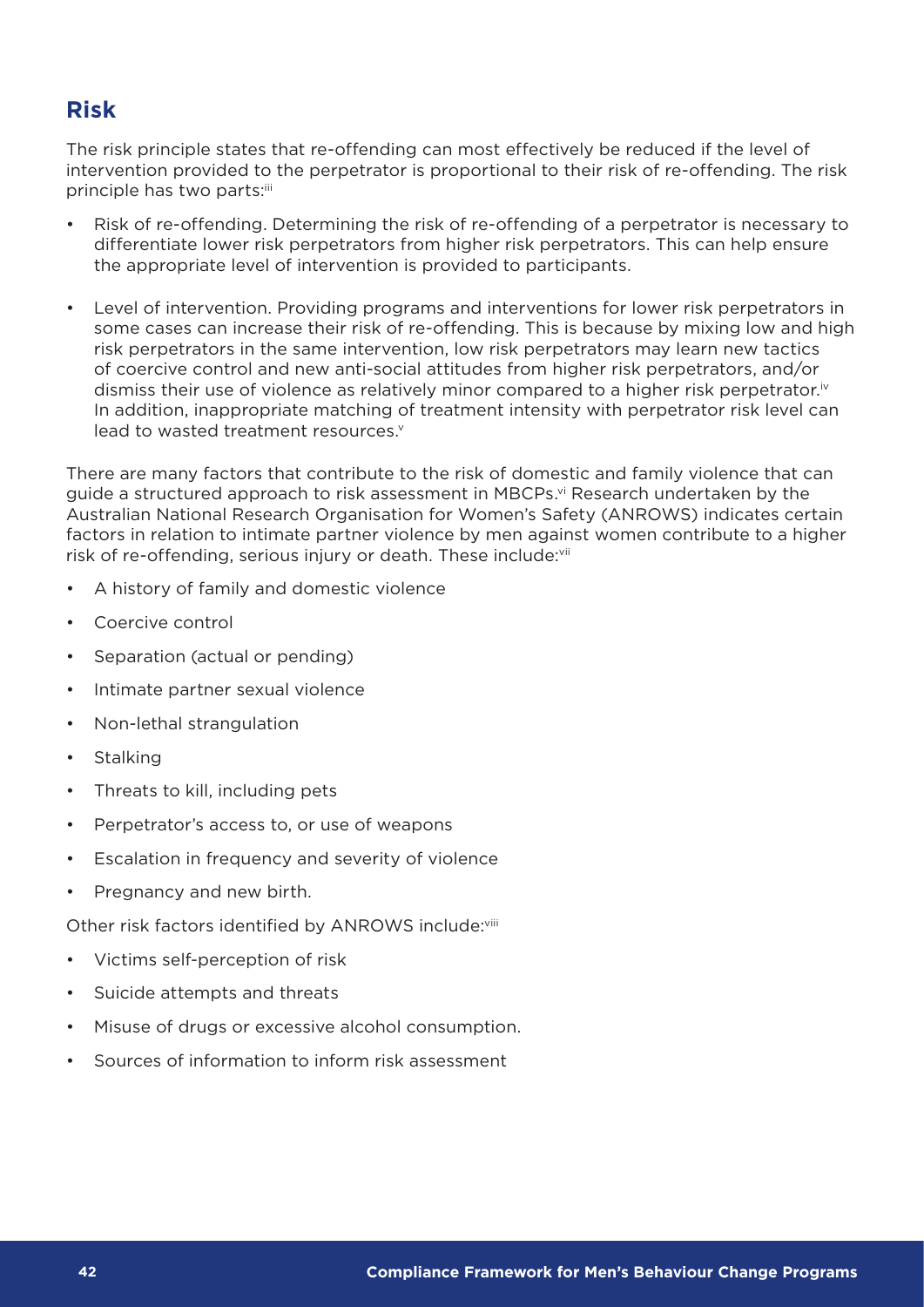#### **Sources of information to inform risk assessment**

Program providers can use the following to inform the assessment of risk and needs:

- Intake and assessment (perpetrator)
- Partner contact (victim)
- Information and advice from referral sources. Note participants who are referred from Corrective Services NSW (CSNSW) or the Department of Families and Community Services (FACS) as lower risk may be assessed as higher risk by a community based, noncorrectional provider
- Information sharing with other government and non-government organisations (formalised by information sharing agreements)
- Criminal history (where available).

#### **Ongoing risk assessment and management for participants**

Assessment of perpetrator risk and needs is an ongoing process. Events and circumstances over the duration of a MBCP may change a perpetrator's risk of using violence. Providers should monitor participants throughout the MBCP and respond to any changes, particularly in relation to any increased risk they pose to their partner, former partner and/or children.

MBCP providers should engage with clients (victims and perpetrators, as applicable) and other service providers on an ongoing basis to continue to identify, assess and manage perpetrator risks to continually inform program design and delivery (see below).

### **Needs**

The needs principle states that the focus of treatment should be on criminogenic needs. In a custodial context, criminogenic needs are dynamic risk factors that are directly linked to criminal behaviour. Criminogenic needs can inform risk assessment. The most useful dynamic risk factors are those factors that are responsive to intervention. Criminogenic needs can include:

- Anti-social personality patterns, indicated by impulsive behaviours, adventurous pleasure seeking, restlessly aggressive and irritable
- Pro-criminal attitudes, indicated by: negative attitudes towards the law and violence supporting narratives (this may include sexist implicit beliefs about women and relationships, commitment to gender-based hierarchies and privilege-based masculinities, male entitlement and practices of exerting gender-based power)
- Social supports for crime, indicated by: criminal friends and isolation from pro-social others
- Substance abuse, indicated by the abuse of alcohol and or drugs
- Poor family and intimate partner relationships
- Low levels of satisfaction or poor performance with work or school
- Lack of pro-social activities.

Men's Behaviour Change Programs should seek to decrease the presence or intensity of dynamic risk factors present for participants. Some criminogenic needs may not be present in, or relevant to, participants in a non-correctional context.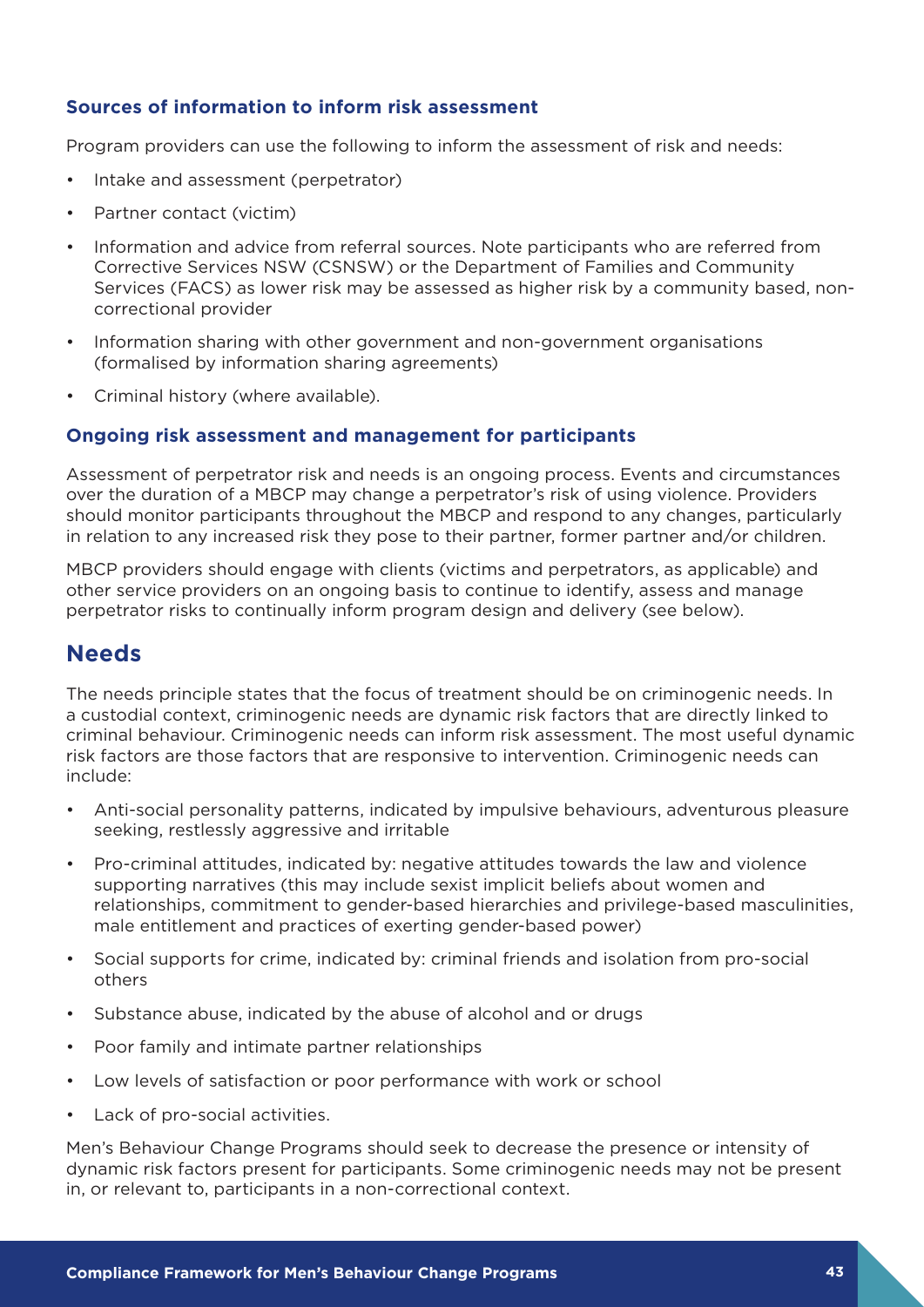## **Responsivity**

This principle provides that treatment can be enhanced if the intervention pays attention to personal factors that can facilitate learning.ix Participants may have individual factors that may affect their participation in a MBCP.

Factors can include different learning styles, which may include learning through conversation, listening, watching, experiencing and/or creating.<sup>x</sup> Other factors that may impact participation may include variables such as age, cultural and language barriers, life experience, education or trauma.<sup>xi</sup>

These factors may require a tailored response to prepare a perpetrator to participate in a program and ensure they meaningfully engage in a program, at the right time. MBCPs should match the different learning styles of participants. Other factors that may impact participation may need to be addressed before a perpetrator commences a program.

## **Design and delivery – Risk, needs and responsivity**

MBCP providers must adapt their program design and delivery to implement the RNR Principles and – through compliance processes – must explain how the RNR Principles are applied to program design and delivery. The following section provides some guidance on how that can be achieved.

The level of intervention should be proportionate to a participant's risk of re-offending, and targeted and tailored to their specific needs and responsivity issues. **Table 1** illustrates the characteristics of lower and higher risk perpetrators (with examples) and the impact that risk may have on the level of intervention.

#### **Intake and assessment**

Intake is the initial evaluation of a participant that gathers information on their history, circumstances and issues, and assesses them for program suitability. The intake and assessment process provides an opportunity for MBCP facilitators to undertake an initial RNR assessment. This can help MBCPs develop a holistic understanding of the participant's risks and needs (including a risk and needs assessment), which will help facilitators tailor the program to individual participants.

Intake and assessment can be guided by clear eligibility and exclusion criteria. These criteria may provide that:

- participants assessed as very low or very high risk may not be suitable or eligible to participate in a program
- lower risk participants should not be mixed with higher risk participants
- different interventions should be delivered dependent on the level of risk and needs of a participant
- participants are not able to commence a program until factors preventing learning or change are addressed.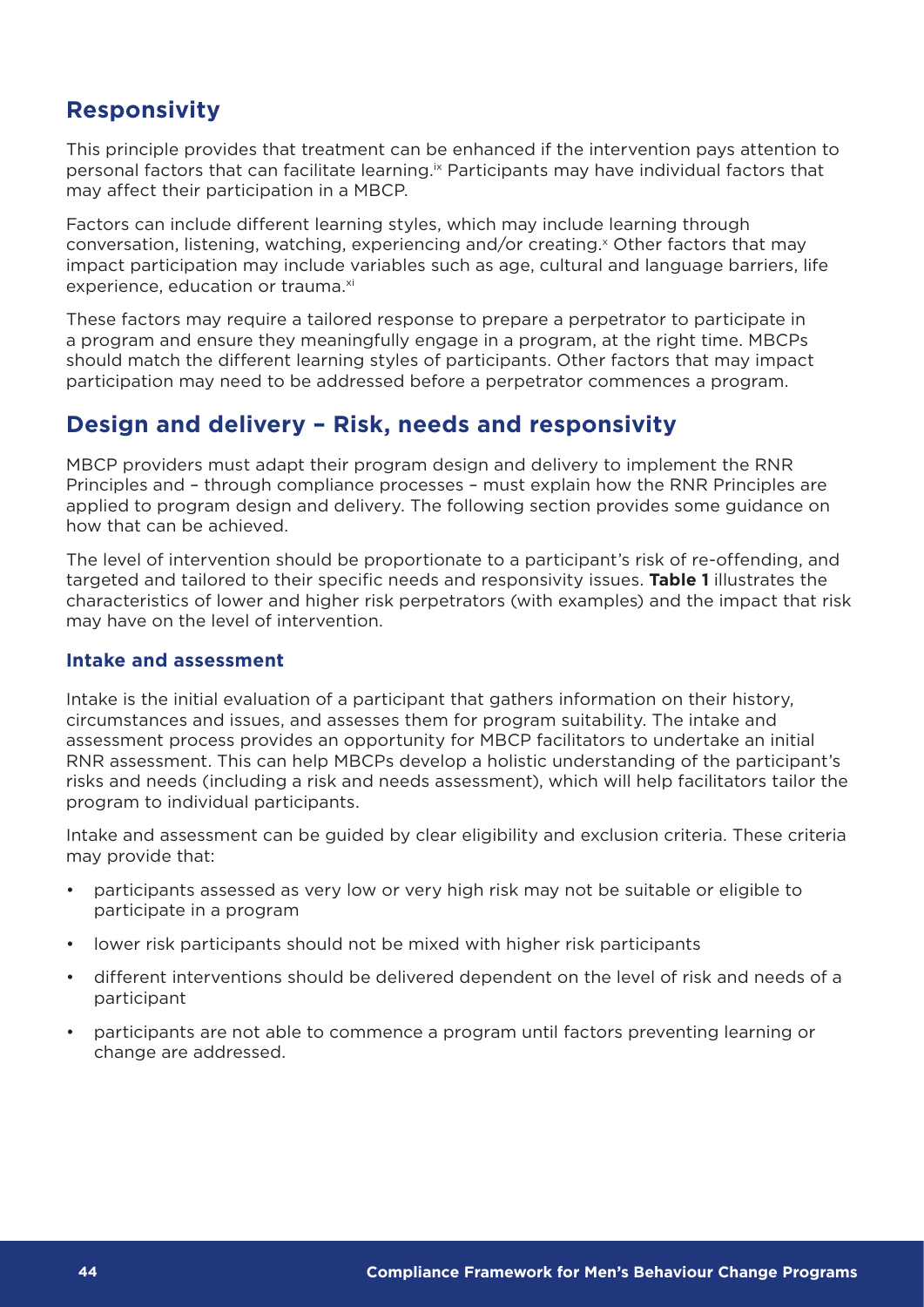#### **Program length and intensity**

Program duration and intensity should be tailored based on the level of risk and needs of individual participants, and the number of responsivity issues that need to be addressed to enable them to fully participate in the program. Group programs may vary in length and type of delivery, and may be adjusted to include:

- pre-program group sessions
- modulated, open and closed groups
- short individual sessions
- one-to-one work.

For example, high risk, complex participants might participate in group work modules, and supplementary one-to-one sessions. Lower risk participants may only need short individual session where a safety and accountability plan is developed or a referral to a support service is provided (see below). A program designed for lower risk perpetrators may be shorter and of lower intensity; and vice versa for higher risk perpetrators.

## **Other ways MBCPs can respond to risks, needs and responsivity issues**

#### **Case planning**

Case planning is a process between a MBCP facilitator and participants to determine personal needs, learning styles, strengths and goals to support a participant's involvement in a program. A case plan may include goal setting<sup>xii</sup> for individual participants and identify ways the MBCP can respond to a participant's different learning styles and needs. These may relate to drug and alcohol abuse, trauma and mental illness, or cultural barriers.

Case plans can be undertaken at the intake stage or as part of pre-group work and should be reviewed on an ongoing basis. Participants should be involved in the development of a case plan, as this is the most relevant way to ensure the responsivity factor is being considered. Strategies should be realistic and achievable.

#### **Case management and referrals**

Case management is an approach to service delivery that that aims to ensure that participants with complex, multiple needs receive the services they need to enhance their motivation and/or capacity to benefit from a program. Some men participating in MBCPs will have case management needs that may impact on their ability to participate in a program. These needs can be managed by a MBCP though the referral of participants to other services, such as counselling or drug and alcohol support.

Some program participants with less complex needs and who engage in services may not need a case management approach. Others with more complex needs or engagement with a program provider may need more involved case management.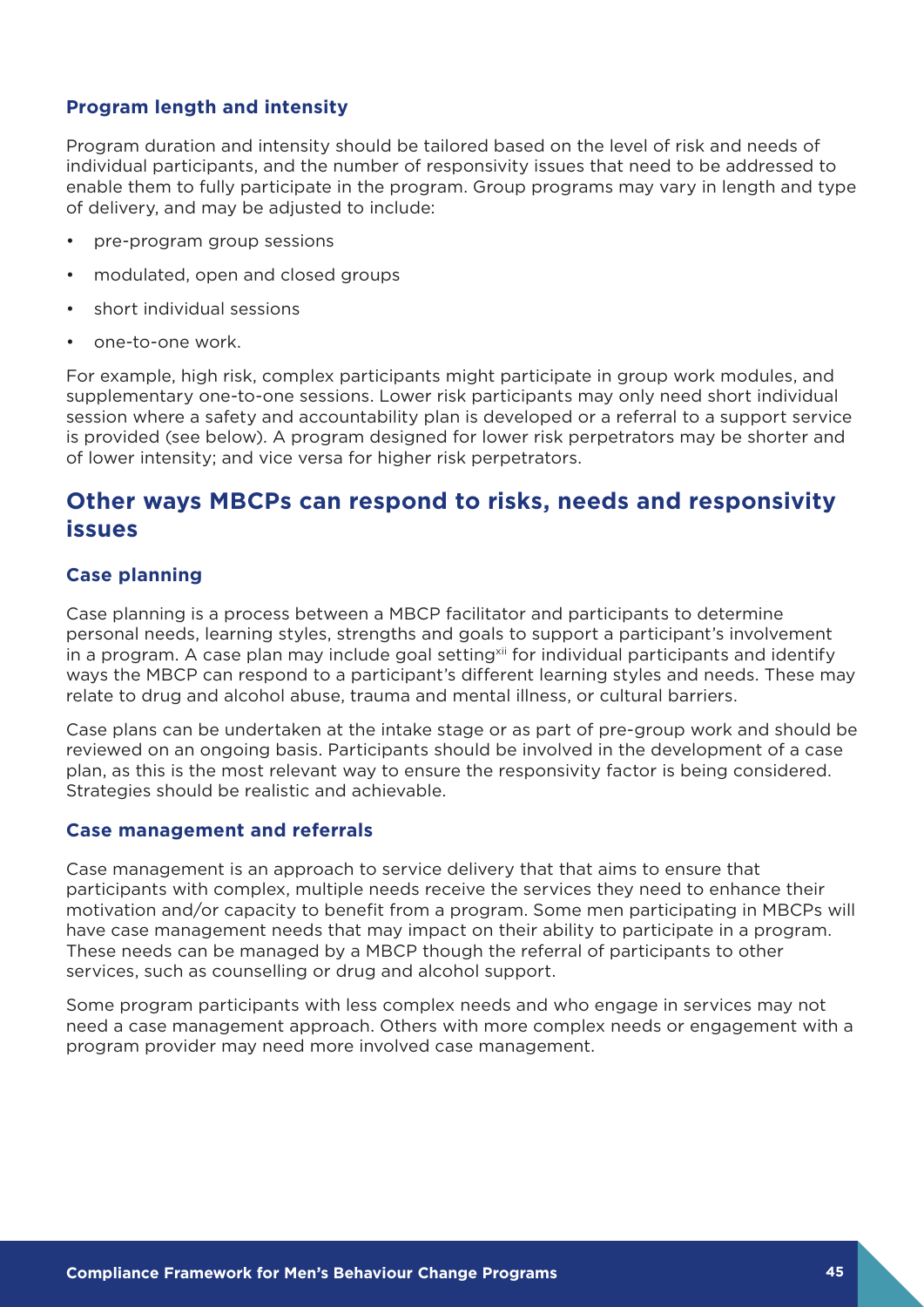#### **Safety and accountability planning**

A safety and accountability plan sets out a participant's specific behavioural change goals and articulates their strategy to maintain their current and/or former partner's safety, and the safety of their family and children. These plans can focus on what is required for a participant to sustain helpful shifts in behaviour change and have strategies to target risks that are known to contribute to their use of violence.<sup>xiii</sup>

A safety and accountability plan can be an important part of program reviews, exit planning interviews and follow up sessions. These plans are also used as a starting point for conversations should a participant return following further use of violence.

#### **Motivational enhancement**

Sustained motivation is an important part of facilitating behaviour change. There are a range of factors that may influence a participant's motivation to engage in a MBCP. These can include, for example, unemployment, mental illness or cognitive impairment, disability, substance abuse, or violence supporting narratives. Motivation can change for participants throughout a program and participants may also lose motivation if they believe the program is not consistent with their goals, or relevant to their lives.

Providers should work to assist participants sustain their motivation to change throughout a program. Poor participation and low levels of motivation might be addressed through case management, perpetrator counselling, individual sessions, referrals to other support services, or utilising external influences such as family, community, or justice processes.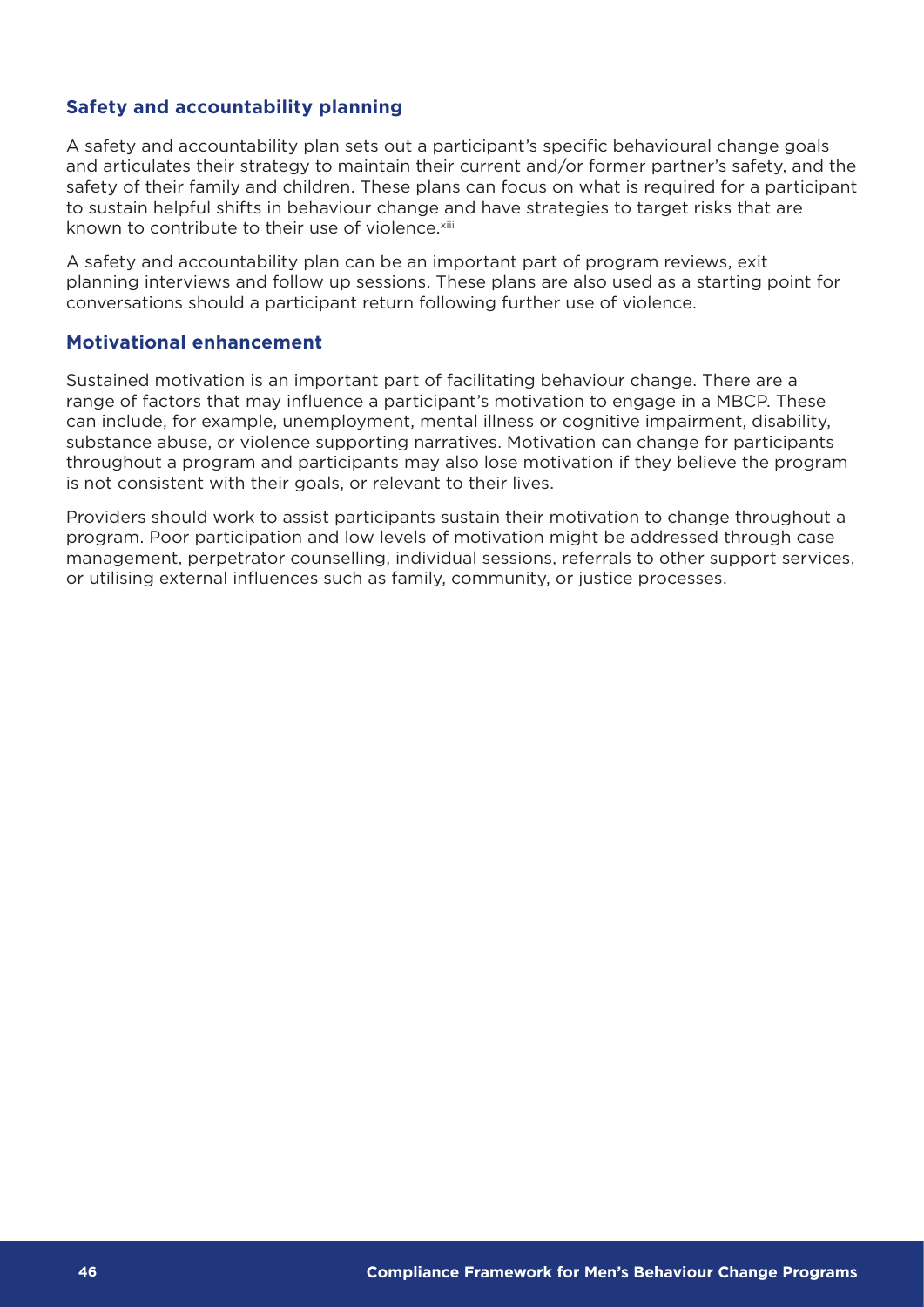*Table 1 Characteristics of lower and higher risk perpetrators and the impact on level of intervention*

| <b>Risk</b><br>and<br>needs              | <b>Information</b><br>sources                                                                                                                                                                                                                                                                                                                                                                                                               | <b>Risk</b><br><b>characteristics</b>                                                                                                                                                                                           | <b>Case examples</b>                                                                                                                                                                                                                                                                                                                                                                                                                                                                                                                                                                                                                                                                                                                                                                                                                                                                                                                                                                                                                                                                                                                                                                                                                                                                                                                                  | <b>Level of</b><br>intervention                                                                                                                                                                                               |
|------------------------------------------|---------------------------------------------------------------------------------------------------------------------------------------------------------------------------------------------------------------------------------------------------------------------------------------------------------------------------------------------------------------------------------------------------------------------------------------------|---------------------------------------------------------------------------------------------------------------------------------------------------------------------------------------------------------------------------------|-------------------------------------------------------------------------------------------------------------------------------------------------------------------------------------------------------------------------------------------------------------------------------------------------------------------------------------------------------------------------------------------------------------------------------------------------------------------------------------------------------------------------------------------------------------------------------------------------------------------------------------------------------------------------------------------------------------------------------------------------------------------------------------------------------------------------------------------------------------------------------------------------------------------------------------------------------------------------------------------------------------------------------------------------------------------------------------------------------------------------------------------------------------------------------------------------------------------------------------------------------------------------------------------------------------------------------------------------------|-------------------------------------------------------------------------------------------------------------------------------------------------------------------------------------------------------------------------------|
| Lower<br>risk                            | Intake and<br>assessment<br>Partner contact<br>Information from<br>referral sources.<br>(Note participants<br>that are referred<br>from CSNSW or<br>FACS as lower risk<br>may be assessed<br>as higher risk by a<br>community based<br>provider)<br>Information<br>sharing with other<br>government and<br>non-government<br>organisations<br>(formalised by<br>information sharing<br>agreements)<br>Criminal history<br>(where available) | Voluntary<br>participation (self-<br>referred)<br>No presence of risk<br>factors<br>Victim self-<br>perception that<br>there will be no<br>violence                                                                             | Example 1<br>A man has made an appointment with the MBCP service<br>after he threatened to hit his girlfriend after an argument at<br>home following a night out with friends. Drugs and alcohol<br>were involved. There has been no contact with Police and no<br>previous history of domestic and family violence. His girlfriend<br>is supportive of him participating in the program. She does not<br>think the violence will continue, but has indicated her boyfriend's<br>alcohol use is escalating.                                                                                                                                                                                                                                                                                                                                                                                                                                                                                                                                                                                                                                                                                                                                                                                                                                           | No participation in<br>program<br>Brief one-to-one work<br>Referral to other<br>services to address any<br>identified needs, such<br>as counselling or other<br>supports                                                      |
| Medium<br>risk, less<br>complex<br>needs |                                                                                                                                                                                                                                                                                                                                                                                                                                             | Voluntary<br>participation (self-<br>referred) or referral<br>from other agency<br>Presence of risk<br>factors<br>Presence of none or<br>only some needs<br>Victim self-<br>perception that<br>there may be<br>further violence | Example 2<br>A man has been referred into the MBCP service from CSNSW<br>after he was charged, convicted and served a 12 month<br>supervised sentence for a domestic violence offence against his<br>wife of 12 years.<br>There is no previous history of domestic or family violence. He<br>presents as keen to do anything and everything possible to prove<br>to his wife and extended family that he will never assault or abuse<br>his wife again. There are no prior convictions for any offences or<br>any known mental health or related issues.<br>He freely provides the MBCP with his wife's contact details<br>and is very keen to discuss with you how he can adhere to the<br>Apprehended Domestic Violence Order (ADVO) (Standard<br>Conditions) to prove to everyone his intention never to abuse or<br>be violent again. Referral information from CSNSW indicates that<br>he is low risk.<br>There is no family history of domestic violence or controlling<br>behaviour. His wife is supportive of him doing the MBCP but<br>does not want him to move back into the family home until he<br>can 'prove' that he can handle his anger, and has reported seeing<br>him at the local shopping centre where she regularly visits on a<br>few occasions. He is living with his parents who are holding him<br>accountable to the ADVO. | Case planning<br>Safety and<br>accountability planning<br>Short individual sessions<br>or modules<br>Participation in open<br>groups<br>Referrals to other<br>services to address<br>identified needs, such as<br>counselling |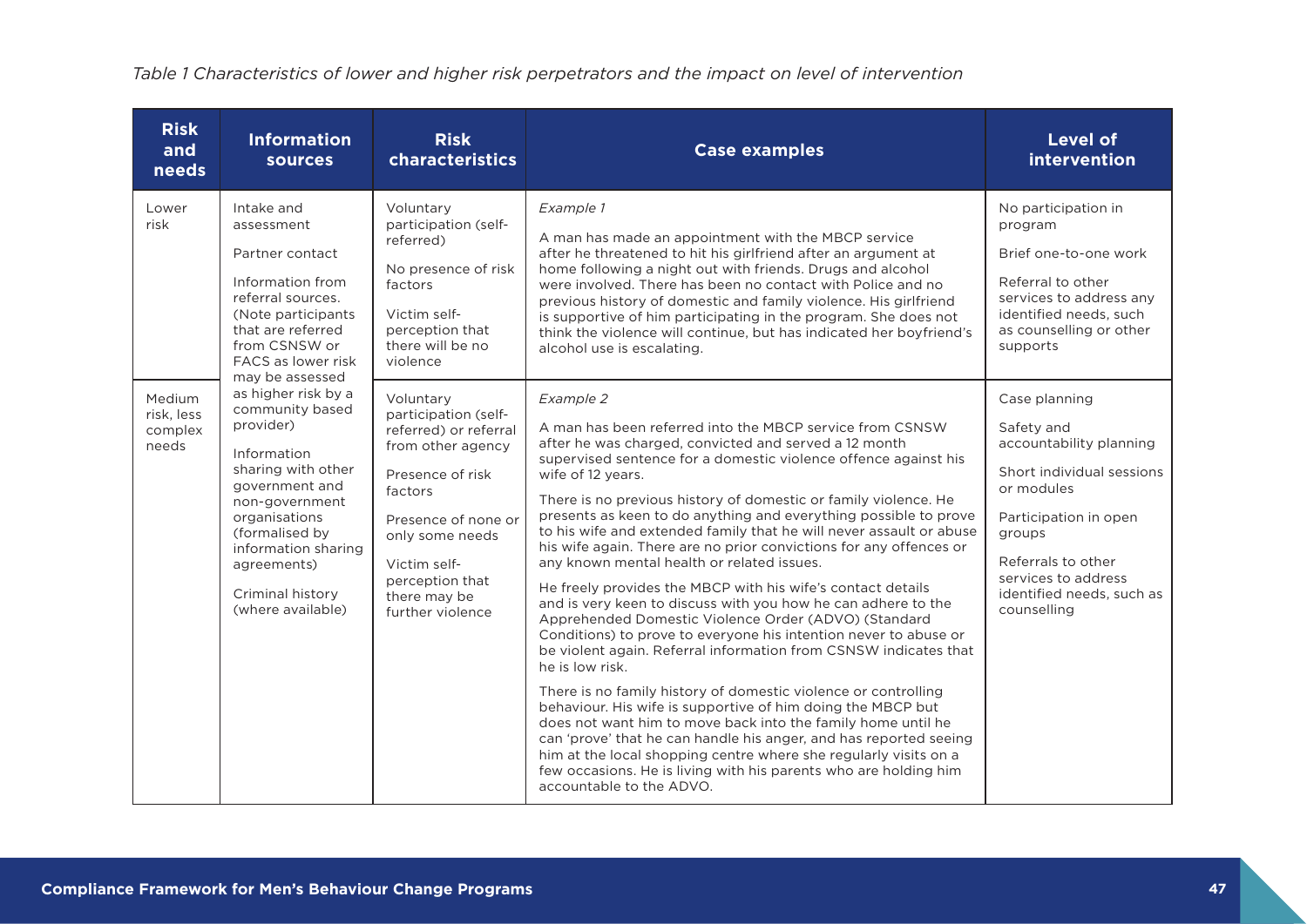| <b>Risk</b><br>and<br>needs              | <b>Information</b><br>sources | <b>Risk</b><br>characteristics                                                                                                                                           | <b>Case examples</b>                                                                                                                                                                                                                                                                                                                                                                                                                                                                                                                                                                                                                                                                                                                                                                                                                                                                                                                                                                                                                                                                                                                                                                                                                                                                                                                                                                                | <b>Level of</b><br>intervention                                                                                                                                                                                                                                                       |
|------------------------------------------|-------------------------------|--------------------------------------------------------------------------------------------------------------------------------------------------------------------------|-----------------------------------------------------------------------------------------------------------------------------------------------------------------------------------------------------------------------------------------------------------------------------------------------------------------------------------------------------------------------------------------------------------------------------------------------------------------------------------------------------------------------------------------------------------------------------------------------------------------------------------------------------------------------------------------------------------------------------------------------------------------------------------------------------------------------------------------------------------------------------------------------------------------------------------------------------------------------------------------------------------------------------------------------------------------------------------------------------------------------------------------------------------------------------------------------------------------------------------------------------------------------------------------------------------------------------------------------------------------------------------------------------|---------------------------------------------------------------------------------------------------------------------------------------------------------------------------------------------------------------------------------------------------------------------------------------|
| Medium<br>risk. less<br>complex<br>needs |                               |                                                                                                                                                                          | Example 3<br>A man has made an appointment with a MBCP following an<br>argument at home where he 'flew into a rage' and hit his wife of<br>six years. They have two children (both under three), who were<br>both present when the assault occurred. This event prompted the<br>man to seek help about his 'anger management' problem. The<br>wife intends to leave him if he does not attend the program.<br>The man sees this most recent event as an isolated incident<br>and says that he just got a bit 'out of control'. When prompted,<br>however, he will admit to previous instances of abuse, one in<br>which the neighbours called the police after another heated<br>argument. He doesn't agree that this is abuse or domestic<br>violence as he didn't 'touch her' and gets defensive when it is<br>named as such. There are no current charges against him and<br>no ADVO. The man admits that his previous partner took out an<br>ADVO against him so he ended the relationship.<br>There are no current drug or alcohol issues. The couple have<br>moved four times in six years as they cannot afford the housing<br>in the areas they move to. Both belong to a close knit faith<br>community where men are strongly reinforced as the family<br>'leader' and women's roles are to support the husband and care<br>for the children. Information revealed through partner contact |                                                                                                                                                                                                                                                                                       |
|                                          |                               |                                                                                                                                                                          | indicates the wife has some concerns that physical violence could<br>occur again.                                                                                                                                                                                                                                                                                                                                                                                                                                                                                                                                                                                                                                                                                                                                                                                                                                                                                                                                                                                                                                                                                                                                                                                                                                                                                                                   |                                                                                                                                                                                                                                                                                       |
| Higher<br>risk,<br>complex<br>needs      |                               | Known criminal<br>history<br>Presence<br>of multiple<br>criminogenic needs<br>Identification of<br>high risk factors.<br>such as attempted<br>non-fatal<br>strangulation | Example 4<br>A man has been referred to the MBCP from the NSW Police<br>Force. Police attended following a report of thudding noises<br>and a person shouting 'I'm gonna kill you'. A dog could be heard<br>barking and then yelping inside. Police entered the unit with the<br>man continuing to yell abuse and punching the bedroom door<br>(where the husband was hiding). The man was arrested for assault<br>following a victim statement from the husband. The husband was<br>wearing bloodied clothing, had significant bruising to his face,<br>neck and body. The man admitted to kicking the dog. An ADVO<br>was issued stating he cannot live with or threaten his husband.<br>Criminal proceedings are underway.                                                                                                                                                                                                                                                                                                                                                                                                                                                                                                                                                                                                                                                                       | Exclusion from programs<br>with other lower risk<br>individuals<br>Increase program<br>duration, including the<br>repetition of modules or<br>one-on-one sessions<br>Case planning and case<br>management, including<br>referrals to other<br>services to address<br>identified needs |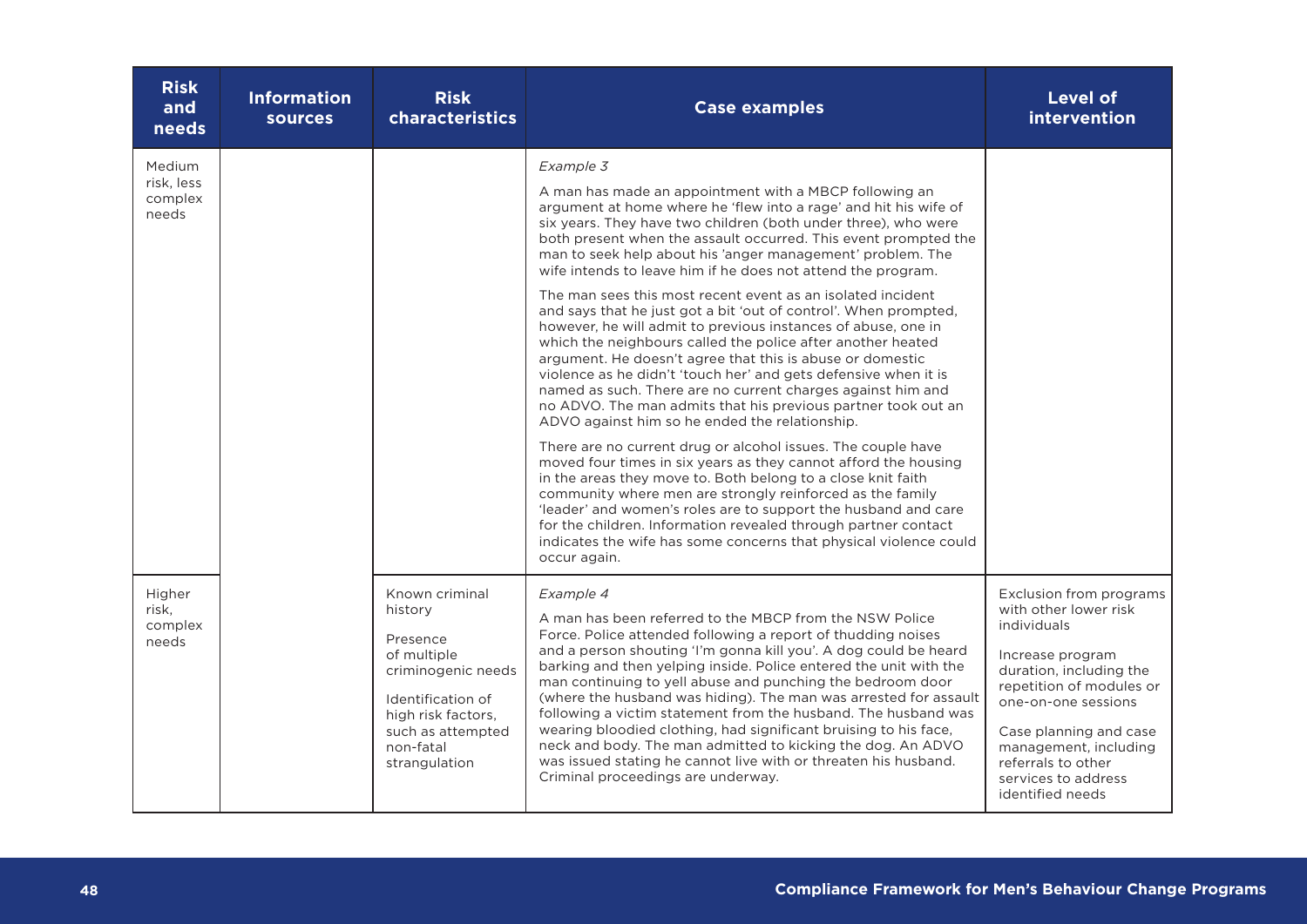| <b>Risk</b><br>and<br>needs         | <b>Information</b><br><b>sources</b> | <b>Risk</b><br>characteristics                                       | <b>Case examples</b>                                                                                                                                                                                                                                                                                                                                                                                                                                                                                                                       | <b>Level of</b><br>intervention                                                |
|-------------------------------------|--------------------------------------|----------------------------------------------------------------------|--------------------------------------------------------------------------------------------------------------------------------------------------------------------------------------------------------------------------------------------------------------------------------------------------------------------------------------------------------------------------------------------------------------------------------------------------------------------------------------------------------------------------------------------|--------------------------------------------------------------------------------|
| Higher<br>risk,<br>complex<br>needs |                                      | Victim self-<br>perception that<br>there will be further<br>violence | The man has been with his husband for one year. He has a<br>well-paid corporate job. His husband is running a café. The man<br>controls the finances and is the main earner in the house. He<br>expresses misogynistic ideas towards women who are successful<br>in his business. He calls his husband 'the little housewife' and<br>states that this as a term of affection.                                                                                                                                                              | Small, closed groups<br>targeting high risk<br>perpetrators<br>One-to-one work |
|                                     |                                      |                                                                      | The man states that arguments often escalate over the rules of<br>their open relationship and he fears that his husband may leave<br>him. Both want the relationship to continue but without the<br>violence and abuse. Contact with the husband indicates that he<br>is very fearful that the violence is getting worse. The man has<br>threatened to set fire to the unit with his husband in it and to<br>throw the dog out of their three story window.                                                                                |                                                                                |
|                                     |                                      |                                                                      | Example 5                                                                                                                                                                                                                                                                                                                                                                                                                                                                                                                                  |                                                                                |
|                                     |                                      |                                                                      | A man has been referred to the MBCP following his arrest for<br>driving under the influence of drugs with his wife and the three<br>children in the car. His license has been suspended and he has<br>lost his job as a truck driver. The man has a long history of driving<br>offences and convictions for concealing dangerous weapons. He<br>is a member of a local outlaw motorcycle group.                                                                                                                                            |                                                                                |
|                                     |                                      |                                                                      | The man has had two previous marriages and has five adult<br>children from those marriages. None of his adult children or<br>previous partners will have anything to do with him. The family<br>is known to FACS who referred the 'family' to the MBCP. There is<br>currently no ADVO in place.                                                                                                                                                                                                                                            |                                                                                |
|                                     |                                      |                                                                      | Information gained from interviewing the man and partner<br>contact indicates that there is significant financial, social, physical<br>and sexual abuse of the wife occurring. The wife is terrified of<br>her husband and believes his threats that he will send her back<br>to the Philippines without her children and that he can find her<br>anywhere as he has 'connections'. The wife discloses that there<br>are drugs hidden in the house and she is fearful that the children<br>will find them. She wants to leave her husband. |                                                                                |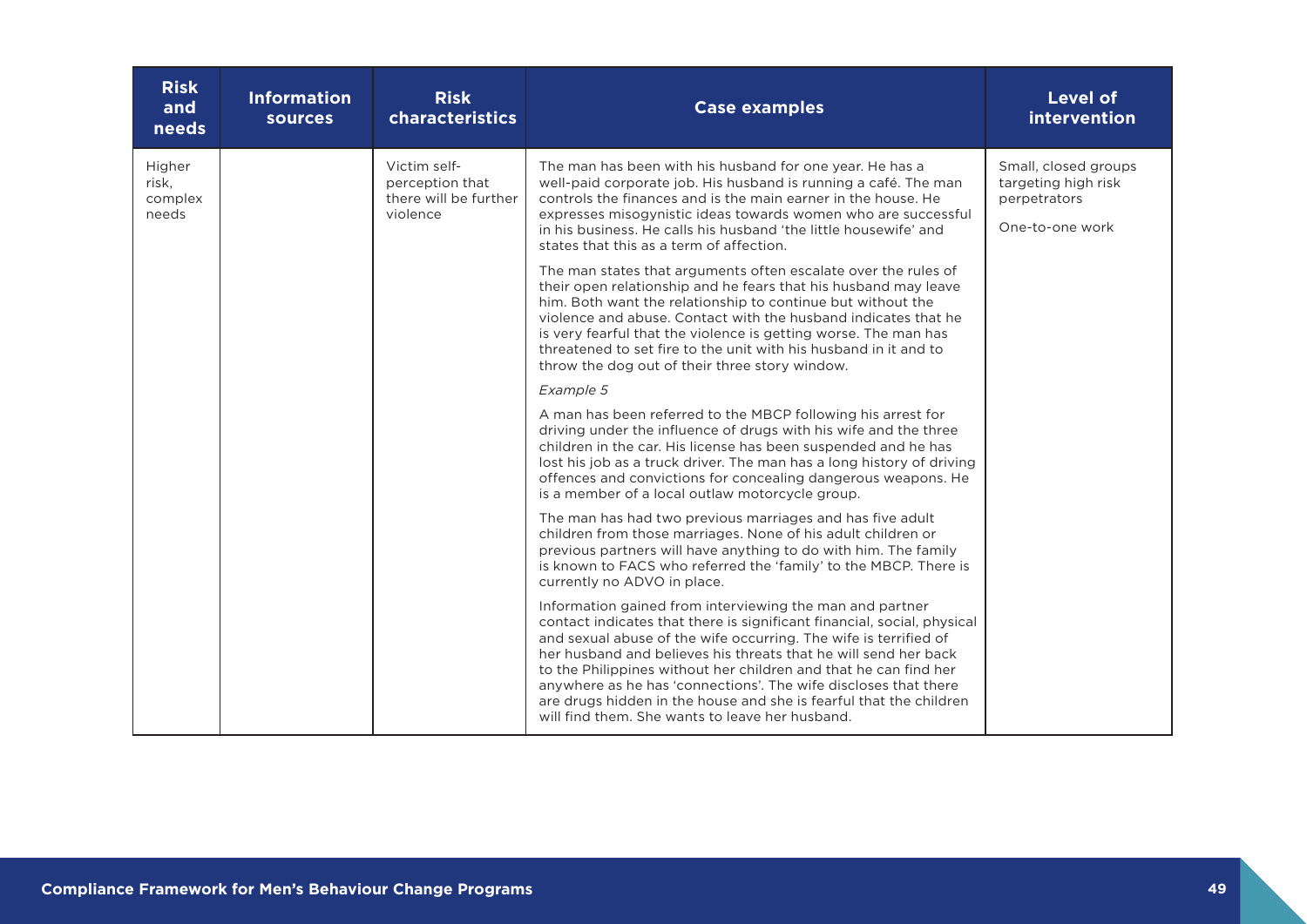# **Appendix B –** Significant experience and clinical supervision requirements

The Practice Standards require that one MBCP group facilitator has significant experience and that facilitators undertake clinical supervision. This is to ensure that group work is run by facilitators with highly developed skills and to drive sector growth and development.

## **Significant experience**

Significant experience means that the facilitator is able to demonstrate the following:

- A relevant tertiary degree or vocational qualification (Cert IV or equivalent) in social work, community services, psychology or other relevant field.
- Two years professional experience working in the domestic and family violence sector.
- Demonstrated experience and skill in facilitating MBCP (including undertaking clinical supervision) for at least 200 hours of MBCP practice.

## **Future requirements for demonstrating significant experience**

The NSW Government is working towards a requirement that all facilitators with 'significant experience' have:

- completed the Graduate Certificate in Men's Behaviour Change Individual and Groupwork Interventions, or
- completed an equivalent qualification designed for men's behaviour change facilitators and/or a program/s with competencies on: working with users of violence to effect change; victim and children safety; risk assessment and group work; accountability, responsibility and case planning; and continuous improvement in men's behaviour change work.

It is currently anticipated that this requirement will be in place from 1 January 2022.

## **Clinical supervision**

Clinical supervision is a discussion between a facilitator and supervisor for the purpose of reviewing the facilitator's clinical practice. It provides empathic support to improve competencies and skills, transferring knowledge and guiding reflective practice. The process provides an opportunity for facilitators to evaluate reflect and develop their own practice to support the delivery of a safe and effective MBCP.

Clinical supervision differs from line management supervision which tends to focus on performance and administrative processes.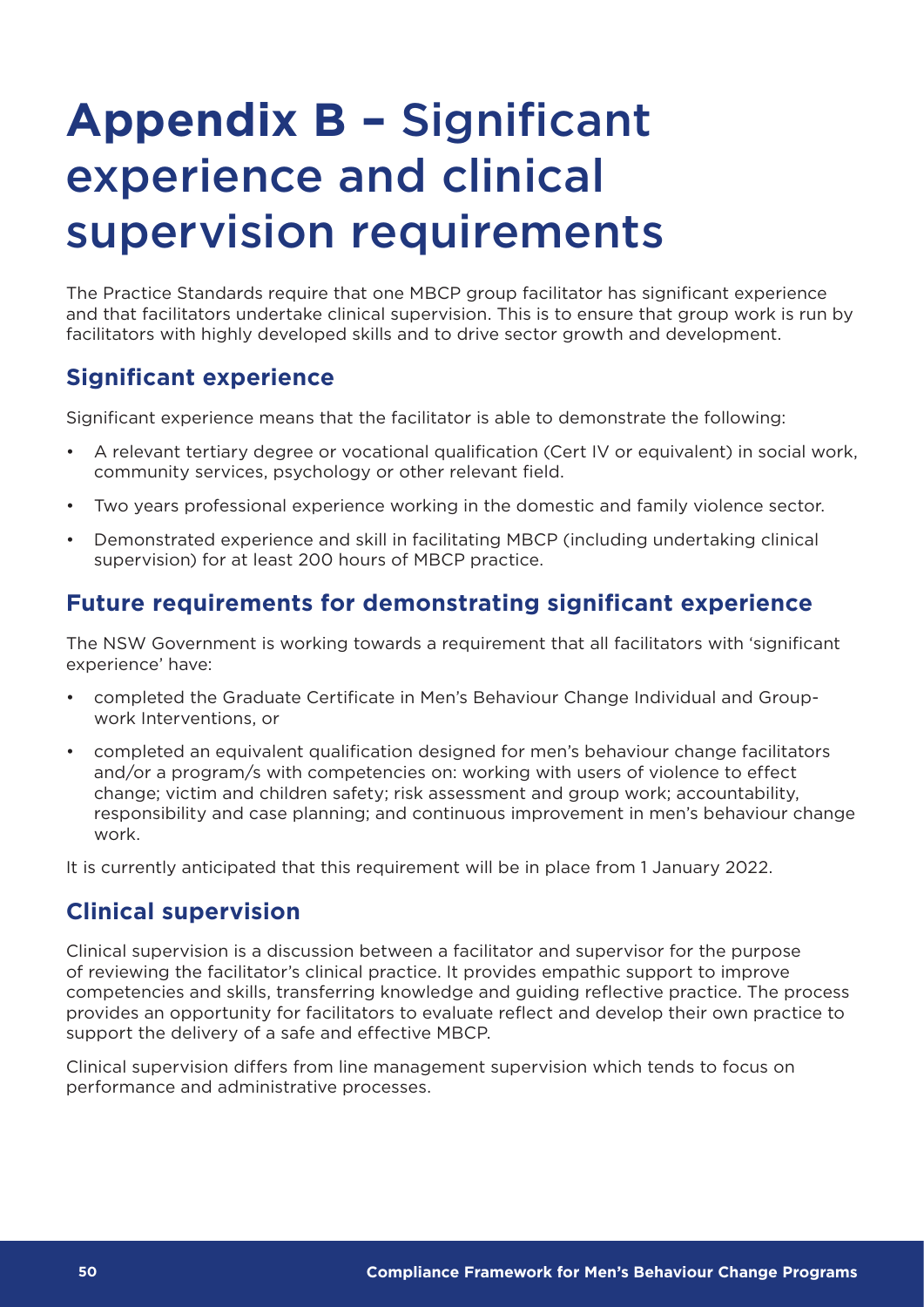#### **Types of clinical supervision**

The most common forms of clinical supervision are professional or peer supervision conducted in individual and/or group sessions.

Peer or group supervision offers benefits to MBCP facilitators and should be considered a part of a broader clinical supervision framework. This should be provided in addition to individual professional supervision, not as an alternative.

#### **Clinical supervision hours**

Facilitators need to receive clinical supervision dependent on their level of experience. As a minimum, the facilitators should receive regular supervision based on an assessment of need and requirement. A minimum of one hour per month is recommended.

Less experienced MBCP facilitators should undertake more frequent supervision to ensure worker support and accountability within their professional role.

#### **Clinical supervisor requirements**

Due to the importance of clinical supervision, the supervisor must hold a relevant tertiary qualification such as psychology, social work or social science and a have significant level of clinical experience and knowledge of domestic and family violence, for example, through the completion of the Graduate Certificate in Men's Behavior Change Individual and Group-work Interventions or an equivalent qualification. Accordingly, a clinical supervisor should meet the 'significant experience' requirements and undertake regular training and development. The clinical supervisor should not be direct line manager.

### **Facilitators registered with professional bodies**

Facilitators registered with professional bodies may meet the above significant experience and clinical supervisor requirements.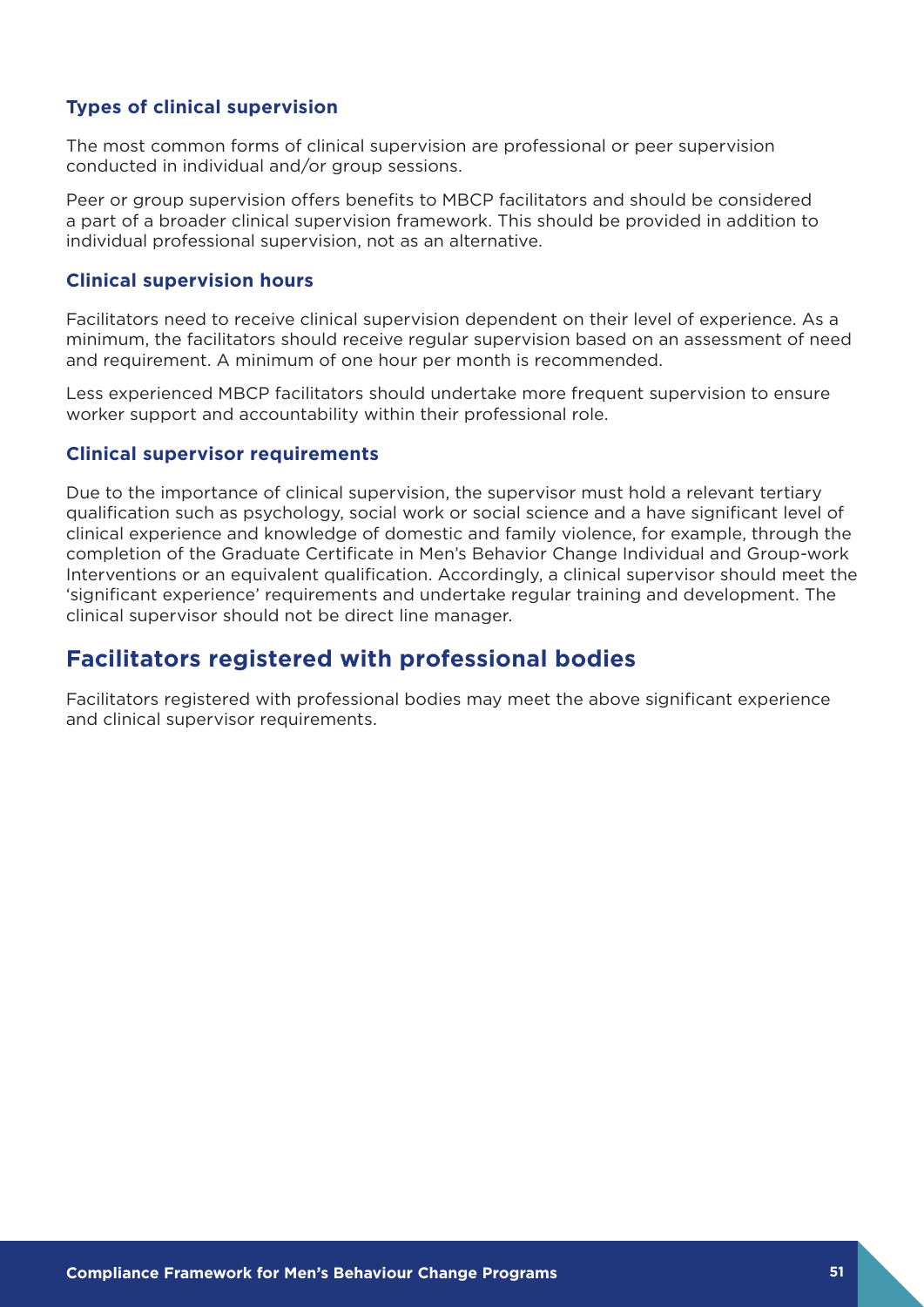# **Appendix C –** Minimum data set requirements

The Practice Standards require MBCPs to collect data to support initial and ongoing compliance and to contribute to the evidence base for what makes a safe and effective MBCP. This data will be used by the NSW Government to oversee compliance with the Practice Standards and support improvements in practice and system delivery.

A Minimum Data Set (MDS) supports this objective and the contract management of MBCPs that receive NSW Government funding. The information in the table below will be collected as part of the MDS. Data will be required six monthly. Pro-forma templates will be developed to support MBCPs with data provision.

The MDS and how it is collected will be regularly reviewed and updated over time to ensure continuous improvement. It will be available at: http://www.crimeprevention.nsw.gov.au/ domesticviolence.

The Department of Justice may also utilise other data collection methods, such as surveys, from time to time to collect data about program compliance with the Practice Standards. This could include data about staff education and training, clinical supervision and significant experience requirements, or client referrals and supports.

| <b>Category</b>                     | <b>Data</b>                                  |
|-------------------------------------|----------------------------------------------|
| General participant                 | Client ID                                    |
| information                         | End date of contact with program             |
|                                     | Date of birth                                |
|                                     | Age                                          |
|                                     | Gender                                       |
|                                     | <b>ATSI</b>                                  |
|                                     | Country of origin (if not born in Australia) |
| Referrals and program<br>commitment | Referral date                                |
|                                     | Referral source                              |
|                                     | Number of assessment sessions completed      |
|                                     | Issues other than domestic violence          |
|                                     | Eligibility for the program                  |
|                                     | Voluntary or mandatory participation         |
|                                     | Number of program sessions attended          |
|                                     | Level of understanding of program content    |
|                                     | Level of program engagement                  |
|                                     | Reason group work not completed              |
|                                     | Internal support                             |

#### *Table 2 Minimum data set*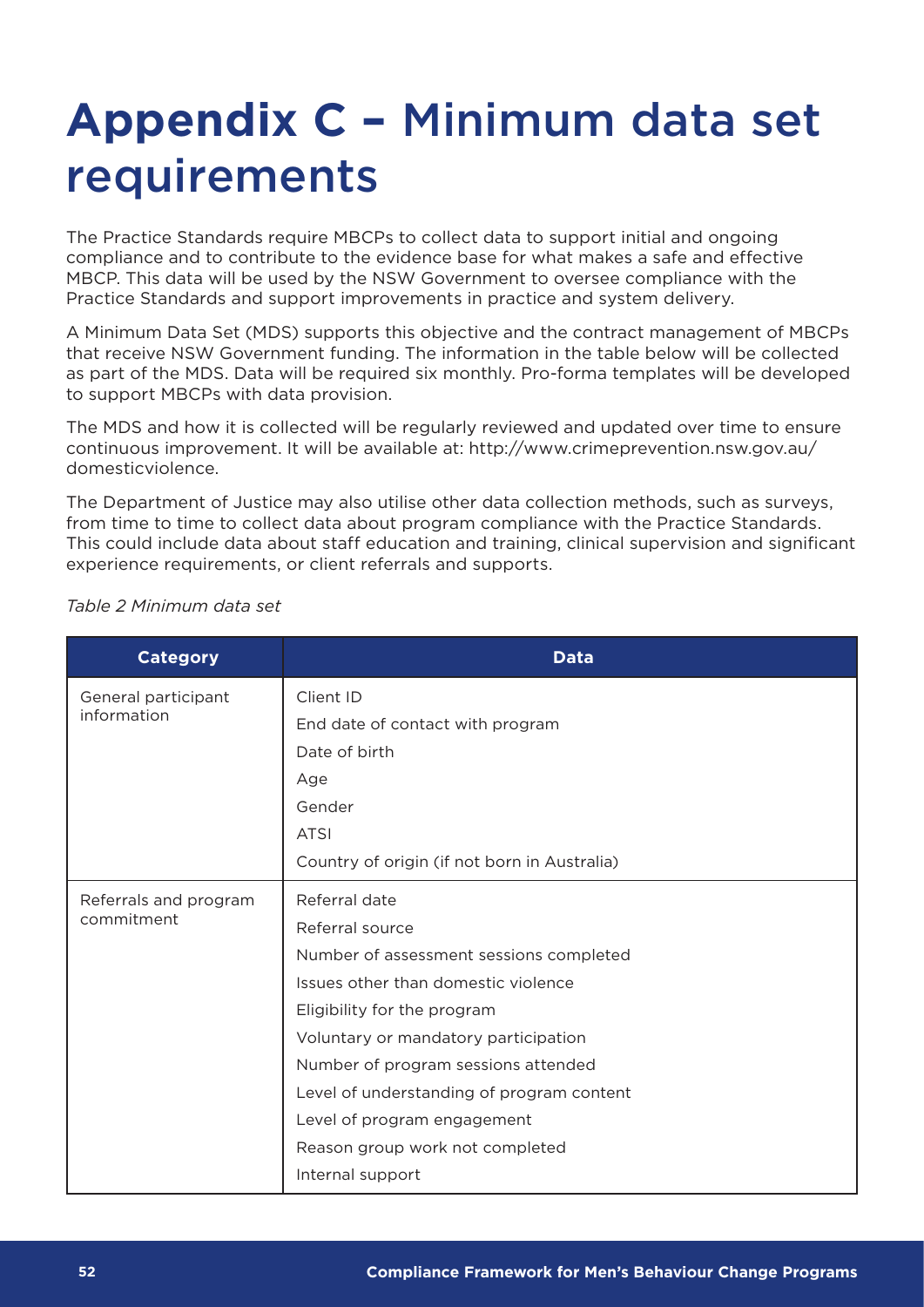| <b>Category</b>                             | <b>Data</b>                                                                     |
|---------------------------------------------|---------------------------------------------------------------------------------|
| Referrals and program<br>commitment (cont.) | Other referral support                                                          |
|                                             | Referral to Safer Pathway Local Coordination Point (including referral<br>date) |
|                                             | Current Apprehended Domestic Violence Order                                     |
|                                             | Previous participation in a MBCP                                                |
| (Ex) Partner (as                            | Date of birth                                                                   |
| appropriate)                                | Age                                                                             |
|                                             | <b>ATSI</b>                                                                     |
|                                             | Country of origin (if not born in Australia)                                    |
|                                             | Uptake of women's advocate support                                              |
|                                             | Safety Plan                                                                     |
|                                             | Case involvement                                                                |
|                                             | Number of children                                                              |
|                                             | Relationship status at end of program                                           |
|                                             | Support recommendations                                                         |
| Children (as appropriate)                   | Date of birth                                                                   |
|                                             | Age                                                                             |
|                                             | <b>ATSI</b>                                                                     |
|                                             | <b>FACS involvement</b>                                                         |
|                                             | Primary carer                                                                   |
|                                             | Internal support                                                                |
|                                             | Support recommendations                                                         |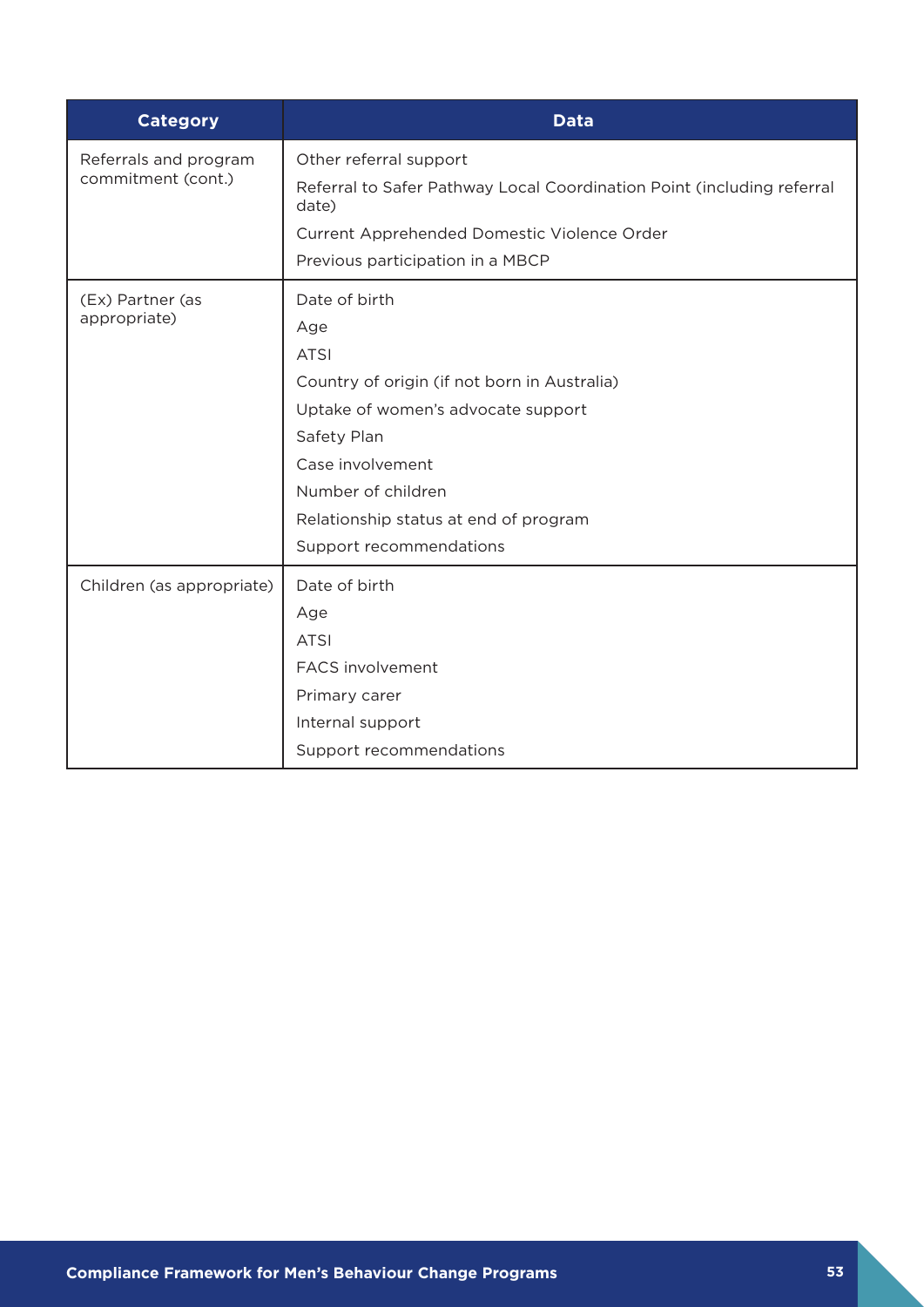## **Endnotes**

i This guidance has been developed in collaboration with No to Violence (NSW). Research undertaken by Rodney Vlais on behalf of the NSW Education Centre Against Violence has also informed its development. Rodney Vlais, *Application of the Risk Needs Responsivity framework by communitybased MBCP providers*, NSW Education Centre Against Violence, May 2018 (unpublished).

ii D Andrews and J Bonta, *The psychology of criminal conduct*, Newark, N.J.: Matthew Bender, 5th edition, 2010.

iii Public Safety Canada, *Risk-need-responsivity model for offender assessment and rehabilitation*, 2007-06, www.publicsafety.gc.ca/cnt/rsrcs/pblctns/rsk-nd-rspnsvty/index-en.aspx (viewed 10 November 2018).

iv D Andrews and J Bonta, *The psychology of criminal conduct*, Newark, N.J.: Matthew Bender, 5th edition, 2010.

v Public Safety Canada, *Risk-need-responsivity model for offender assessment and rehabilitation*, 2007-06, www.publicsafety.gc.ca/cnt/rsrcs/pblctns/rsk-nd-rspnsvty/index-en.aspx (viewed 10 November 2018).

vi A structured approach to risk assessment is made with the assistance of a set of guidelines that include specific factors (both static and dynamic) that should be considered to determine risk.

vii Cherie Toivonene and Corina Backhouse, *National Risk Assessment Principles for domestic and family violence*, Australian National Research Organisation for Women's Safety, July 2018, pp 12–16.

viii Cherie Toivonene and Corina Backhouse, *National Risk Assessment Principles for domestic and family violence*, Australian National Research Organisation for Women's Safety, July 2018, pp 12–16.

ix Public Safety Canada, *Risk-need-responsivity model for offender assessment and rehabilitation*, 2007-06, www.publicsafety.gc.ca/cnt/rsrcs/pblctns/rsk-nd-rspnsvty/index-en.aspx (viewed 10 November 2018).

x R Vlais, *Domestic violence perpetrator programs: Education, therapy, support, accountability 'or' struggle?*, No to Violence, Melbourne, 2014.

xi R Vlais, *Domestic violence perpetrator programs: Education, therapy, support, accountability 'or' struggle?*, No to Violence, Melbourne, 2014.

xii Rodney Vlais, *Application of the Risk Needs Responsivity framework by community-based MBCP providers*, NSW Education Centre Against Violence, May 2018 (unpublished).

xiii *What's Your Plan* is an example of an intervention that adopts a safety and accountability planning approach. This intervention assists Aboriginal defendants in domestic violence matters to improve their compliance with Apprehended Domestic Violence Orders.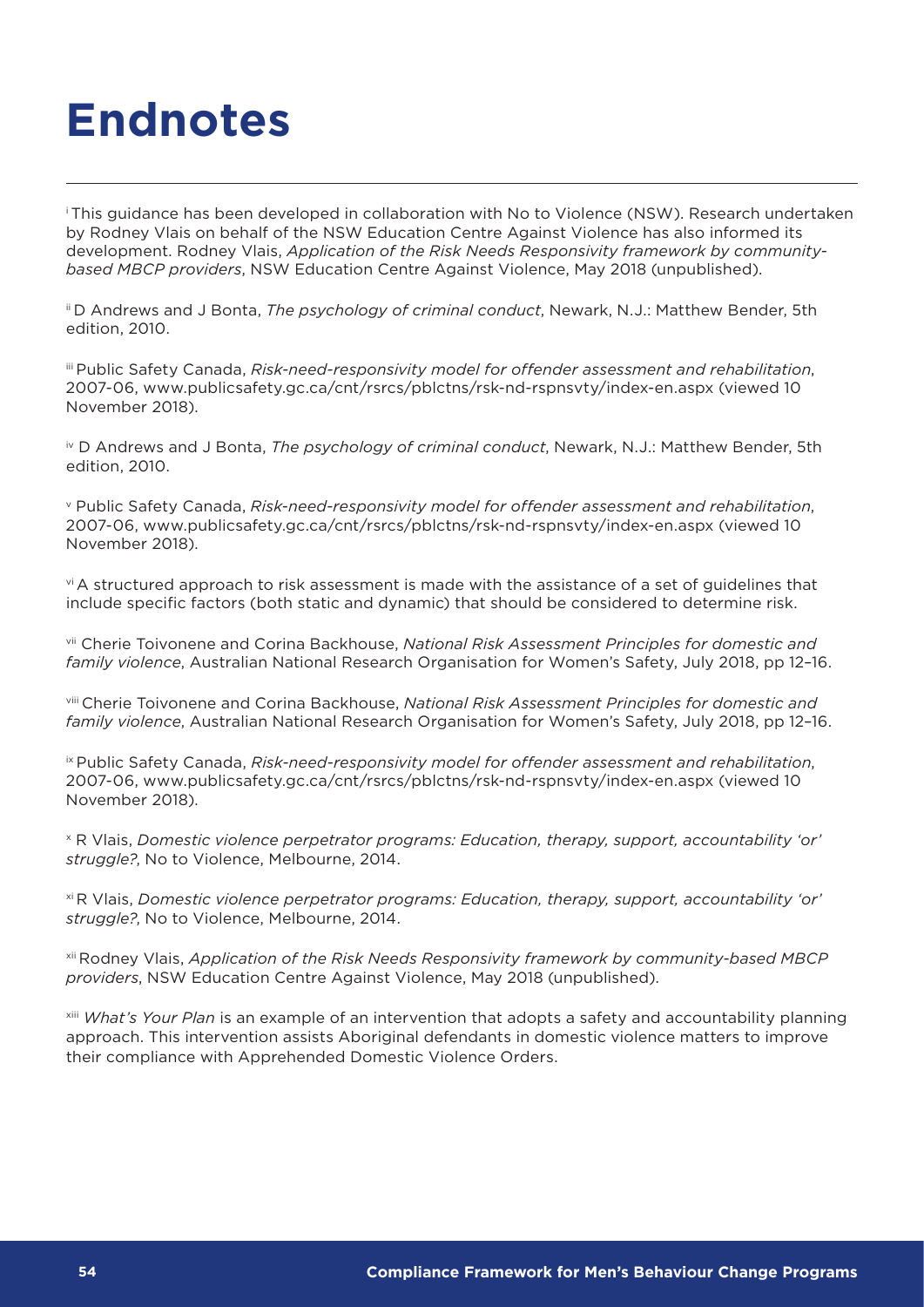This page has been intentionally left blank.